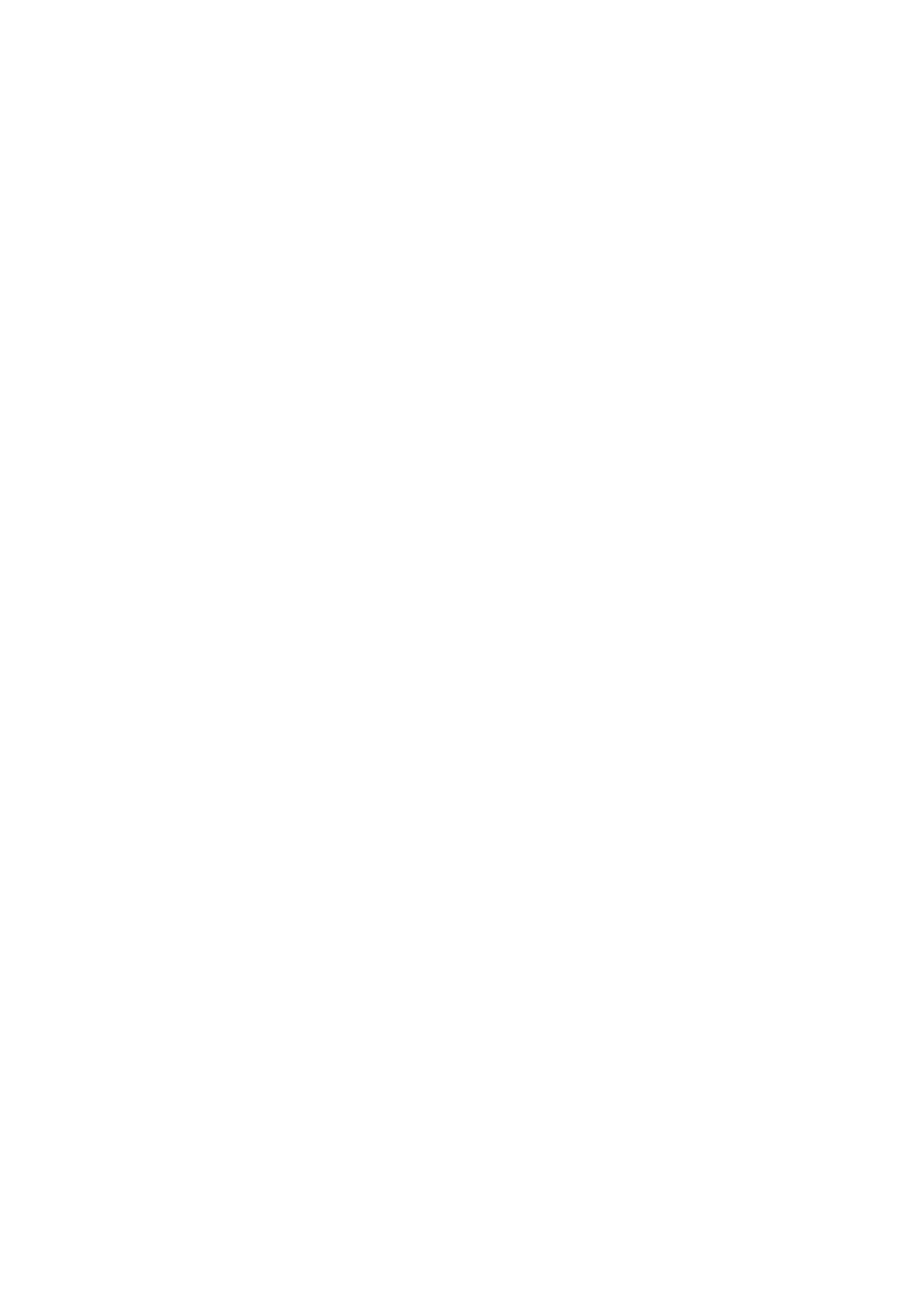# **Indonesia:**

## **Development Scenarios 2020–2030**

**Klas Marklund**

**Contributions by Alec Forss, Martina Klimesova and Andreas Mälarstedt**

© Institute for Security and Development Policy Västra Finnbodavägen 2, 131 30 Stockholm-Nacka, Sweden www.isdp.eu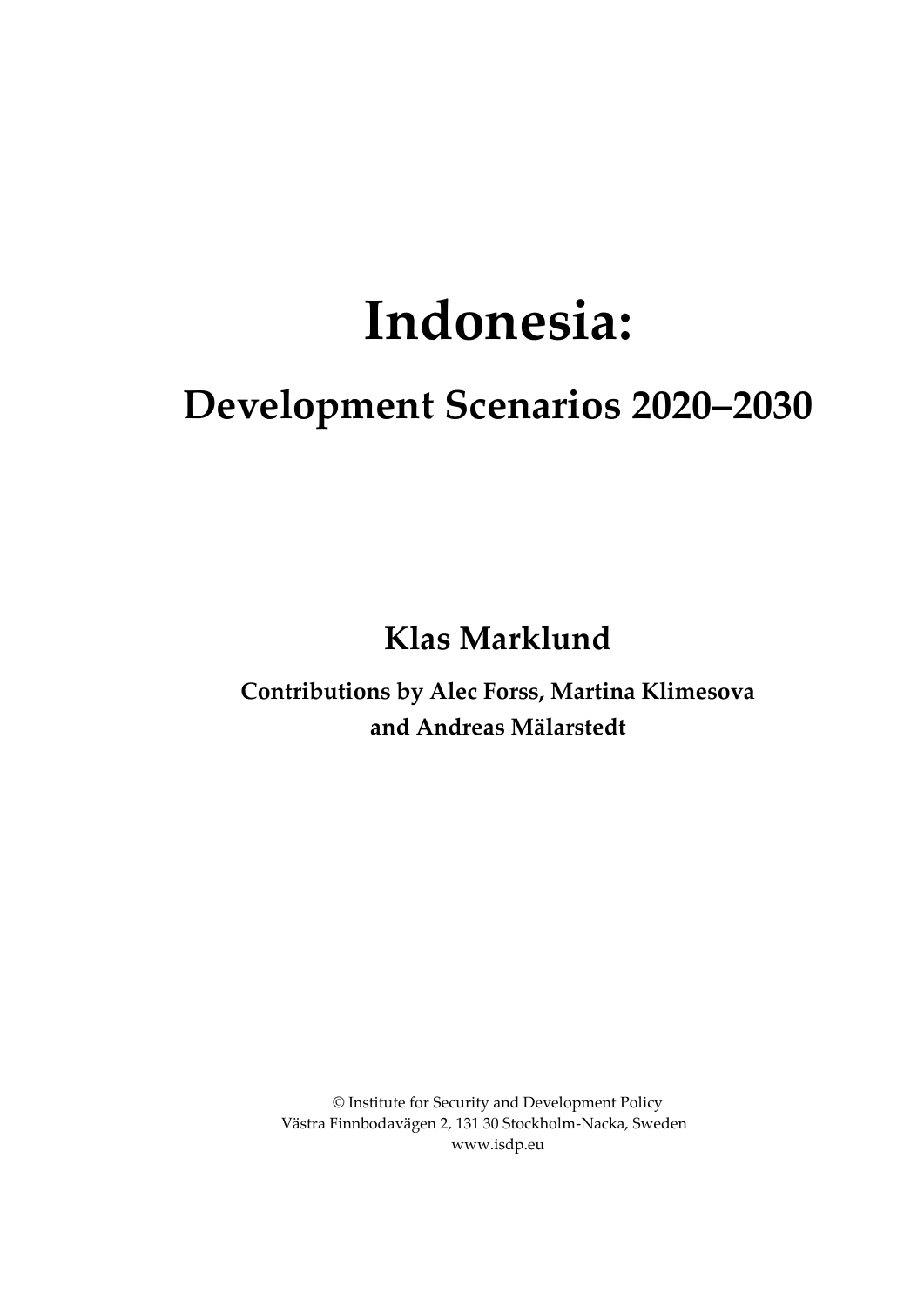**"Indonesia: Development Scenarios 2020–2030"** is an *Asia Paper* published by the Institute for Security and Development Policy. The *Asia Papers Series* is the Occasional Paper series of the Institute's Asia Program, and addresses topical and timely subjects. The Institute is based in Stockholm, Sweden, and cooperates closely with research centers worldwide. Through its Silk Road Studies Program, the Institute runs a joint Transatlantic Research and Policy Center with the Central Asia-Caucasus Institute of Johns Hopkins University's School of Advanced International Studies. The Institute is firmly established as a leading research and policy center, serving a large and diverse community of analysts, scholars, policy-watchers, business leaders, and journalists. It is at the forefront of research on issues of conflict, security, and development. Through its applied research, publications, research cooperation, public lectures, and seminars, it functions as a focal point for academic, policy, and public discussion.

© Institute for Security and Development Policy, 2009

ISBN: 978-91-85937-62-2

Printed in Singapore

Distributed in Europe by:

Institute for Security and Development Policy Västra Finnbodavägen 2, 131 30 Stockholm-Nacka, Sweden Tel. +46-841056953; Fax. +46-86403370 Email: info@isdp.eu

Distributed in North America by:

The Central Asia-Caucasus Institute Paul H. Nitze School of Advanced International Studies 1619 Massachusetts Ave. NW, Washington, D.C. 20036 Tel. +1-202-663-7723; Fax. +1-202-663-7785 E-mail: caci2@jhuadig.admin.jhu.edu

Editorial correspondence should be addressed to Dr. Bert Edström at: bedstrom@isdp.eu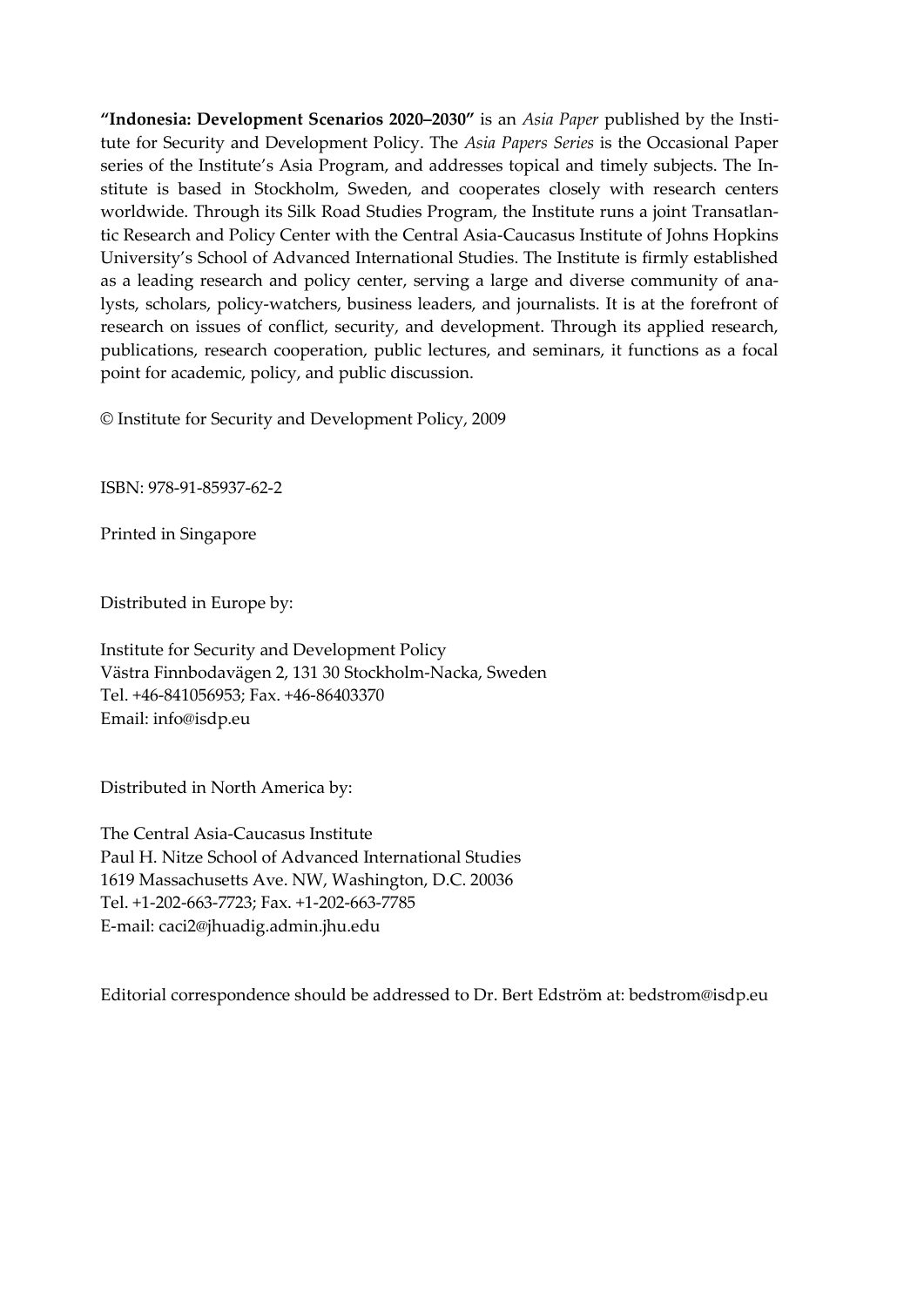This report is designed to give a greater understanding of the future and offers an overview of developments in Indonesia. It has taken a longer– term focus than most other studies, with projections ranging up to the year 2030. This of course impacts the degree to which anything can be said with certainty, and consequently some leaps of faith are inevitable. In thus doing, the book creates scenarios of development outcomes in key issues that range from the probable to the possible. Any conclusions drawn from this study are therefore tentative and are aimed at facilitating long-term thinking rather than providing cast-iron forecasts.

The studies were ordered by the Swedish Armed Forces HQ, Supreme Commanders Staff (Plans & Policy) to be used within the framework for the Armed Forces Long Term Strategic Trends Analysis. No views in this study can be attributed to the Swedish Armed Forces HQ or staff associated with it, as the authors are solely responsible for the analysis and content. On the contrary, ISDP was given full freedom in writing this report and the HQ was at no stage involved beyond that of being a generous and innovative sponsor.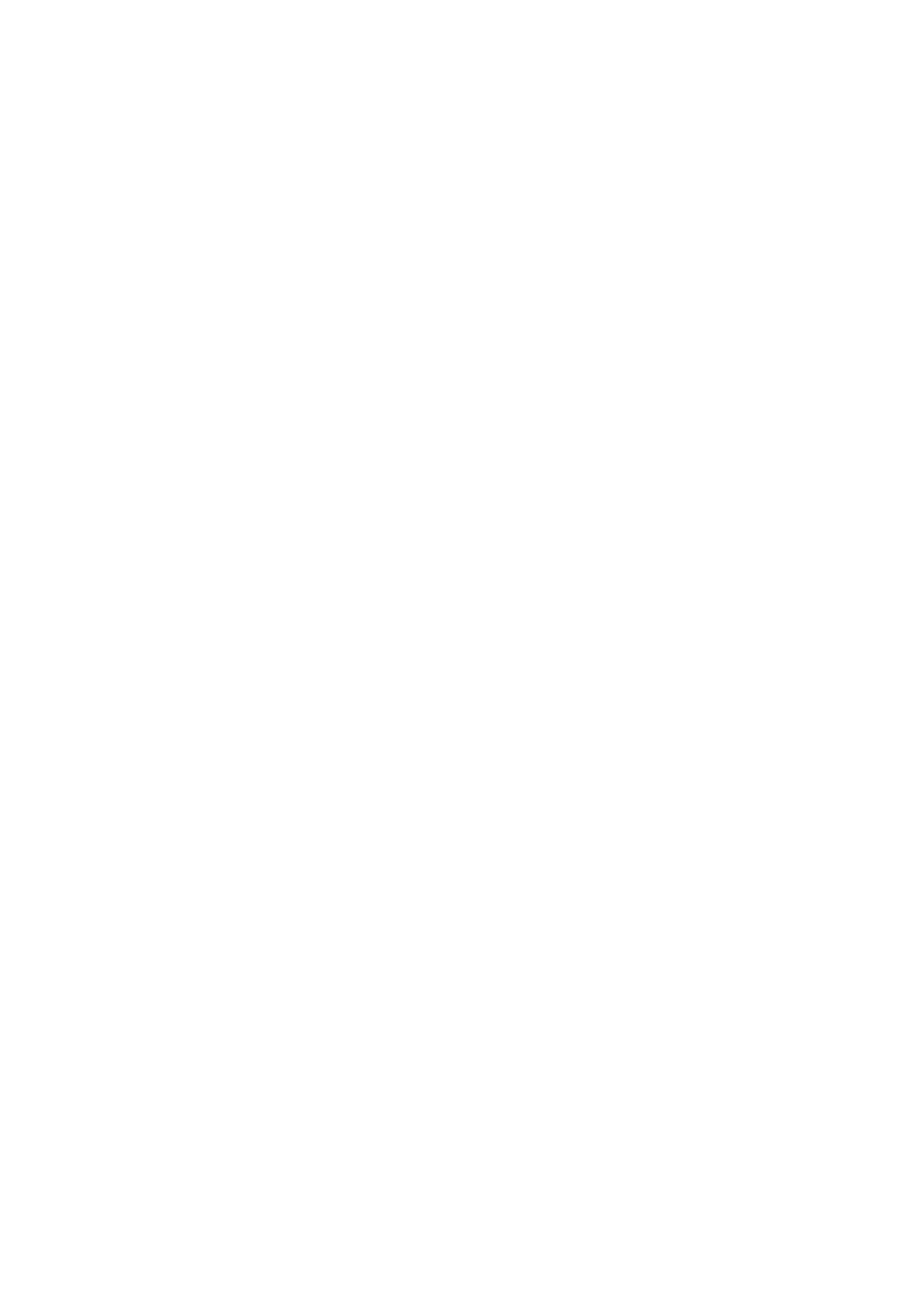## **Table of Contents**

| Indonesia since Independence in 1945: Historical Drivers and Dynamics 10       |  |
|--------------------------------------------------------------------------------|--|
|                                                                                |  |
|                                                                                |  |
|                                                                                |  |
|                                                                                |  |
|                                                                                |  |
|                                                                                |  |
|                                                                                |  |
|                                                                                |  |
|                                                                                |  |
|                                                                                |  |
|                                                                                |  |
|                                                                                |  |
| 5. The Changing Geopolitics of Indonesia's Foreign Policy - In Perspective  44 |  |
|                                                                                |  |
|                                                                                |  |
|                                                                                |  |
|                                                                                |  |
|                                                                                |  |
|                                                                                |  |
|                                                                                |  |
|                                                                                |  |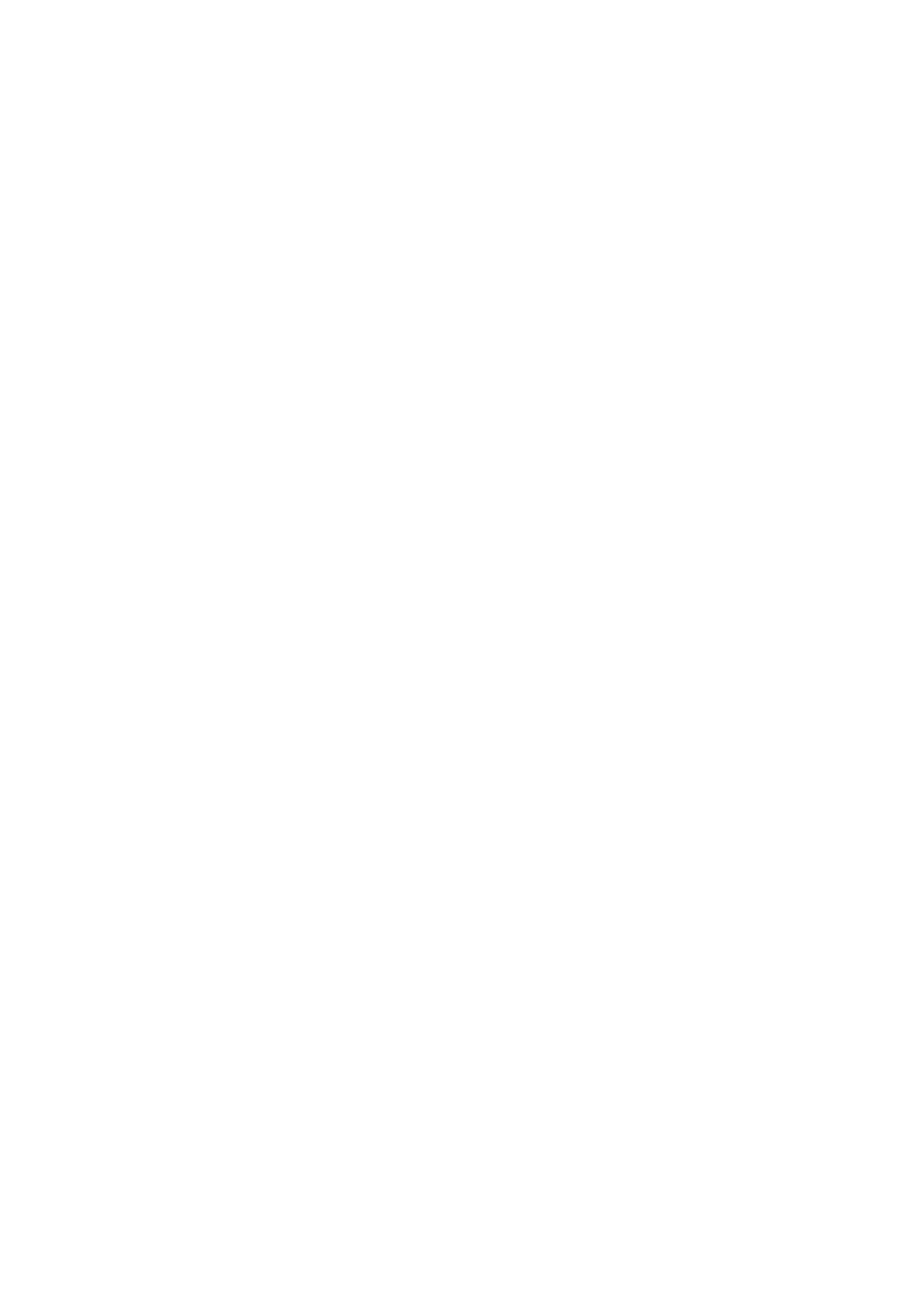### **Summary**

The outlook for Indonesia would seem relatively bright. While the republic still struggles with newly emerged difficulties as well as legacies from the Suharto period, since 1998, and even more apparent after 2004, Indonesia has experienced a successful political transition and has adopted reforms in order to diminish military influence over the civilian government and administration. A peace process has been undertaken in Aceh and the Yudhoyono administration has made greater strives to accommodate insurgent groups, even though separatism is not likely to disappear and intercommunity violence is a worrying trend. In other domains, the security situation has improved with more effective measures to combat terrorism and piracy. However, Indonesia is facing a raft of environmental issues, including natural disasters, climate change, deforestation, land degradation, and overfishing. Further, corruption and undeveloped economic institutions and legal frameworks continue to serve as impediments to fully realizing economic progress in the country.

Accordingly, Indonesia faces manifold internal and external challenges which will determine its future trajectory. And while nothing can be stated for certain, at the present time of writing it would seem that Indonesia will not likely be plunged headlong into another crisis phase, such as the turbulence that gripped the country in the end of the 1990s, but will rather move towards that of increasing consolidation in a number of domains.

Of paramount strategic importance, the Indonesian archipelago contains some of the most important straits and sea-lanes in the world. Notable are the Malaccan Straits, the Lombok Strait, and the Sund Strait. Any serious blockage in the Malaccan Straits would be serious and cause enormous harm to China's as well other Asian economies and immediately render higher freight rates worldwide, disrupting a significant proportion of world trade. This pertains particularly to the flow of oil and LNG, as well as the shipping of goods between East and West Asia. Hence, along with a growing strategic importance of straits, choke-points, and ports due to the ex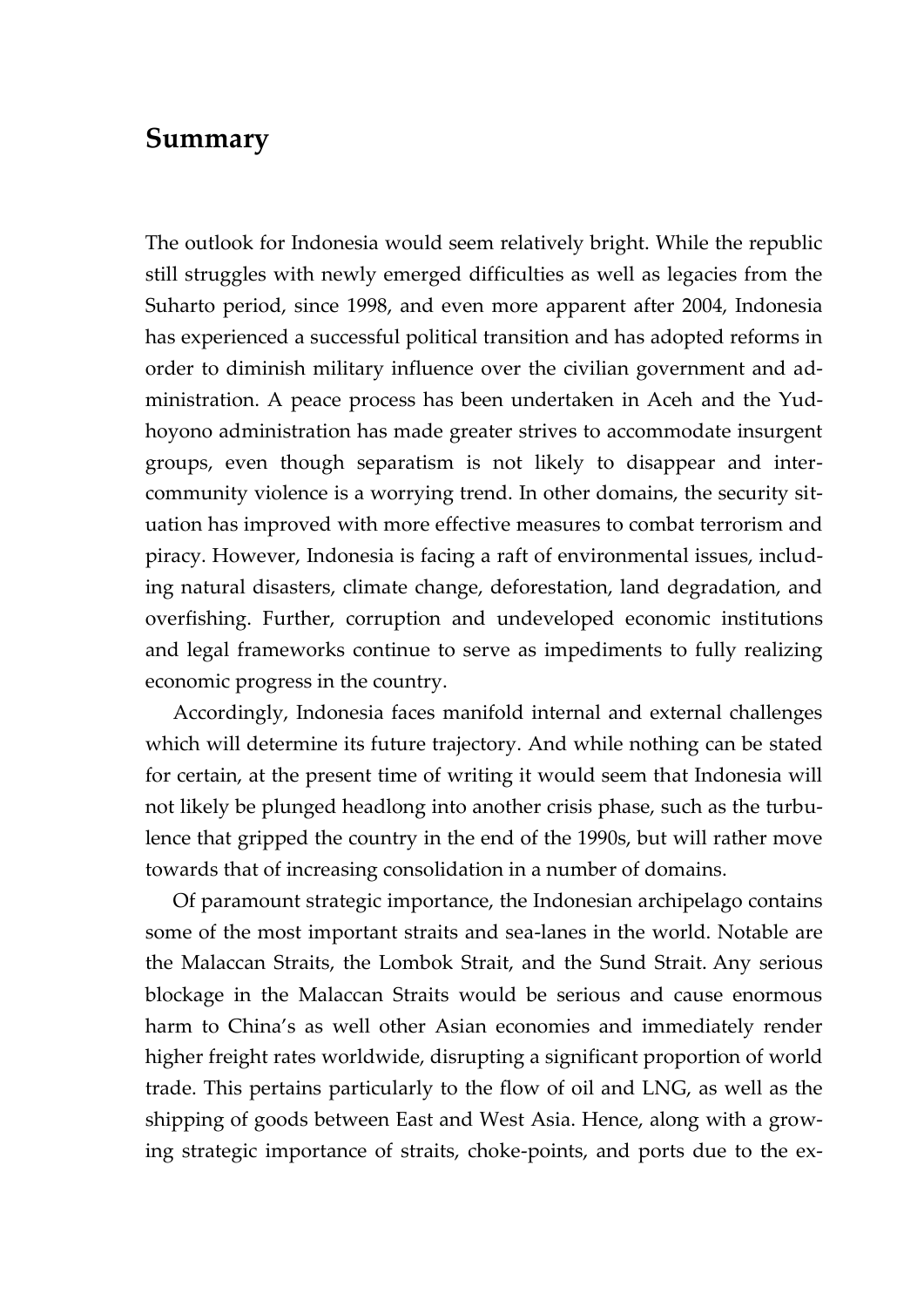<span id="page-9-0"></span>panding maritime transport sector, their vulnerability to asymmetric threats may also increase.

Both China and the U.S. have an interest in pursuing good military relations with Indonesia since it forms a 'barrier' or, indeed, 'passage' to the South China Sea. Therefore, the importance of Indonesia for the purpose of monitoring naval movement between the South China Sea and the Indian Ocean should not be overlooked. India, Japan, and Australia are other actors with an interest in Indonesia for both strategic and economic purposes. Furthermore, the cooperation with its neighbors in ASEAN has proven significant, and enhancing of economic as well as traditional and nontraditional security cooperation will be imperative to the further development of the association.

Of particular interest for the **EU**, furthermore, is that the bulk of European trade with Northeast Asia has to pass through Indonesian waters. Should this passage be impeded, it would be harmful to Europe's trade and economy. In addition, increasingly radicalization and further development of a militant jihadist network in the region centered on Indonesia would pose a grave danger to European interests both regionally and globally.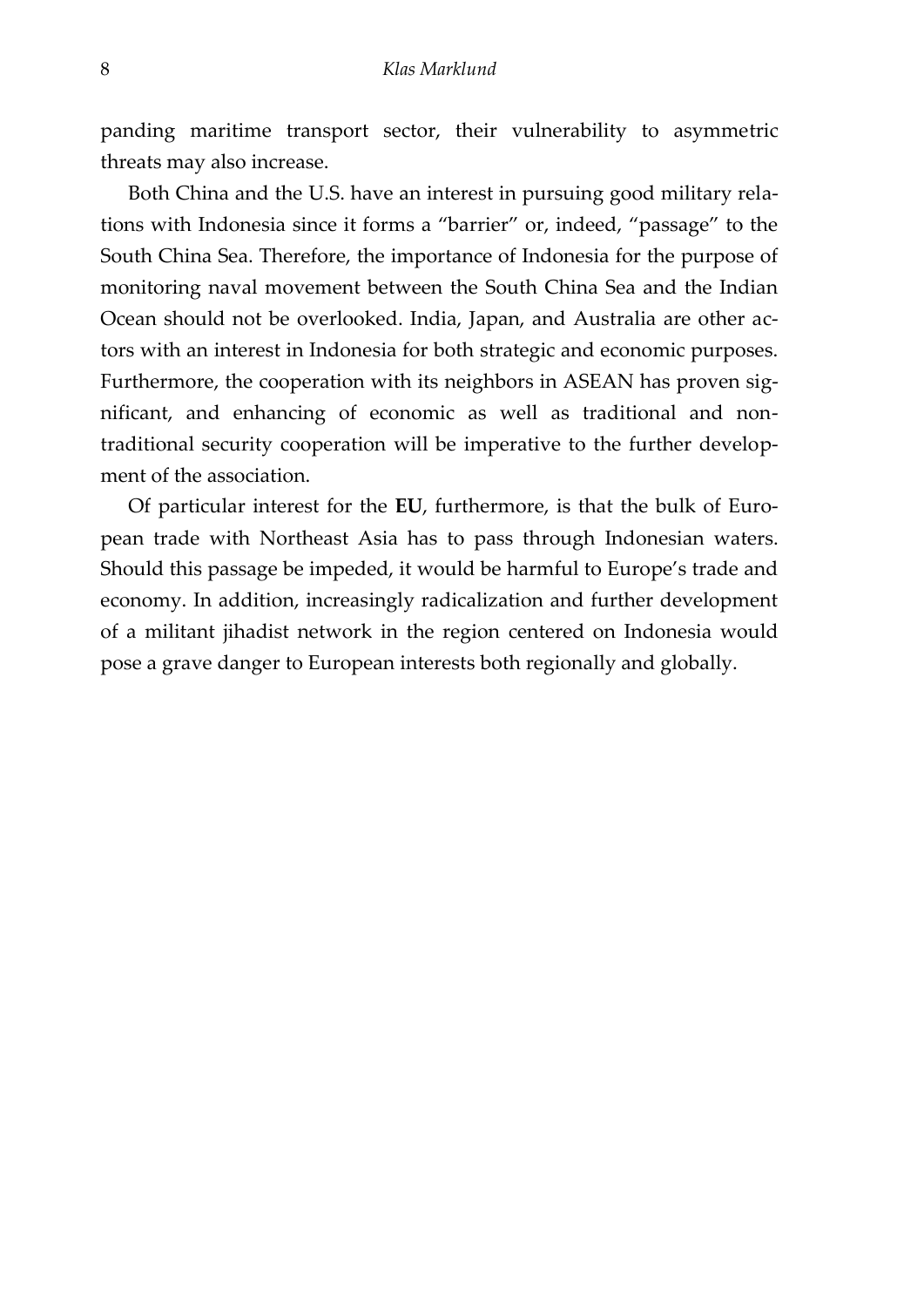## **1. Introduction**

Indonesia is an archipelago consisting of over 17,000 islands, which dominates maritime Southeast Asia both in terms of area and population with 237 million inhabitants. The country is rich in natural resources and possesses large biodiversity. Furthermore, sea-lanes accounting for large quantities of the world's net oil and gas trade traverse the waters of Indonesia.<sup>1</sup>

The hazards in Indonesia such as de-forestation, maritime piracy, ethnic and religious violence mirror the wealth in natural resources. Indonesia is, furthermore, the largest Muslim country in the world and reasons for concern have been the escalation and development of religious based conflicts and the threat of terrorist acts, like the Bali nightclub bombing in 2002. Although political developments have pointed towards stability during the period of transition since 1998, the future of civilian rule can by no means be taken for granted.

This report provides a background and analysis of trends of some of the most pressing issues facing Indonesia and outlines scenarios for 2020–2030. In thus doing, the report's focus is thematically oriented.

This report argues that the current and potential dangers in Indonesia are weak economic development, environmental issues, ethnic and religious conflicts as well as the potentially looming threat of social unrest. Furthermore, factors of a regional character will also play an important part in the development of Indonesia in a long term perspective.

<sup>&</sup>lt;sup>1</sup> See sections on Energy Security and SLOCs.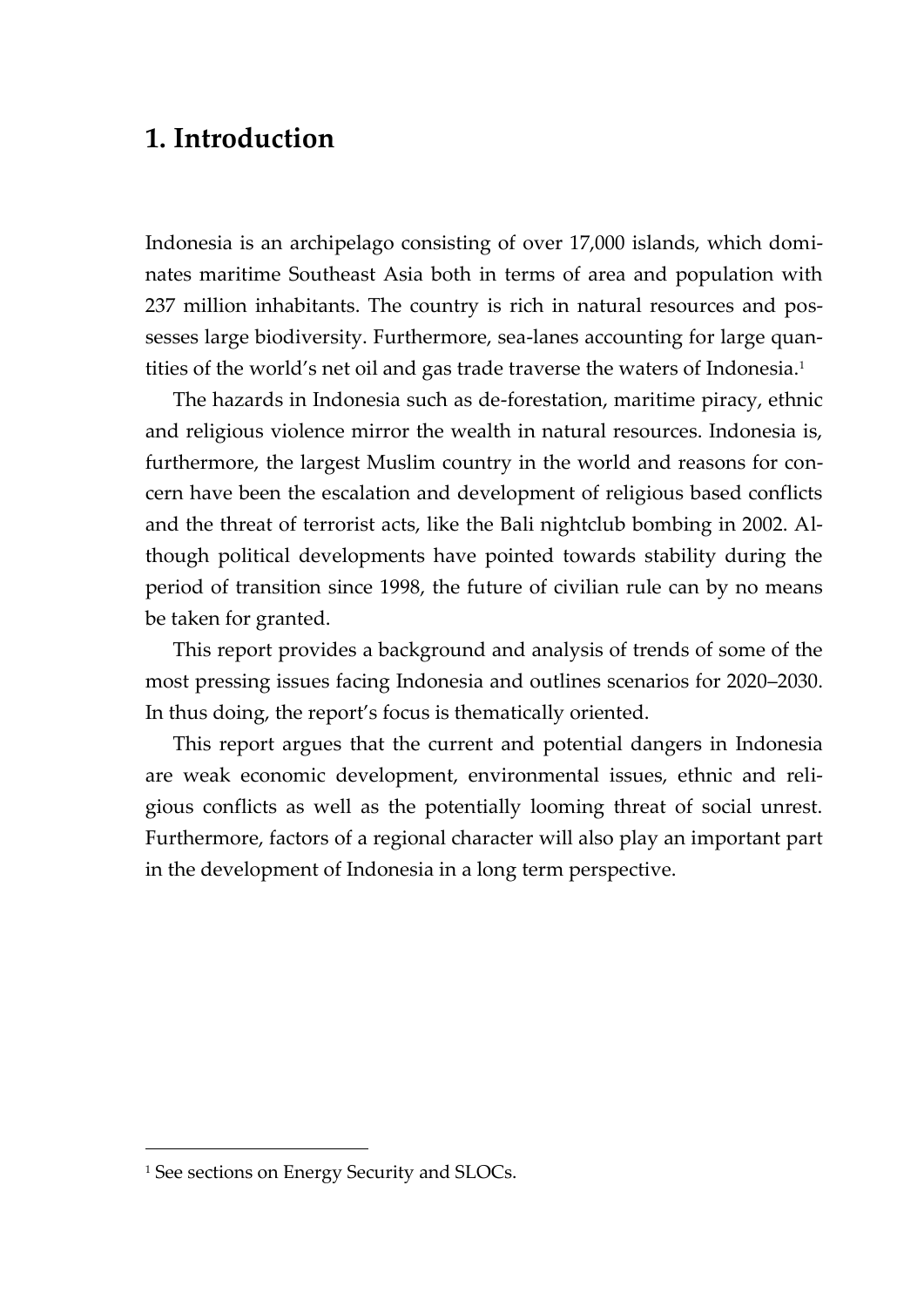### **Indonesia since Independence in 1945: Historical Drivers and Dynamics<sup>2</sup>**

Following Japanese occupation of Indonesia, independence and the establishing of the Republic of Indonesia was proclaimed by a group led by Sukarno – who later came to be the first president of the republic – on August 17, 1945. The Dutch, who in the beginning of 17th century, had colonized and gained power over the archipelago, attempted to regain control but met with resistance and failed after four years of hostilities. The war of independence against Dutch rule gave the Indonesian military, *Tentara Nasional Indonesia* (TNI), a strong position in the new republic, and – along with the Indonesian Communist Party (PKI) – became the most influential group in Indonesian politics after independence. Even though Islam was preferred by Muslim groups as the foundation for the new republic, Sukarno created a secular state based on the state ideology *Pancasila*, encompassing five principles of state philosophy – monotheism, humanitarianism, national unity, representative democracy by consensus, and social justice.

Internal struggle and insurgencies in different parts of the Indonesian archipelago along with insufficient political developments weakened the parliamentary system and its capacity to govern. As a result, in 1959 President Sukarno imposed 'guided democracy,' an authoritarian form of rule, and consolidated his own position. During the same period, Indonesia moved in the direction of non-alignment in its foreign policy, distancing itself from the West. In domestic affairs, Sukarno drew support from mass organizations outside of military control such as the PKI to counterweight the political ambitions of the military.

Since the independence struggle the military had perceived itself as the caretaker of the nation, and mistrusted the civilian governing of Indonesia. And after successfully suppressing rebellions in the mid 1950s the military's influence was augmented. Moreover, during 1957–58 TNI's territorial

<sup>2</sup> Marcus Mietzner, *Military Politics, Islam and the State in Indonesia - From Turbulent Transition to Democratic Consolidation* (Singapore: ISEAS, 2009) pp. 37-63; Colin Brown, *A Short History of Indonesia: The Unlikely Nation?* (Australia: Allen & Unwin, 2003).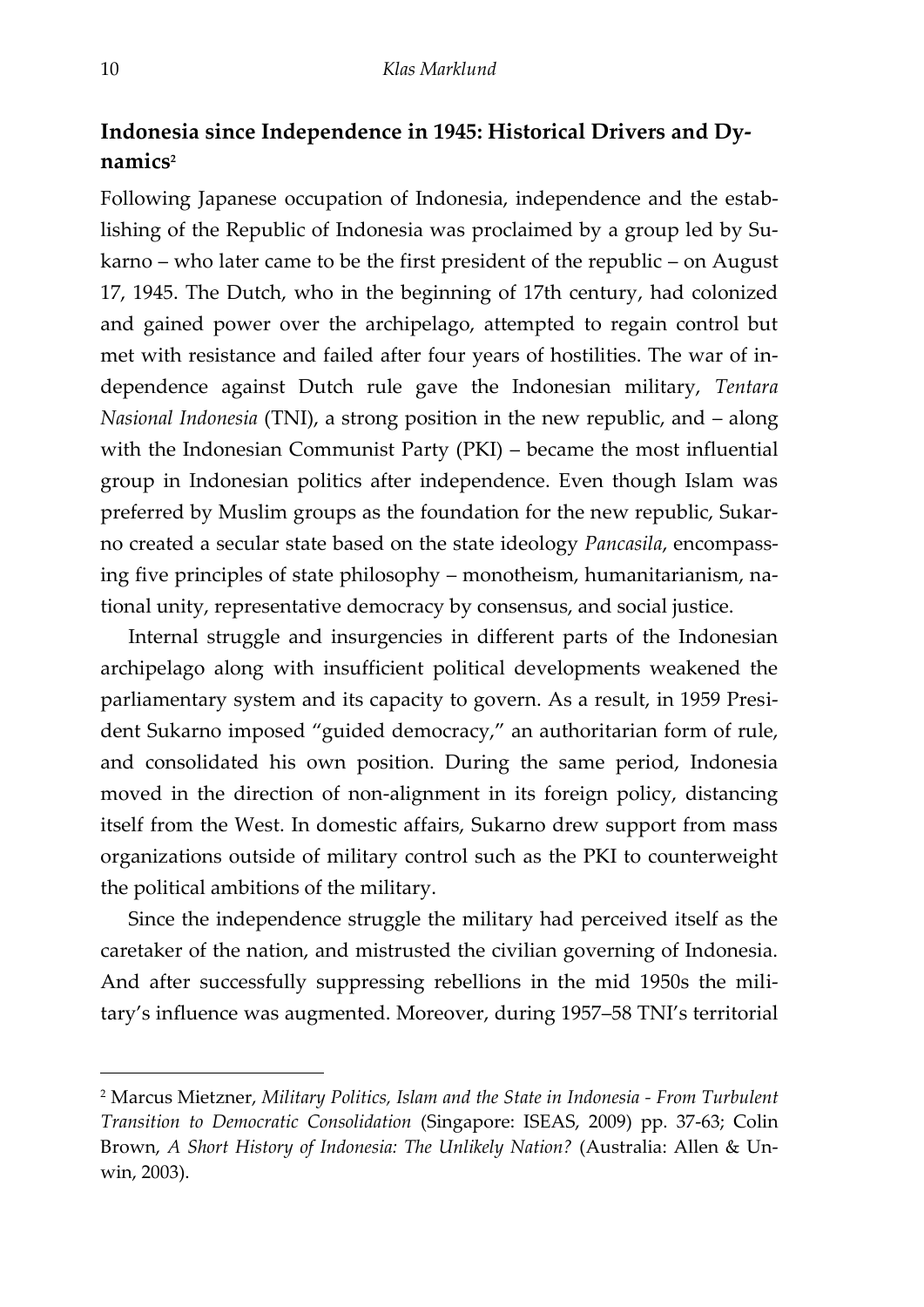<span id="page-12-1"></span><span id="page-12-0"></span>command structure consolidated along with its economic support system, which came to characterize the military organization and economy in Indonesia during the latter half of the 20th century. The military leaders argued that Indonesia would not be able to defend itself with a conventional centralized army. Due to financial, geographical, and other factors, a network system with small military units entrenched in the population and the local context was favored. Consequently, the military created a parallel system to the civil administration which increased its political influence. Furthermore, through involvement in business and taxation it became self-financing – constituting a crucial part of the military's total budget. This not only served to give the military a large degree of autonomy from civilian control, but also gave the military an important influence in the Indonesian economy.

In 1965 an attempted coup was launched in which several high ranking TNI officers were killed. The commander of the tactical reserve, General Suharto, avoided the same fate and was able to repel the coup. The military accused the PKI of involvement in the coup and moved to eliminate the communists in Indonesia, in the process of which an estimated half a million people lost their lives. From here on the military more or less installed a praetorian regime under the leadership of Suharto while Sukarno was gradually removed from power. The military then came to increasingly possess civilian offices and dominated political, economic, and socioculture life in Indonesia until the economic crisis in the late 1990s.

During this period the military developed the policy of dwifungsi (dual function) to outline the role of the military in society. The main idea behind the dual function was that the military not only was a custodian of Indonesia, but also a force for good in society. Moreover, Suharto proclaimed a new set of principles for the governing of Indonesia called the New Order, which also included a shift in foreign policy and an opening to the West. The New Order with its alterations in economic and foreign policy stabilized and improved the weak Indonesian economy. Through economic aid, privatization of state controlled natural resources – in order to encourage foreign investments – and creating favorable conditions for companies and investors, Indonesia's export driven economy and economic power ex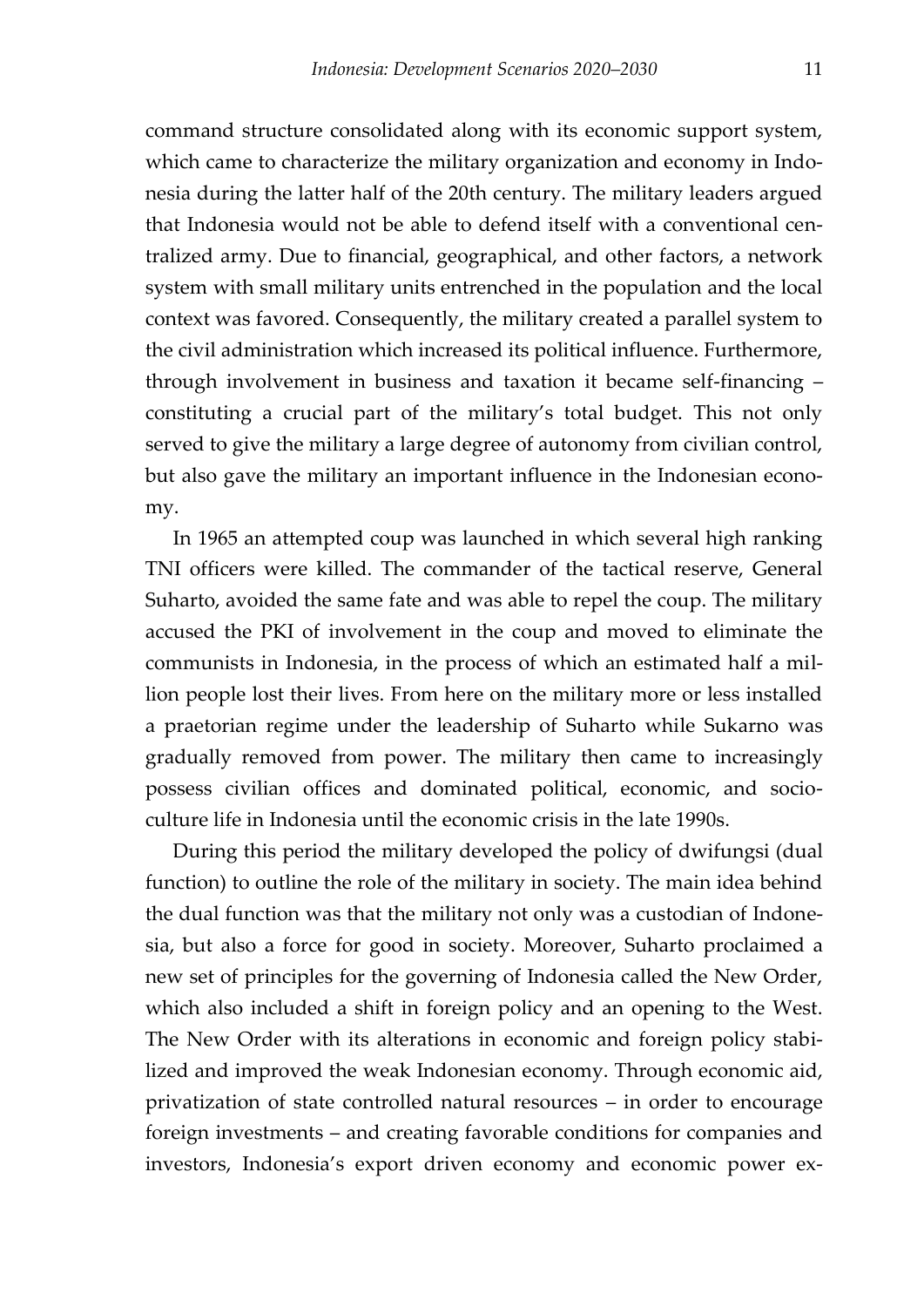panded during the 1970s and 1980s. Besides the doctrine of dual function, which levitated the military's role in society, the improved relationship with the Western powers further its advanced military capacity and power. Moreover, due to the nationalistic agenda of the regime, Indonesian identity was promoted, over that of regional or ethnic identities.

During Suharto's rule, most political parties were banned and the military influenced all parts of society. Notwithstanding the economic progress, his rule also witnessed the specter of ethnic conflicts in East Timor, Aceh, and Irian Jaya (Papua). Furthermore, Suharto's repressive regime was often accused of human rights violations. Suharto's authoritarian rule came to an end in 1998, precipitated by the social unrest created by the financial crisis that shook a large part of Asia. This ushered in a brave new era for Indonesia marked by instability and disarray but also one of great hopes.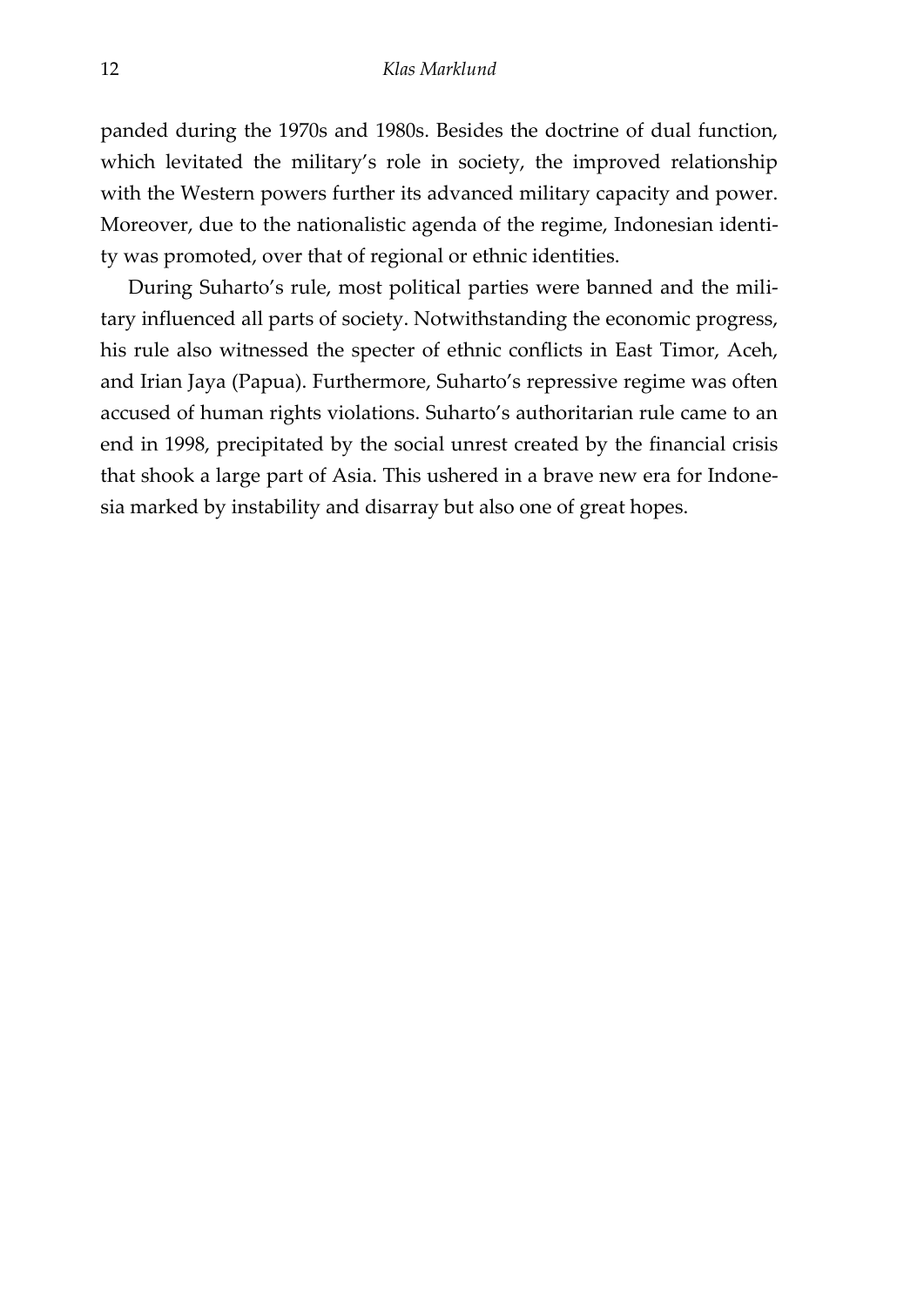## **2. Domestic Developments and Trends**

#### **Domestic Politics and Governance**

 $\overline{a}$ 

The task of governing Indonesia, let alone effectively, is an inherently difficult undertaking in what is a populous, archipelagic nation riven by destabilizing fault-lines, both of a geological and human nature. While the latter constitute the 'operational environment' in which Indonesian politics plays out, analysis of contemporary political trends takes its departure from one of the key turning-points in Indonesia's modern history: the departure of President Suharto in 1998.<sup>3</sup> On the one hand, hopes were burnished that Indonesia would undergo a rapid transition to a fully-functioning democracy. On the other, there were fears that dismantling thirty years of Suharto's highly centralized and authoritarian rule, known as the New Order regime, would pose the danger of instability and even collapse. Ten years on, it is apparent that a more nuanced scenario of domestic political developments was – and will for the future be – needed.

The past decade has witnessed not only a flux and fluidity associated with institutional disarray and the turnover of four presidents in quick succession, but also that of a fledgling democracy finally taken flight. On the upside, in the post-Suharto era landmark reforms were implemented such as the reversal of the centralization of politics concentrated on Jakarta. In 2001 a law took effect that served to devolve powers to some 440 local government districts with responsibility for local affairs and issues.4 In 2004 – for the first time in Indonesia's history – the incumbent president, Susilo Bambang Yudhoyono, was directly elected in what were largely free and

<sup>&</sup>lt;sup>3</sup> For a comprehensive overview of these times and the challenges Indonesia faced, see Adam Schwarz, *A Nation in Waiting, Indonesia's Search for Stability* (Australia: Allen & Unwin, 1999).

<sup>4</sup> M.C. Ricklefs, *A History of Modern Indonesia since c. 1200* (New York: Palgrave Macmillan, 2008), pp. 382-89.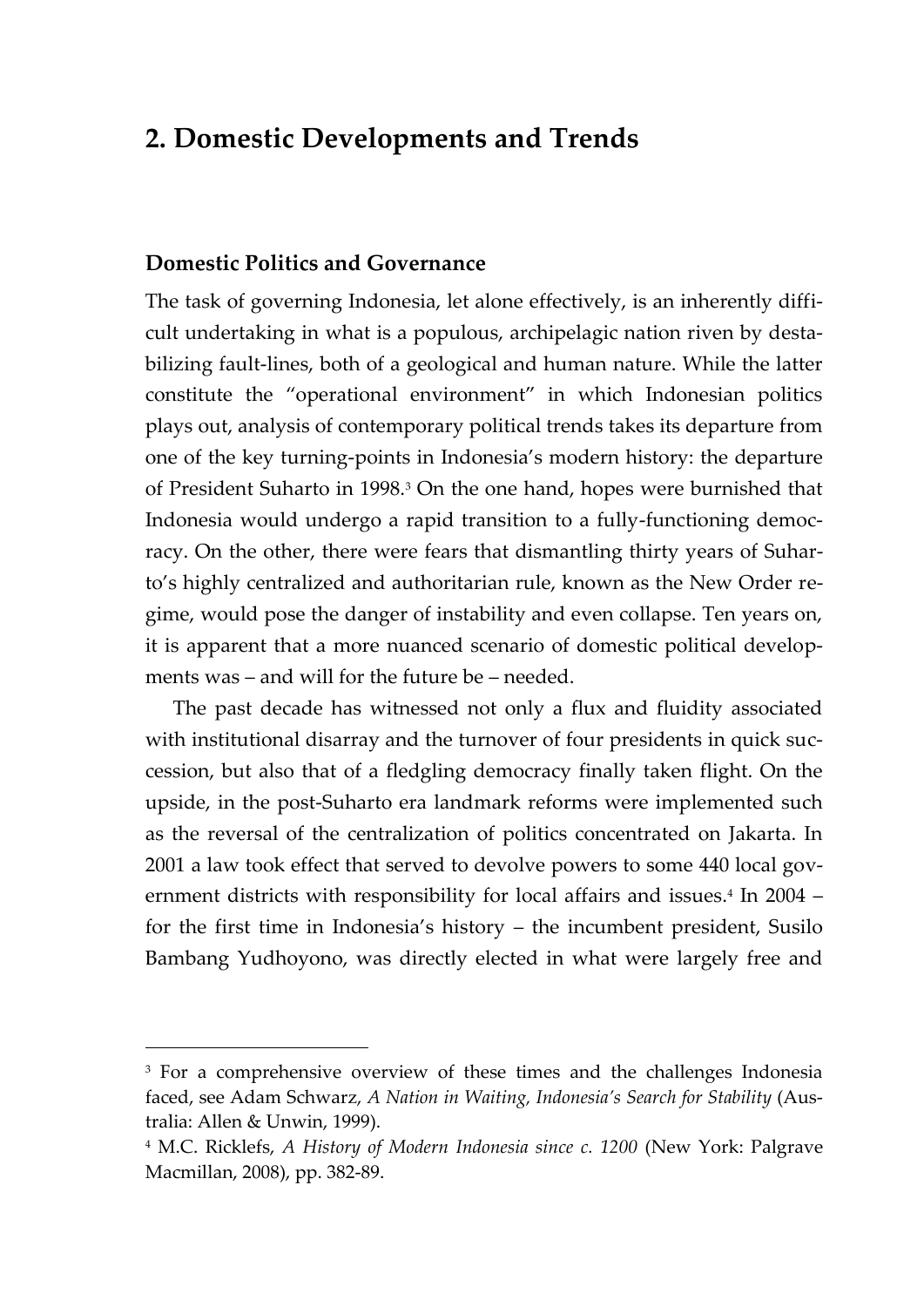fair elections.<sup>5</sup> Mass voter turn-out to elect the president, vice-president, and over 550 parliamentarians is further set to continue in the national elections in 2009. Meanwhile, the House of Representatives (DPR) – comprising Indonesia's legislative branch, together with the People's Representative Council (DPD) consisting of regional representatives from Indonesia's thirty-plus provinces – has transcended its former image of being merely a rubber-stamp assembly. Further, the military no longer plays a *direct* role in Indonesian politics as of 2004. While adjudged only 'partly free' through much of the early to mid-2000s, American-based Freedom House through 2006–08 accorded Indonesia the status of 'free' – the only country in Southeast Asia awarded such – in the light of tangible improvements recorded in political rights and civil liberties.<sup>6</sup> The snapshot of progress achieved above would therefore indicate reasonably solid albeit slow progress towards greater democratic development amidst a current climate of relative political stability.

This notwithstanding, at least three main challenges can be identified which may serve to derail and/or redirect future political development in Indonesia. The first is a military take-over to restore law and order. Although the army has steadily withdrawn from political life, it still wields large influence and as the military coup in Thailand in 2006 demonstrated, a similar scenario in the future cannot be ruled out in Indonesia either. Second, as is discussed elsewhere in this report in more detail, Indonesia's political system has to deal with severe challenges emanating from its religious and ethnic make-up. On the one hand, acts such as the terrorist bombings on Bali in 2002 have served to dampen public support for Islamic extremism. Moreover, the government's accommodation of more moderate Islamic groups rather than employing suppressive means has proven opportune. It also augurs well that the priority issues among the majority of voters revolve around stability and economic prosperity. Indeed, Indonesia's main political parties are secular with the exception of the mildly Is-

<sup>5</sup> Ibid., pp. 401-3

<sup>6</sup> See Freedom House surveys of Indonesia, 2001–2008. Available at: www.freedo mhouse.org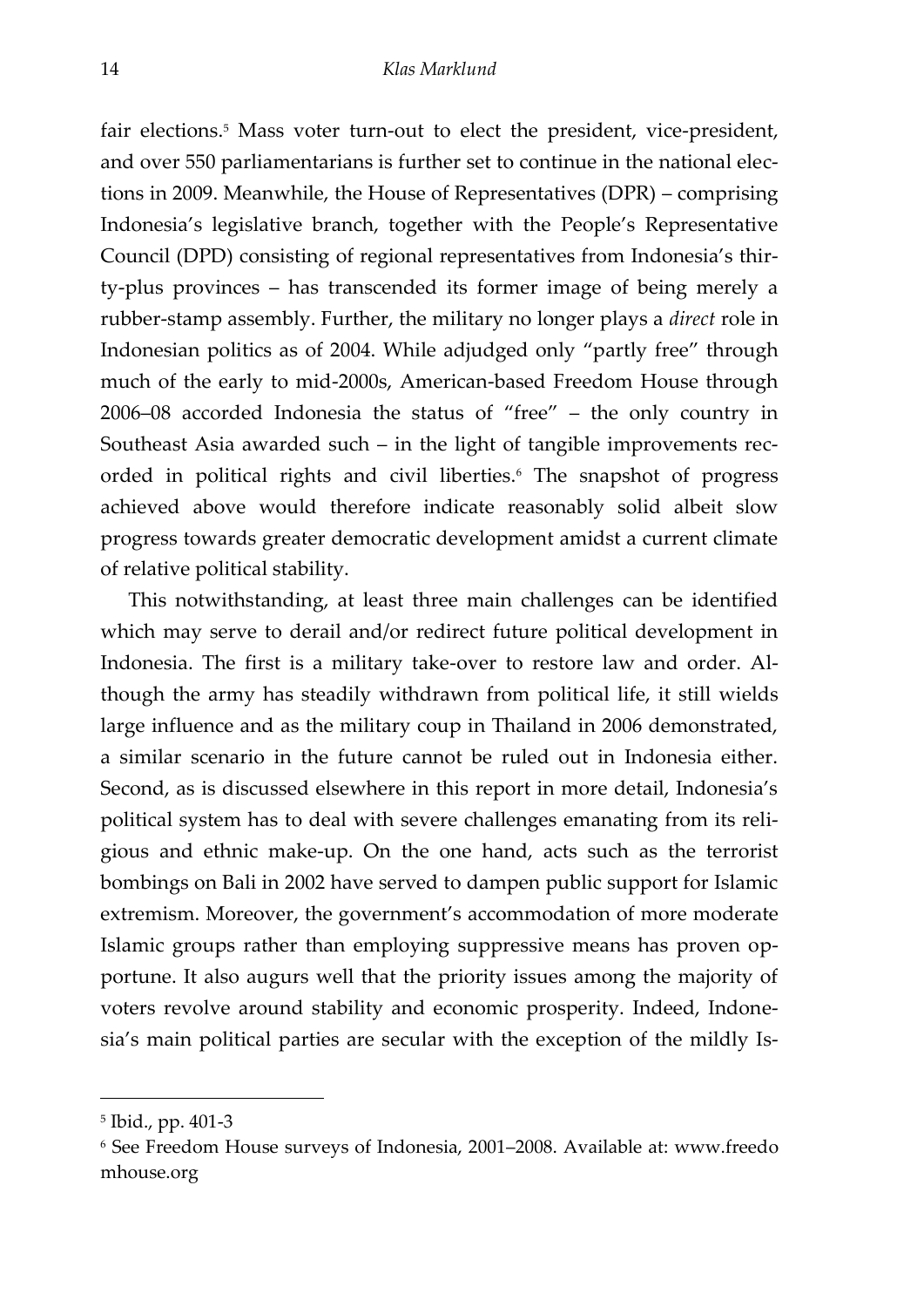<span id="page-16-0"></span>lamist Prosperous Justice Party. Electoral reforms have seen candidates appealing on more nation-wide and pluralistic platforms rather than on strong religious or ethnic sentiments.<sup>7</sup> In spite of this, the threshold of 2.5 percent of the national vote to gain parliamentary representation – with the intention of streamlining parties for greater coherence – excludes many political parties and groupings, Islamic and otherwise, some of whom might conceivably in the future seek to fulfil their political objectives in more narrow and violent ways if not able to participate in the political process.<sup>8</sup> This also in a situation where the process of decentralization, underway since 2001, may in the long term serve to undermine national cohesion, and where greater local autonomy may further fan localized religious and ethnic intolerance. Third, the inability of the government to provide for its citizens could undermine its political legitimacy provoking social unrest. Poverty, unemployment, corruption, and wealth gaps remain chronic problems and central challenges to the government, which are further exacerbated by economic crises/shocks and natural disasters. Moreover, in spite of anti-corruption drives such as in 2006 which saw over 1000 suspects from local legislative bodies under investigation, improvements have been modest at best.<sup>9</sup> All this has served to hamper effective governance and increase popular frustration. Indeed, the failure of government to deliver economically may serve to empower other actors, including ethnic/religious-based groups and the military.

At the helm, President Yudhoyono is widely perceived as weak and ineffective, espousing moderation but failing to resolutely pursue key decisions. A further factor undermining coordination is the complicated task of forming a ruling coalition where the opposition Indonesian Democratic

<sup>7</sup> Peter Collins, 'Indonesia sets an example,' *The Economist, The World in 2009*, p. 81.

<sup>8</sup> Polling data by the Indonesian Survey Institute indicate that only 9 out of 44 parties will participate in the next parliamentary period 2009-14. Indonesian Election Watch, Issue 1, 27 March 2009, available at: http://www.rsis.edu.sg/ Indonesia\_Prog/pdf/IndonesiaElectionWATCH\_2009\_ ISSUE01A.pdf

<sup>9</sup> Combating Corruption in a Decentralized Indonesia, http://siteresources.world bank.org/INTINDONESIA/Resources/Publication/corruption\_exec\_sum\_en.pdf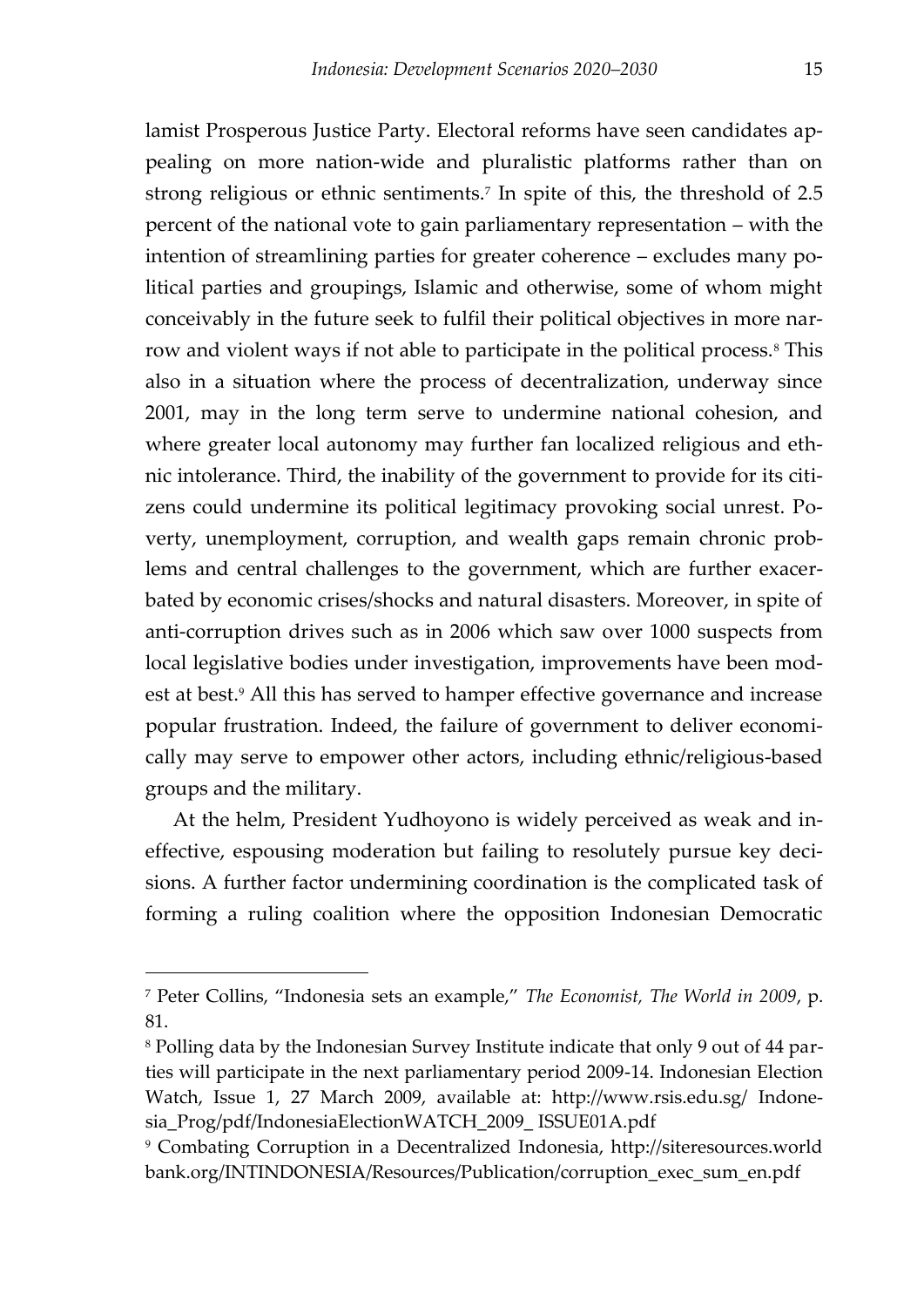Party-Struggle may take over from the Golkar as the largest party in the April 2009 parliamentary elections. Fragmentation and altering of coalitions is debilitating to the political system. And although the strongest contender to win the presidential elections, Yudhoyono's term still is constitutionally limited to 2014, which may then herald a more forceful – and perhaps at the same time polarizing and self-serving  $-$  leader in power.<sup>10</sup>

In sum, Indonesia has come a long way from the turbulence and uncertainties of 1998–99 at the time of which it was undergoing a deep crisis where the economy had shrunk by more than 13 percent with some 113 million Indonesians below the poverty line, where large-scale demonstrations and violence were commonplace, and where the integrity of the nation was threatened.<sup>11</sup> In ten to twenty years hence the political challenges facing Indonesia will be of a familiar nature given the 'headache' that governing Indonesia represents, but the government should be better prepared to meet such challenges through the maturation and further consolidation of its reforms of the 2000s that have seen competitive elections (with a high public commitment to democracy as evidenced by large voter turnouts), decentralization, and greater political liberties – and with national politics of moderation and democracy a key leitmotif. Therefore, while ineffective governance, continued corruption, and the perennial challenges of national cohesion will likely continue to pose as obstacles on the path ahead, on the basis of current trends Indonesia is not likely to be plunged into any existential political crisis of the type prematurely predicted by more pessimistic observers toward the end of the last century; but rather it will likely move beyond a post-crisis phase to one of relative normalization.

<sup>&</sup>lt;sup>10</sup> Marcus Mietzner, "Indonesia in 2008, Yudhoyono's Struggle for Reelection," *Asian Survey*: 146-150; Peter M. Lewis, *Growing Apart, Oil, Politics, and Economic Change in Indonesia and Nigeria* (Michigan: University of Michigan Press, 2007) pp. 232-35.

<sup>11</sup> Ricklefs, *A History of Modern Indonesia since c. 1200,* pp. 382-89.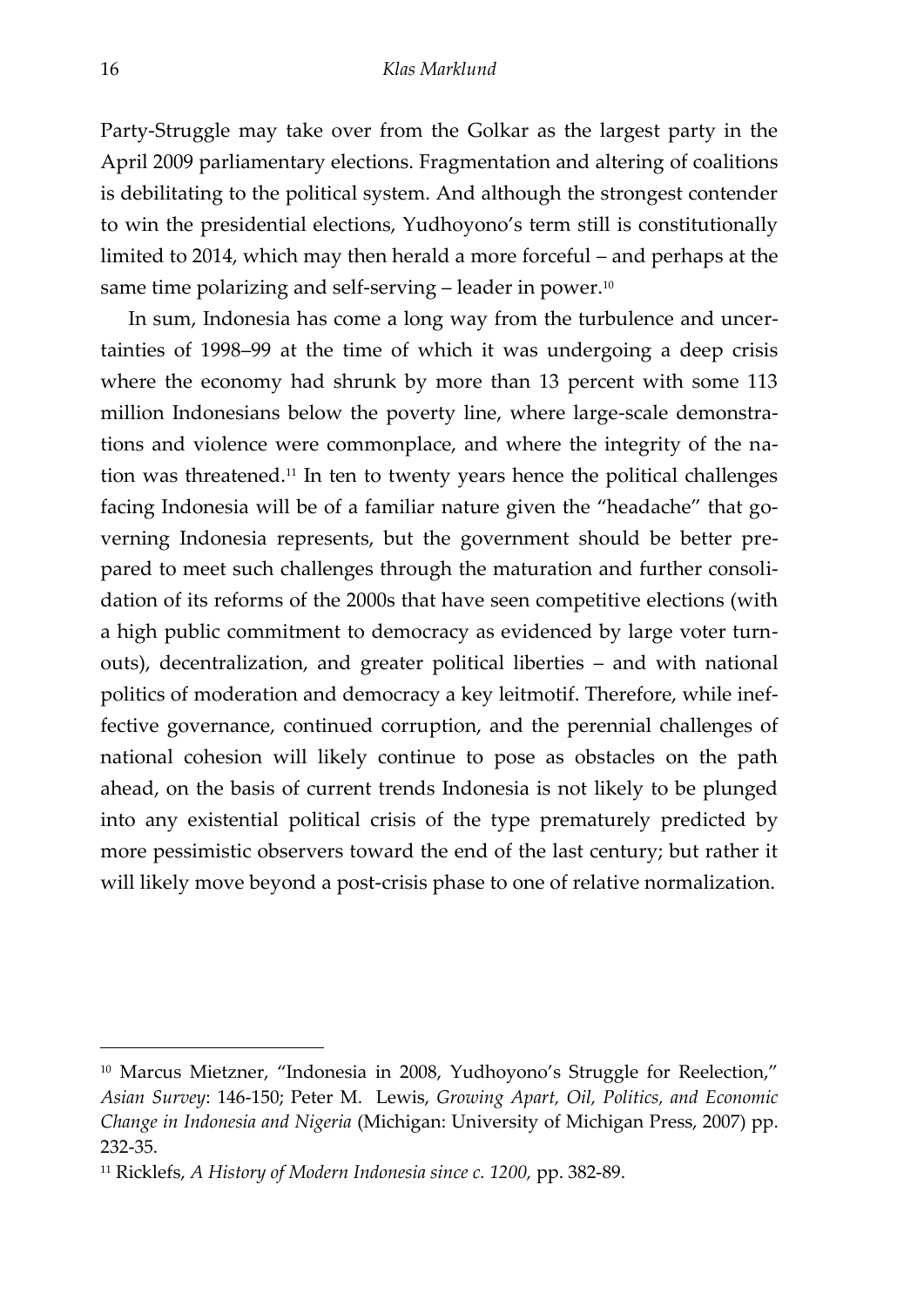#### **Economic and Demographic Development**

Indonesia has managed in the past decade a slow but steady recovery from the devastating 1997-98 Asian financial crisis with per capita income and other indicators gradually attaining or nearing pre-crisis levels. Yudhoyono's tenure since 2004, moreover, has heralded better macroeconomic management and the emergence of a stronger financial sector. In addition, Foreign Direct Investment buoyed by greater stability has steadily risen over the past decade, and most recently jumped in 2008 to a value of over US\$ 14 billion.<sup>12</sup> With the current international financial crisis impacting key exports and manufacturing, however, economic growth and development will most likely be pegged back in the short to middle-term future, although Indonesia has thus far seemingly weathered the crisis better than others. In the next five or more years Indonesia is unlikely to attain the sustained growth levels of above 7 percent recorded between 1989 to 1997,<sup>13</sup> and therefore the sizeable gulf in living standards with more prosperous OECD states will likely remain well into the future. Indeed, a key fact is that throughout the post-Suharto years, Indonesia has failed to record (although having reached a high of around 6 percent in 2008) the same levels of growth, generally being about one-third less.

The global economic climate and economic shocks aside, a key impediment to economic development has been the slow reform of economic institutions and infrastructure needed to propel and sustain growth. Such reform is a long-term project and one that Indonesia has not undertaken with the same degree of urgency and zeal as political reform. Highways, railways, and power infrastructure all require modernization. And while efforts have been taken to ensure stronger property rights, bureaucratic inflexibilities to business when it comes to the time spent setting up businesses, registering property, dealing with licenses etc., as calculated by the

<sup>12</sup> Carunia Mulya Firdausy, 'Foreign direct investment can help RI through crisis,' *Jakarta Post,* 29 May 2009.

<sup>&</sup>lt;sup>13</sup> President Yudhoyono ambitiously outlined in May 2009 his vision that Indonesia would achieve 7 percent annual economic growth by 2014. John Aglionby, 'Indonesia's Yudhoyono eyes 7% growth by 2014,' *Financial Times*, 20 May 2009, http://www.ft.com/cms/s/0/f4233f28-454c-11de-b6c8-00144feabdc0.html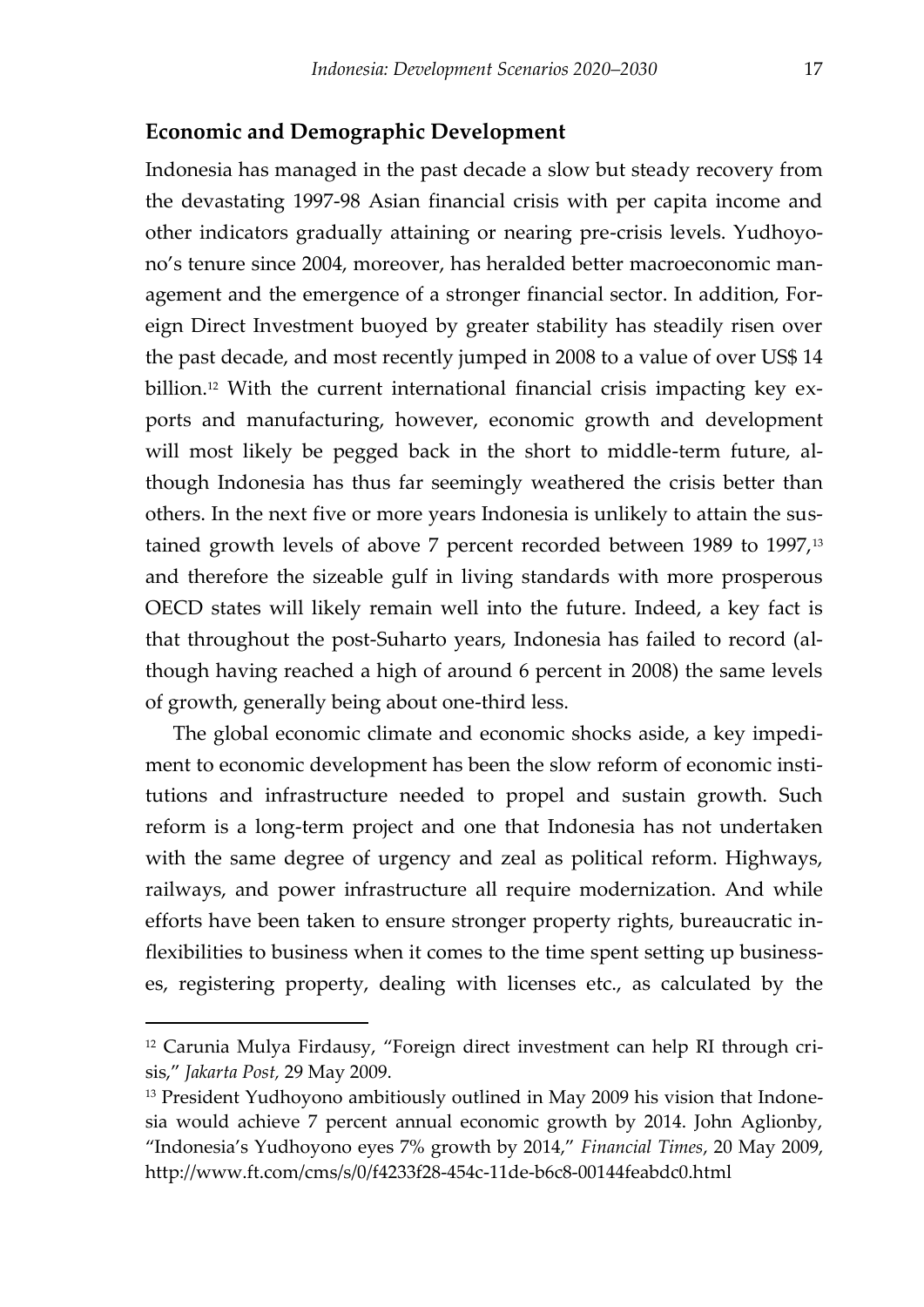World Bank, show Indonesia to rank near the bottom or two-thirds down among over 150 countries surveyed.<sup>14</sup> And while powerful vested interests, in large part remnants from the Suharto era, have served to hamper reform, reforms such as decentralization have also had an impact with businesses having to deal with new local bureaucracies.

|                              | Pre-crisis<br>1993-96 | Crisis   | $2001 - 06$ | 2006    | $2009 - 13$ |
|------------------------------|-----------------------|----------|-------------|---------|-------------|
| <b>GDP</b><br>growth<br>rate | $7.7\%$               | $-13.1%$ | 4.8%        | $5.5\%$ | $3.9\%$     |
| Inflation                    | 8.7%                  | 58.5 %   | $9.6\%$     | $6.6\%$ | $4.7\%$     |
| Poverty<br>rate              | 17.6 %                | $23.4\%$ | 17.2 %      | 17.8%   | $14-15 \%$  |

*Economic Indicators* <sup>15</sup>

<sup>&</sup>lt;sup>14</sup> Roy Duncan and Ross H. McLeod, "The State and the Market in Democratic Indonesia,' pp. 73-92, in *Indonesia, Democracy and the Promise of Good Governance,* eds., Ross H. McLeod and Andrew MacIntyre (Singapore: ISEAS, 2007); OECD Economic Assessment of Indonesia 2008, available at: http://www.oecd.org/docu ment/57/0,3343,en\_2649\_33733\_41014713\_1\_1\_1\_1,00.html

<sup>&</sup>lt;sup>15</sup> The table is adapted from the following sources: Indonesia economic data, http://www.economist.com/countries/Indonesia/profile.cfm?folder=Profile-Econo mic%20Datan; Indonesia – country brief, http://web. Worldbank.org/WBSITE/EXT ERNAL/COUNTRIES/EASTASIAPACIFICEXT/INDONESIAEXTN/0,,menuPK:28 7081~pagePK:141132~piPK:141107~theSitePK:226309,00.html; and Indonesia Development Outlook 2009, http://www.adb.org/Documents/Books/ADO/ 2009/INO.pdf. It should be borne in mind that indicators vary according to source, and the above should be treated more as a general trend. The figure indicated with an asterisk is the author's own projection based on current trends.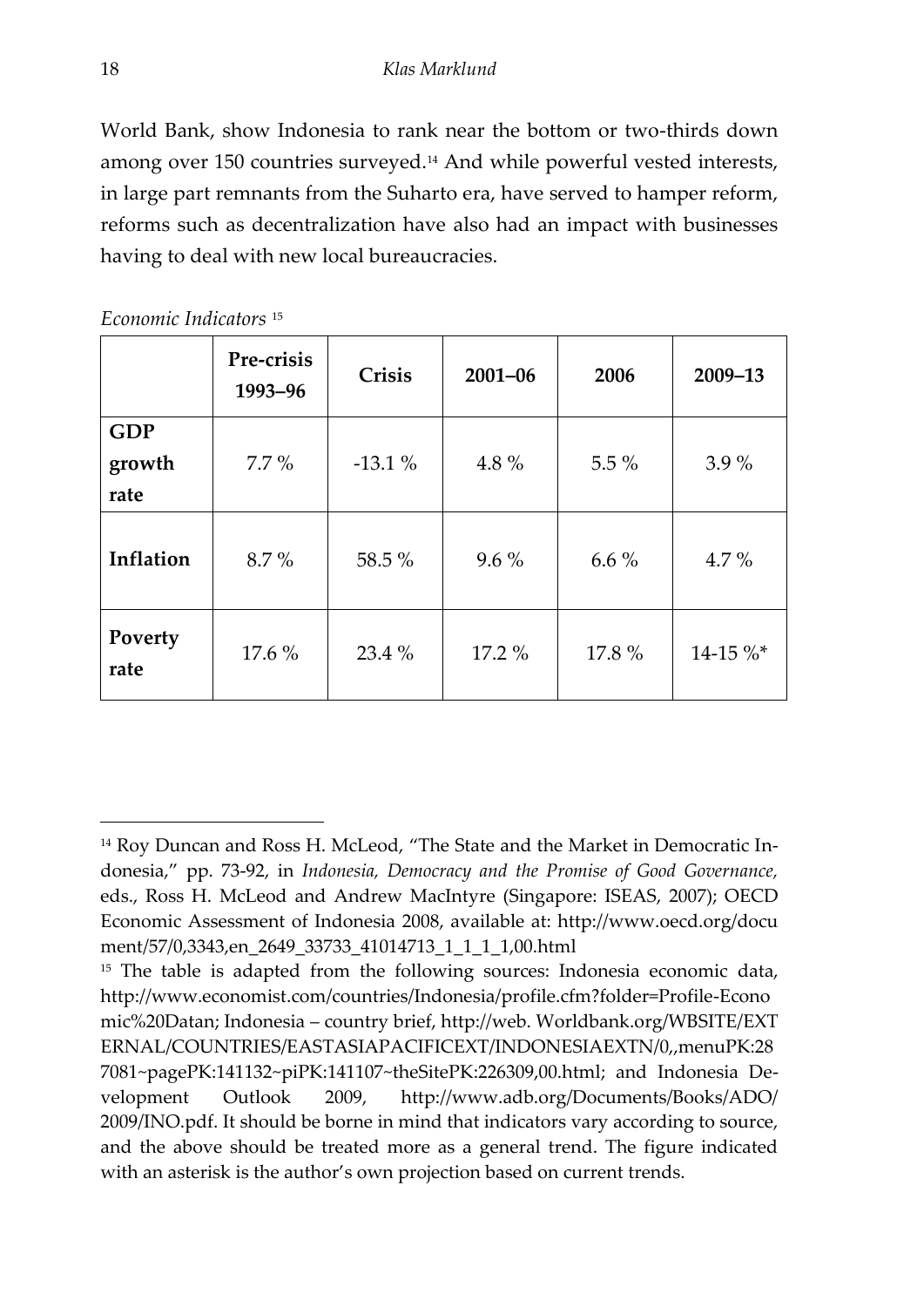Corruption will remain a huge problem as it remains a defining feature of business and political life. Indeed, decentralization has arguably made it worse than in the Suharto era as it has increased the number of players demanding bribes amidst new local regulations. Pursuing prosecutions instead of institutional reform means that economic efficiency is and will in the long term be hampered.<sup>16</sup> It is for instance estimated that along with insufficient infrastructure and contract enforcement, costs related to corruption and crime amount to up to 20 percent of a company's sales.<sup>17</sup> According to Transparency International's Corruption Perception Index of 2008 (10 meaning the least corrupt; 1 the most corrupt) Indonesia's score of 2.6 represents only a 0.7 improvement from 2001, and places it unfavorably in the same league as countries such as Pakistan and Vietnam.<sup>18</sup>

Public expenditure is also central to long-term development and in this there are encouraging signs. It was calculated by the World Bank that in 2006 the government had an extra US\$ 15 billion to spend after cuts on subsidies and lowered debt. This could all go into improving healthcare, education, and critical infrastructure – all vital to growth and development. Indeed, this has been bolstered by the fact that by 2006, regions accounted for 37 percent of all government expenditure – so helping to develop Indonesia's far-flung regions – and that spending on education had risen in terms of GDP from 2.4 percent in 2001 to 3.8 percent in 2006, although spending on public infrastructure and health continue to remain low.<sup>19</sup> It is also a positive sign that investments have increasingly flowed into non-oil segments of a progressively more diversified Indonesian economy, therefore obviat-

<sup>16</sup> Ari Concoro, 'Corruption Inc,' *Inside Indonesia* 92: April-June 2008, http://www. insideindonesia.org/content/view/1082/47/

<sup>17</sup> Indonesia Country Profile, Business Anti-Corruption Portal, http://www.busi ness-anti-corruption.com/country-profiles/east-asia-the-pacific/indonesia/?pageid  $=226$ 

<sup>&</sup>lt;sup>18</sup> See Transparency International Corruption Perception Indexes 2001 and 2008, available at: www.transparency.org

<sup>&</sup>lt;sup>19</sup> Spending for Development, Making the most of Indonesia's New Opportunities, *Indonesia Public Expenditure Review 2007*, available at: http://siteresour ces.worldbank.org/INTINDONESIA/Resources/Publication/280016-116848367516 7/PEReport.pdf.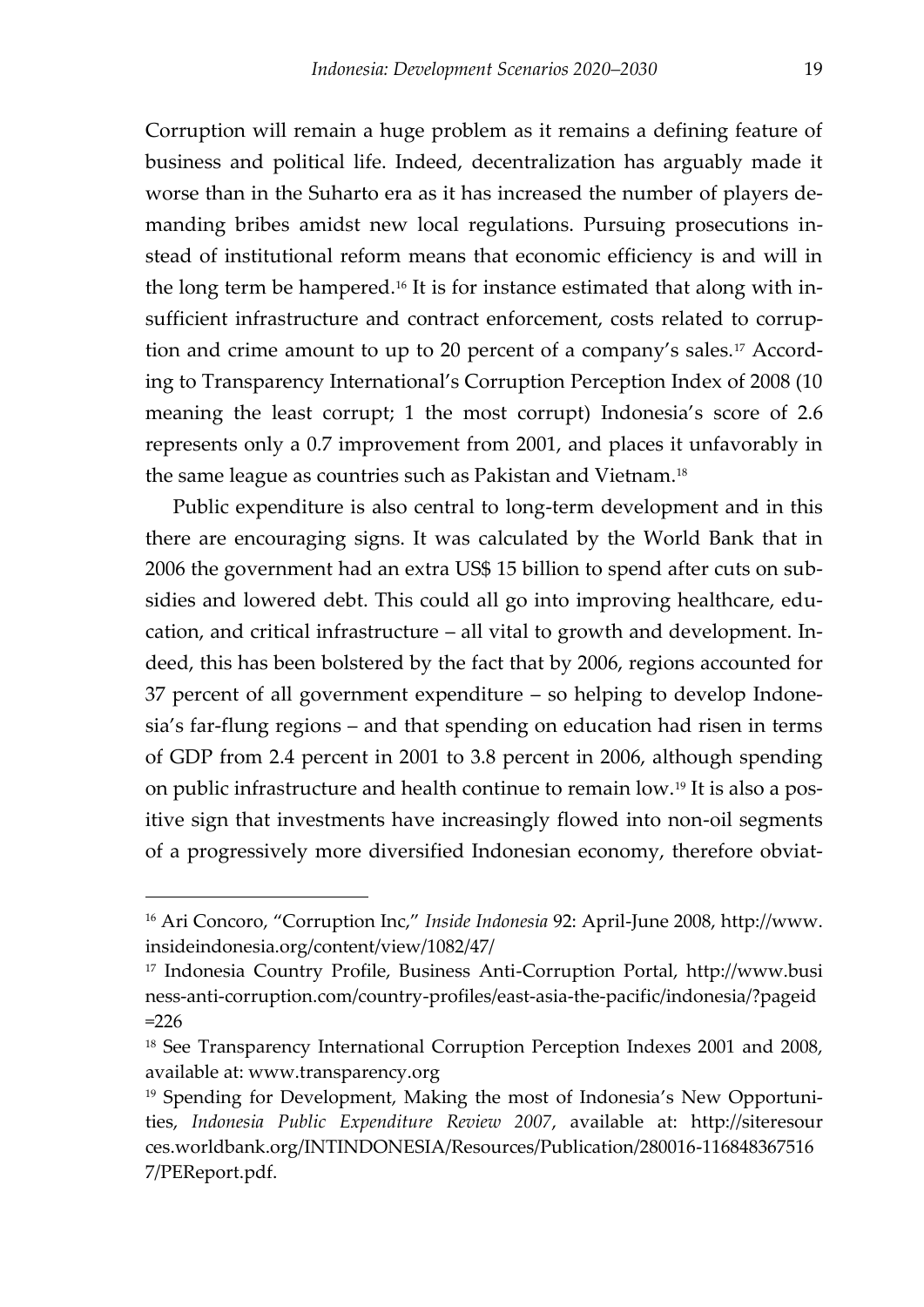ing overdependence on natural resources which could cause a potential resource curse. In fact, growth of the telecommunications sector is a large contributor to current economic growth.<sup>20</sup>

<span id="page-21-0"></span>In spite of the above, the state of the economy constitutes the main source of dissatisfaction with high disapproval rates of Yudhoyono's economic policies. Food and fuel price hikes have served to increase the cost of living while there is a perception that the macroeconomic indicators, though displaying improvement, are serving to benefit Jakarta and a small elite. It is calculated for instance that the poorest 40 percent of the population account for 20 percent of consumption expenditure and that the wealthiest 20 percent account for over 40 percent.<sup>21</sup> Furthermore, the level of poverty remains stubbornly high. Indeed, some 60 percent of the population does not have access to safe, piped water and a further 30 percent have no access to electricity.<sup>22</sup> This does not constitute a sound basis for a competitive economy. Another central challenge will revolve around job creation. The level of unemployment has remained high, fluctuating either side of the 10 percent level throughout the current decade. Indonesia is the world's fourth most populous country, and its population is predicted to rise from a level of 231.6 million in 2007 to 272.2 million in 2025.<sup>23</sup> And while in terms of percentage increase this is lower than some other countries in the region, Indonesia will face problems in providing sufficient employment. The demographic trend already shows a declining fertility rate from 5.6 in 1971 to 2.3 in 2008, which means that the number of young people will be reduced. While this together with declining mortality rates will likely increase the elderly population in the next twenty years, it also means that the dependency ratio will decline from 54 to 100 in 2000 to 44 per 100 in 2020-30.

<sup>20</sup> Peter M. Lewis, *Growing Apart, Oil, Politics, and Economic Change in Indonesia and Nigeria,* p. 270, 288.

<sup>21</sup> Marcus Mietzner, Indonesia in 2008: 150-52; Sarwar O. H. Hobohm, 'Economy,' in Indonesia section of *Europa Regional Surveys of the World* (Routledge, 2008).

<sup>&</sup>lt;sup>22</sup> Greg Barton, "Indonesia's Year of Living Normally: Taking the Long View on Indonesia's Progress,' *Southeast Asian Affairs Volume 2008* (Singapore: ISEAS), p. 128.

<sup>23</sup> See Population Reference Bureau 2008, Indonesia database.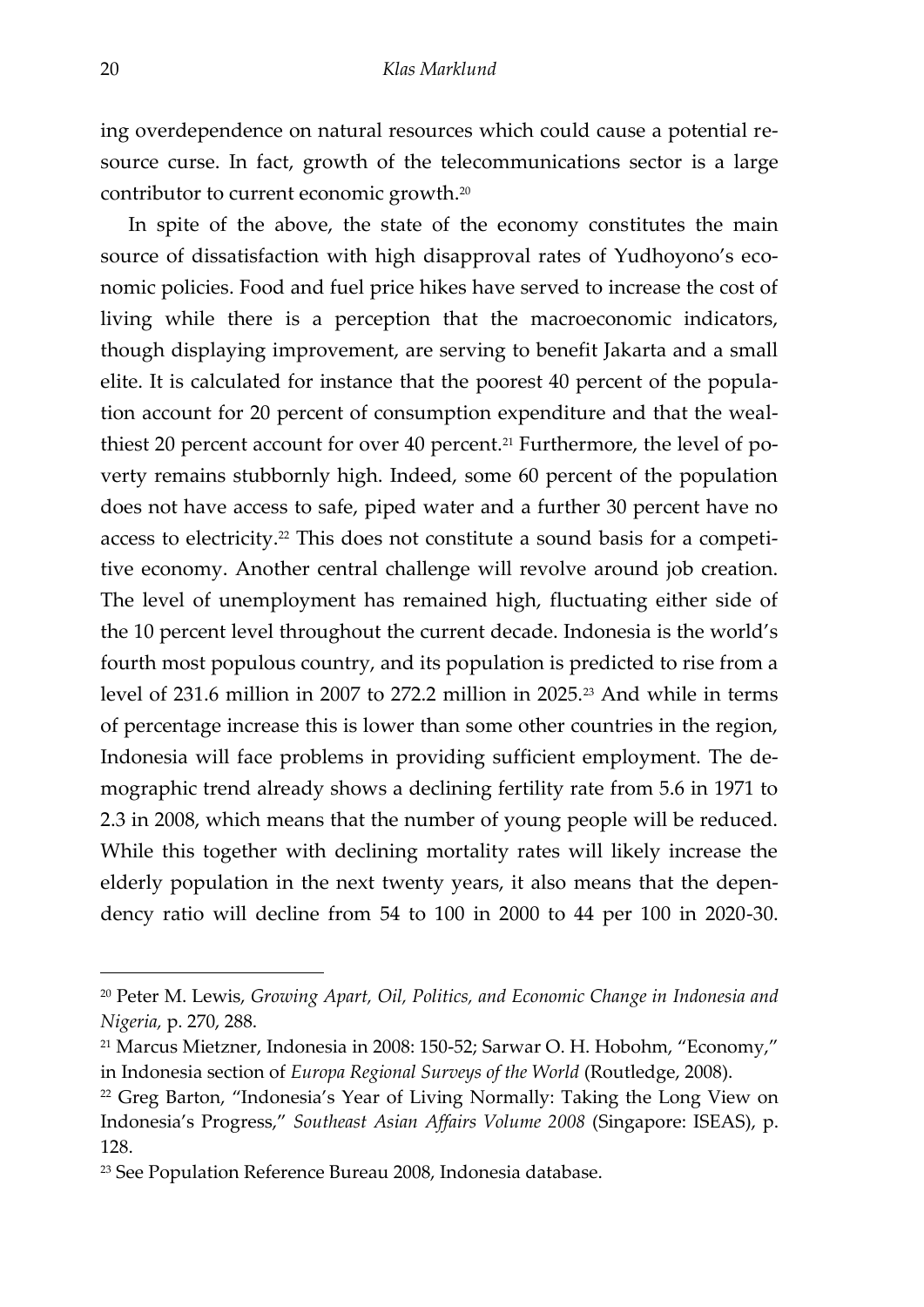While also a demographic bonus as it may help to reduce poverty, it also produces challenges in that there are more productive people who need work.<sup>24</sup> Liberalizing the business climate and getting rid of red tape will be central to boosting the economy in the coming ten years and to play a stronger role in job creation.

Indonesia risks threat of social unrest in years to come if the government fails to deliver economically as it cannot afford to 'muddle through,' especially among an increasingly politically conscious electorate. Social unrest would also unleash a negative spiral in which would serve to drive investors away. The country is also vulnerable to natural disaster and the impact of environmental challenges in the longer term especially with climate change – which could have severe economic consequences.

At the 1997 annual meeting of the World Economic Forum it was contended by an Indonesian Minister that by 2020 Indonesia would have the fifth-largest economy in the world.<sup>25</sup> This failed to account for the subsequent lost decade after the Asian financial crisis and the current crisis which is further serving to cap growth after the economic recovery. And while there has been an increase in FDI, Indonesia faces a competitive region in which investment is increasingly being drawn to China, India, and Southeast Asian competitors such as Vietnam.<sup>26</sup> At present Indonesia struggles to make it onto the list of the world's largest twenty economies and is unlikely to have made significant upwards progress – commensurate with its status as the world's fourth-largest country in terms of population – by 2020; but nor is it likely to be a disaster story as it bears out the current crisis with its fiscal stimulus package and the economy undergoes muchneeded labor, tax, investment reforms over the next decade, with the im-

<sup>24</sup> Key Demographic Trends, available at: http://kalbar.bkkbn.go.id/article\_detail. php?aid=84; see also Indonesia Demographics Profile 2008 at: http://www.index mundi.com/Indonesia/demographics\_profile.html

<sup>25</sup> Indonesia in 2020, Presentation at World Economic Forum, 31 January 1997, available at: http://www.mission-indonesia.org/modules/article.php?article id=19 4&lang=id

<sup>26</sup> Barton, 'Indonesia's Year of Living Normally,' p. 128.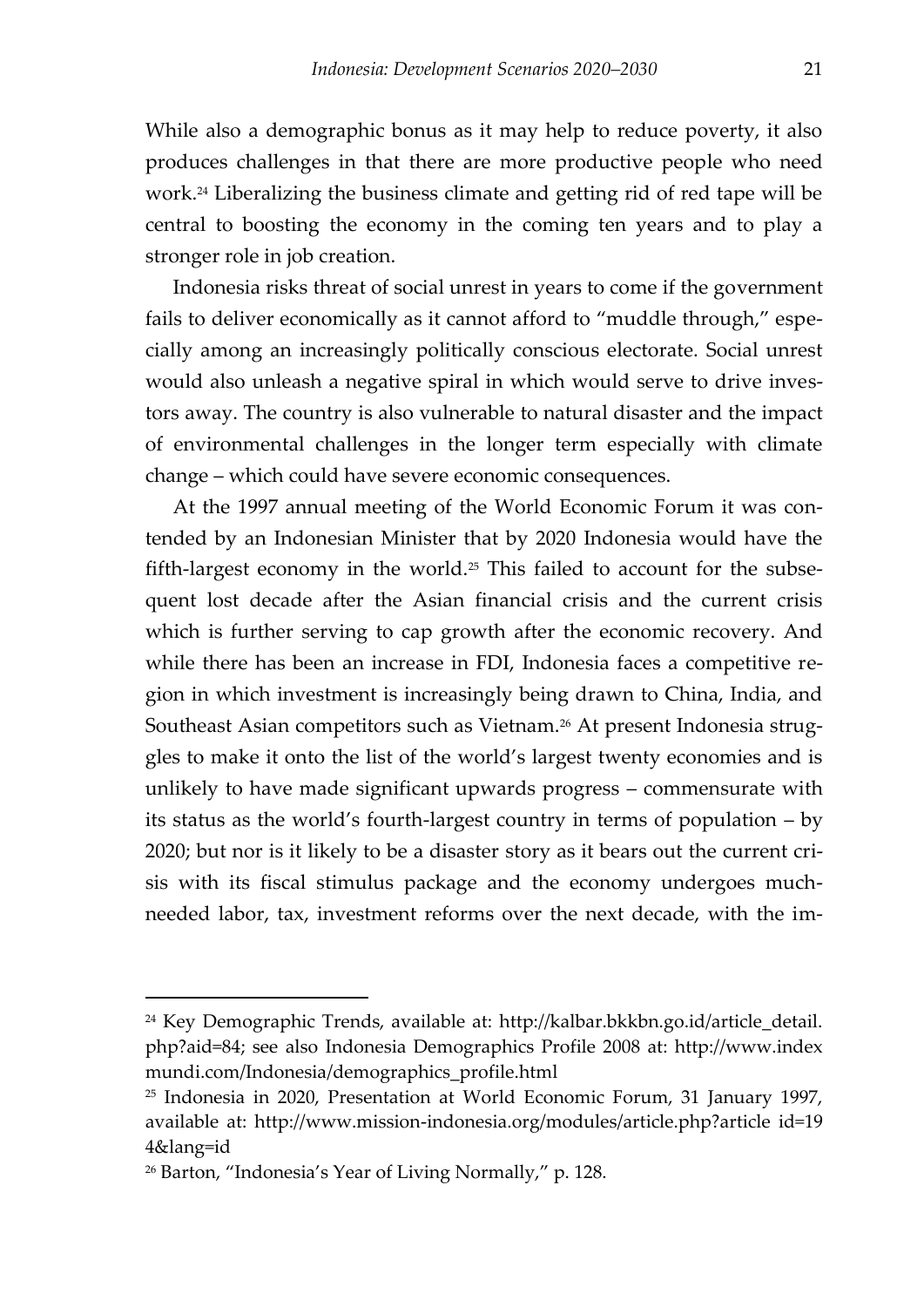pact of increased public expenditure laying the groundwork for higher, sustained economic growth by 2020.

#### **Ethnic and Religious Relations**

#### *By Martina Klimesova*

Indonesia is a large multiethnic country where ethnic tensions, fueled by grievances arising from the different status of some ethnic groups, have resulted in violent escalation in a number of cases. However, it is important to underscore that it is not ethnic, religious, or linguistic diversity that creates a conflict-laden environment per se. Rather it is the exclusion of the minority groups from decisionmaking processes on a communal level, the lack of self-administration mechanisms, and the unequal distribution of revenues from natural resources between the center (Jakarta) and provinces inhabited by ethnic/religious minorities. And while every ethnic or religious conflict in Indonesia displays its own unique characteristics, the aforementioned indicators are general for all. After the end of General Suharto's Orde Baru (New Order) regime in 1998,<sup>27</sup> the following administrations had to face the lack of established relations between the central government and groups leading separatist movements. Territorial integrity remains the utmost priority for any post-Suharto government and it is improbable that any of the provinces striving for independence will secede from Indonesia, with the government, notwithstanding decentralization, highly unlikely to change its stance on the issue in the upcoming two decades.<sup>28</sup> As shown in the Aceh case, for instance, independence has been firmly refused by the Yudhoyono government.

Nevertheless, it remains to be seen how successful future governments will be in dealing with ethnic and religious issues (namely in Papua with the Muslim-Christian tensions; and Aceh regarding the still ongoing peace consolidation) and especially with rising violence on a communal level in provinces with a significant influx of migrants (predominantly Muslim), which are quickly outnumbering indigenous populations. This applies, to a different extent, to the conflicts out-

<sup>27</sup> In 1998 General Suharto resigned as the head of state which also marked the end of the New Order administration.

<sup>28</sup> In May 2002, East Timor gained independence from Indonesia, following a peace agreement and referendum in 1999. This case, however, cannot be seen as a precedent for other separatist movements in Indonesia, as it underwent a different historical development and received significant international support from Portugal and the UN.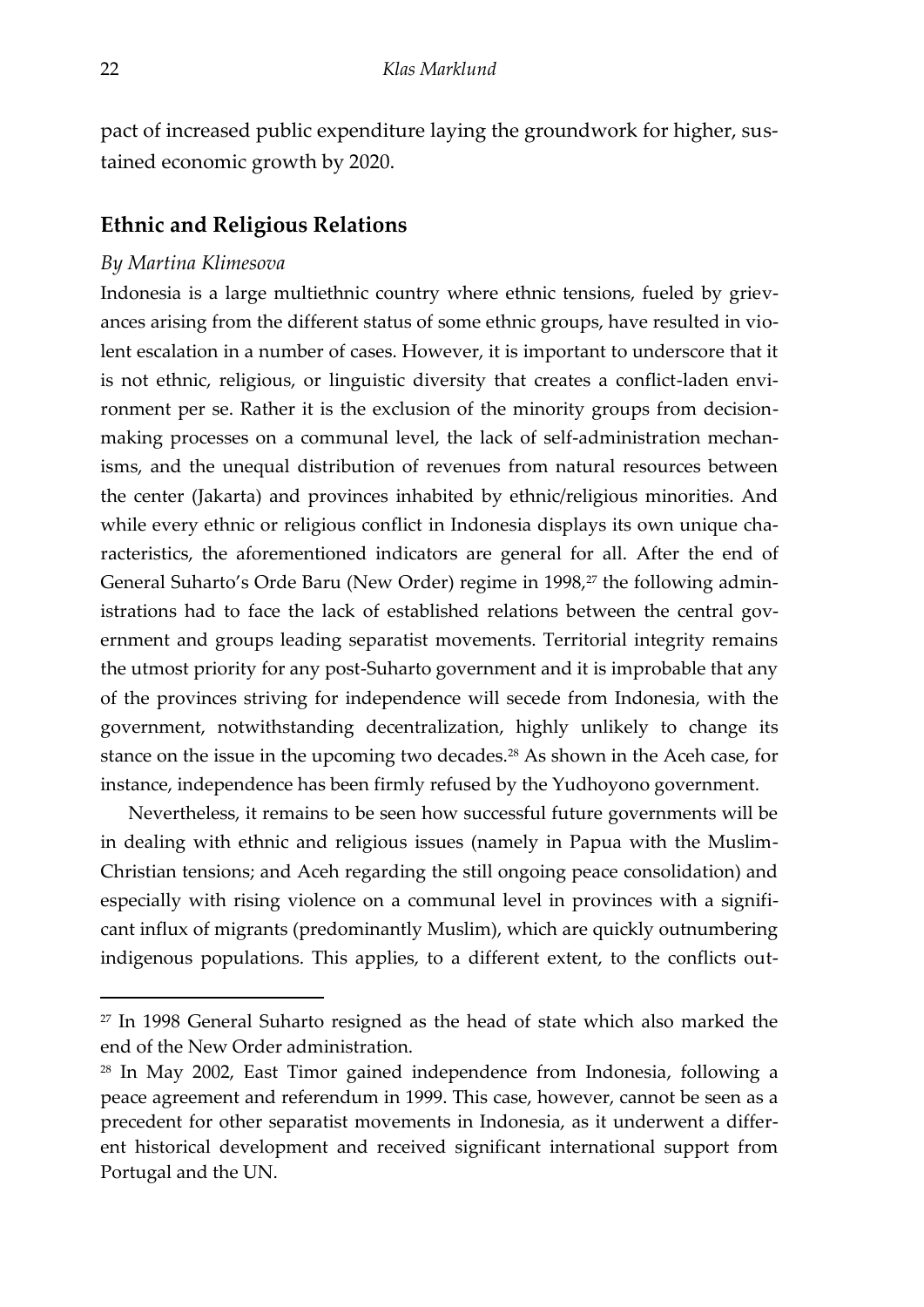lined in the section below.<sup>29</sup> President Yudhoyono's administration has shown a strong commitment in reaching out to the insurgent groups (as evidenced by the peace process in Aceh in 2005). However, unsettled local grievances, unresolved tensions stemming from TNI acts and presence in the minority provinces, and the rising political influence of conservative Muslim groups indicate that interethnic and interreligious tensions will continue and possibly be on the rise in the foreseeable future.

#### *Ethnic Relations*<sup>30</sup>

 $\overline{a}$ 

The ethnic conflicts are complex, aside from the independence struggles driven by quests for self-government and resentment against power domination from Jakarta; the tensions are further exacerbated by social and economic grievances. Moreover, in all provinces afflicted by ethnic/separatist related violence, the behavior of the Indonesian military is another important source of tensions. The TNI is financed only partly from the government's budget and is left to seek remaining resources by supplementary activities which open opportunities for corruption and other means of fundraising.<sup>31</sup> Furthermore, the army takes on law enforcement functions in the provinces where it is stationed, which in most cases further aggravates the

<sup>29</sup> Sidney Jones, "Economic Crunch Ups Security Risks," *Jakarta Post*, 22 December 2008; Sidney Jones, 'Indonesia: Communal Tension a Prime Security Threat," *Jakarta Post*, 3 January 2008.

<sup>&</sup>lt;sup>30</sup> The ethnic composition of Indonesia consists of: Javanese 40.6%, Sundanese 15%, Madurese 3.3%, Minangkabau 2.7%, Betawi 2.4%, Bugis 2.4%, Banten 2%, Banjar 1.7%, other or unspecified 29.9% (based on 2000 census, Source: CIA, The World Factbook). An interesting caveat is that Indonesia also has ethnic Chinese Indonesians; they were discriminated during the Suharto regime and are still mostly excluded from political participation. During the economic crisis in 1997- 98, they were targeted with ethnic Chinese businesses looted.

<sup>&</sup>lt;sup>31</sup> This system has been heavily criticized as it leads to bribery and corruption, and the TNI is allegedly involved in illegal logging activities in Papua and its previous activities (extortion, illegal logging) in Aceh served as impediments to the peace process. John B. Haseman, 'Indonesian Military Reform: More Than a Human Rights Issue' in eds., Daljit Dingh and Lorraine C. Salazar, *Southeast Asian Affairs 2006* (Singapore: ISEAS, 2006).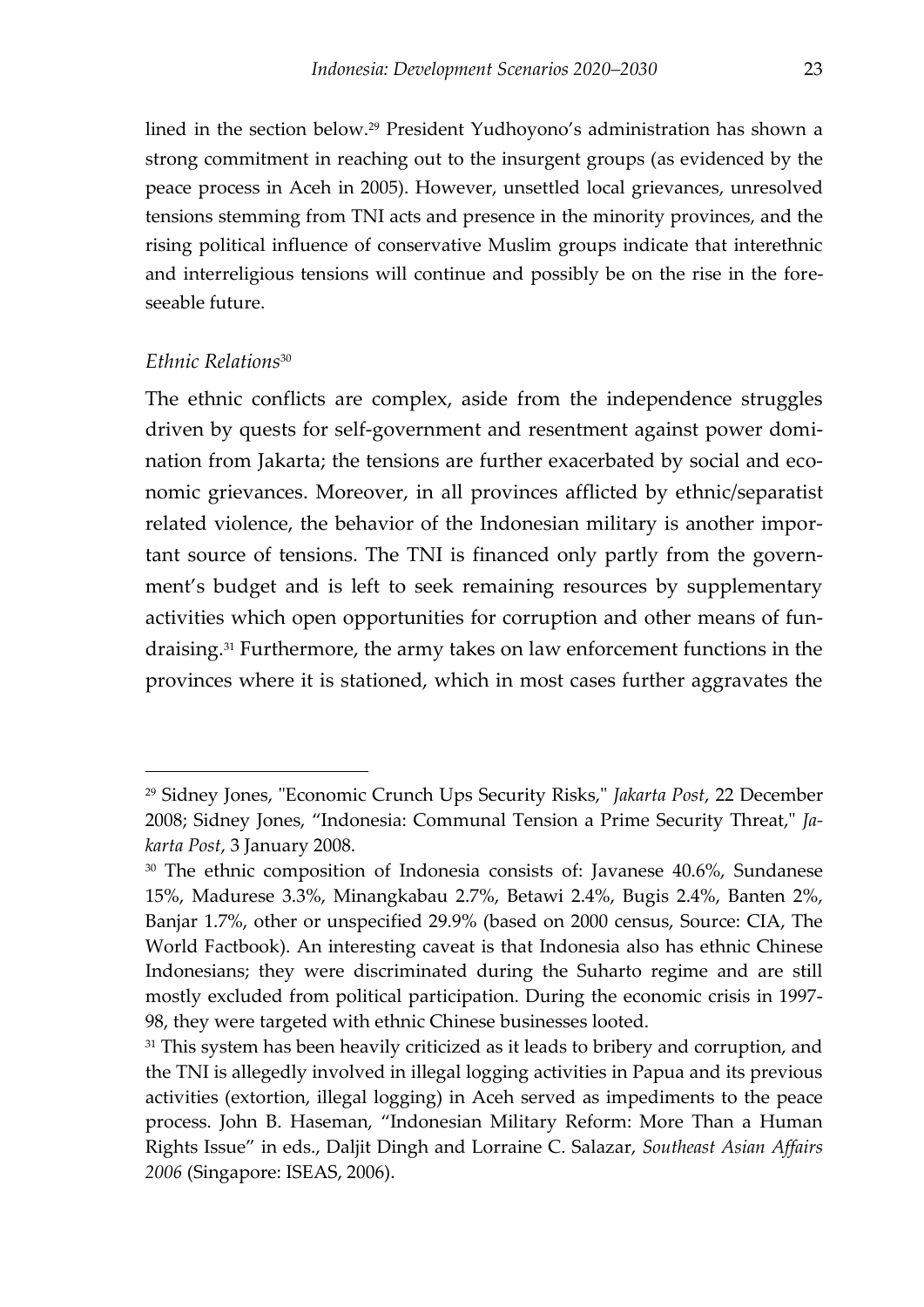strained relations*.* When analyzing future developments, the role of the army in internal affairs must be assessed.

**Aceh**<sup>32</sup> – In August 2005, the Government of Indonesia and the Aceh Free Movement (GAM) signed a peace agreement in Helsinki, under the auspices of the former Finnish President, Martti Ahtisaari.<sup>33</sup> Although it was clearly demonstrated throughout the process that both parties are committed to finding a political solution to the conflict, some issues (acts of the TNI, establishment of local political parties, mechanisms for selfgovernance) have posed challenges to conflict resolution efforts and all have not yet been fully resolved. Nevertheless, despite sporadic low level violence resulting from prevailing distrust between the GAM and TNI, inner rifts in the GAM, and lagging reintegration processes of former GAM combatants, the conflict is not likely to re-escalate. A high level of distrust between the former adversaries, especially between the former GAM combatants and the TNI, remains to pose strains on further political developments in Aceh. Monitoring thus remains one of the key issues. To expedite the process of reconciliation, furthermore, the police need to gain the confidence of the public, law enforcement forces must be strengthened and receive training, and the Indonesian army should refrain from any law enforcing activities. Future developments in Aceh will depend on how successful these latter efforts are.

In December 2006, GAM won the governor's elections and in April 2009 Partei Aceh (GAM party) won the legislative elections which demonstrates the continuing popularity of the movement. The GAM shares the fate of other insurgent and dissent groups and suffers from fragmentation, which nevertheless is sometimes interpreted as a sign of the movement's democra-

<sup>32</sup> Violent conflict in Aceh escalated in 1970s, when the Free Aceh Movement (GAM) was leading an independence driven insurgency against the government. Aceh was badly hit by the Boxing Day tsunami in 2004, which brought the attention of international donors to the area and enhanced ripeness for finding a political solution to the conflict.

<sup>&</sup>lt;sup>33</sup> The Crisis Management Initiative, a Finnish NGO led by Martti Ahtisaari, facilitated the peace talks; the EU and five ASEAN countries subsequently undertook monitoring (AMM, Aceh Monitoring Mission).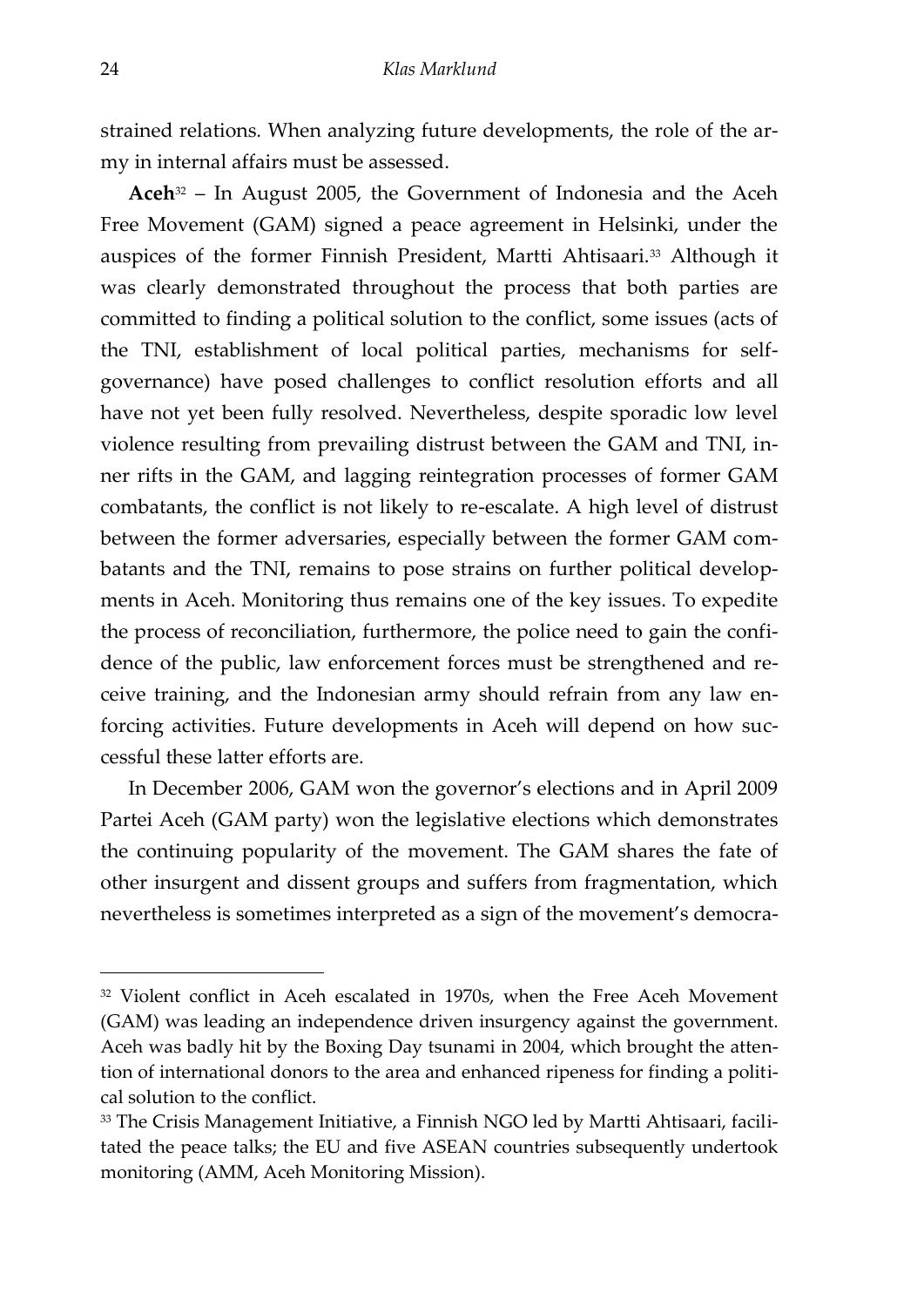tization. It should also be noted that some commitments from the peace agreement still remain to be implemented (establishment of a truth commission). Other unsettled issues that need to be monitored as potential sources for exacerbating violent tensions are the re-integration of GAM excombatants and the high level of unemployment among them. 34

**Papua** – (Irian Jaya)<sup>35</sup> Indonesia's largest province is witness to a low intensity separatist struggle with the sporadic emergence of violence.<sup>36</sup> The Free Papua Movement (OPM) is the main organization articulating the grievances of the local population. The influx of Muslim workers orchestrated by the government is the key element, which is resented by the native population and triggers separatist sentiments and anti-migrant tensions on the communal level. The indigenous groups argue that the government development projects exploit the natural resources and trigger mass migration to the province.<sup>37</sup> Indeed, the intensifying of natural resource exploitation increases the need for import of new labor and also provides reason for continuous military presence in the province. Moreover, the local population still has little influence over how the government funds are invested in the province.<sup>38</sup> These issues sustain tensions between the communities with Muslim migrants opposing greater autonomy of the

<sup>34</sup> International Crisis Group, 'Aceh: Post-conflict Complications,' *Asia Report* No. 139, 4 October 2007.

<sup>&</sup>lt;sup>35</sup> Papua became a part of Indonesia in 1963; Irian Jaya is the government's name for the province.

<sup>&</sup>lt;sup>36</sup> Drawing lessons from the case of Aceh, independence is out of the question as the government has firmly declared that maintaining territorial integrity is its priority and is not negotiable. This is not likely to change in the future.

<sup>&</sup>lt;sup>37</sup> Papua is very rich in natural resources like copper, gold, oil, and gas. In addition, it has great agricultural potential and booming forestry and oil palm production – which however also creates environmental risks. See The National Portal, Republic of Indonesia, www.indonesia.go.id, for more on resources. In past negotiations, the government committed to law according to which Papua receives 70% of oil and gas revenues and 80% of revenue from natural resources such as forestry, fisheries, and mining. 'Right to participate in cultural life and to protect intellectual property rights," viewed on 18 May 2009, BBC News.

<sup>38</sup> Rodd McGibbon, 'Plural Society in Peril: Migration, Economic Change, and the Papua Conflict,' *Policy Studies* No. 13, (Washington D.C.: East-West Center, 2004).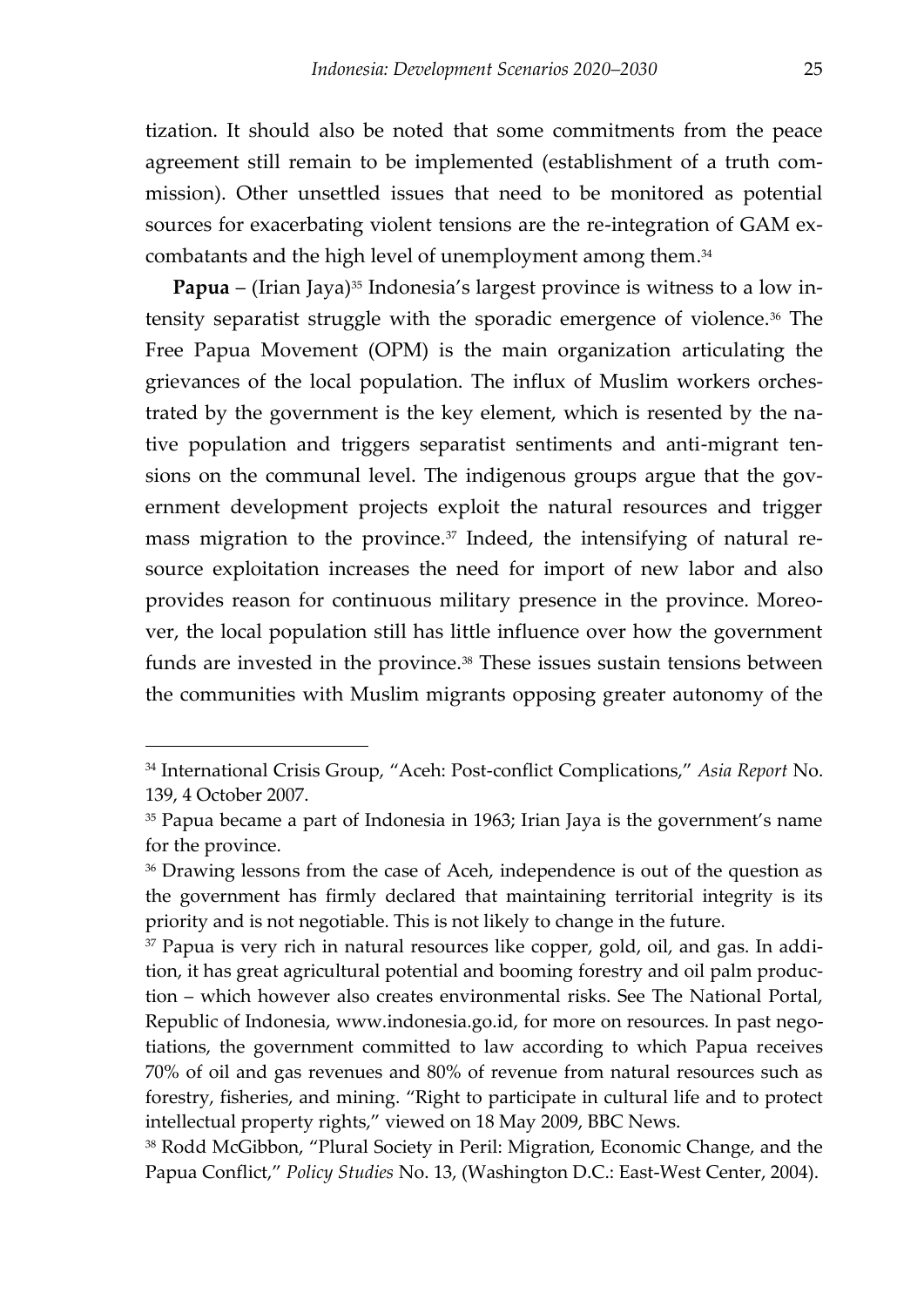Papua province whilst the Christian indigenous groups seek further devolution of central power.<sup>39</sup> And while pro-independence demonstrations are likely to continue, the growing communal violence is believed to pose more serious problems in the province and deeper tensions can for the future be expected.<sup>40</sup> The Muslim migrants to Papua benefit more from the economic development of the region than the local population, as they are better equipped for market needs due to their previous training and schooling and thus tend to be economically more successful then the locals. While this expedites their integration in the province, on the one hand, it also intensifies separatist sentiments on the part of the indigenous population.

**Kalimantan** – in West and Central Kalimantan tensions between indigenous Dayaks and Madurese and Malay migrants have resulted in a number of violent outbreaks in the past (mid 1990s, 2001). Similar to the case of Papua, the Dayak community opposes extensive logging and mining activities in the province. Sporadic tensions have further occurred since 2001. In 2008 a Dayak, Cornelis M. H., was elected governor (running with a Chinese deputy), which was not welcomed by the other ethnic groups living in the province.<sup>41</sup> Nevertheless, any major outbreaks of violence can be most likely ruled out.

#### *Religious Relations*

-

There are a number of religious cleavages in Indonesia, $42$  with the most strained relations currently being between Muslims and Christians in Central Sulawesi, Maluku, and Papua. It is important to stress that in most cases, the religious differences are not the primary sources of tensions as such. As in ethnic conflicts, the roots of the conflicts between different religious

<sup>39</sup> 'International Crisis Group, Indonesia: Communal Tensions in Papua,' *Asia Report* No. 154, 16 June 2008.

<sup>40</sup> Sidney Jones "Economic Crunch Ups Security Risks,' *Jakarta Post*, 22 December 2008.

<sup>41</sup> Abdul Khalik, 'Ethnic-based conflict continues to haunt West Kalimantan,' *Jakarta Post,* 28 February 2008.

<sup>42</sup> Muslims account for 86.1% of the population, Protestants 5.7%, Roman Catholics 3%, Hindus 1.8%, and others or unspecified 3.4% (based on 2000 census, Source: CIA, The World Factbook).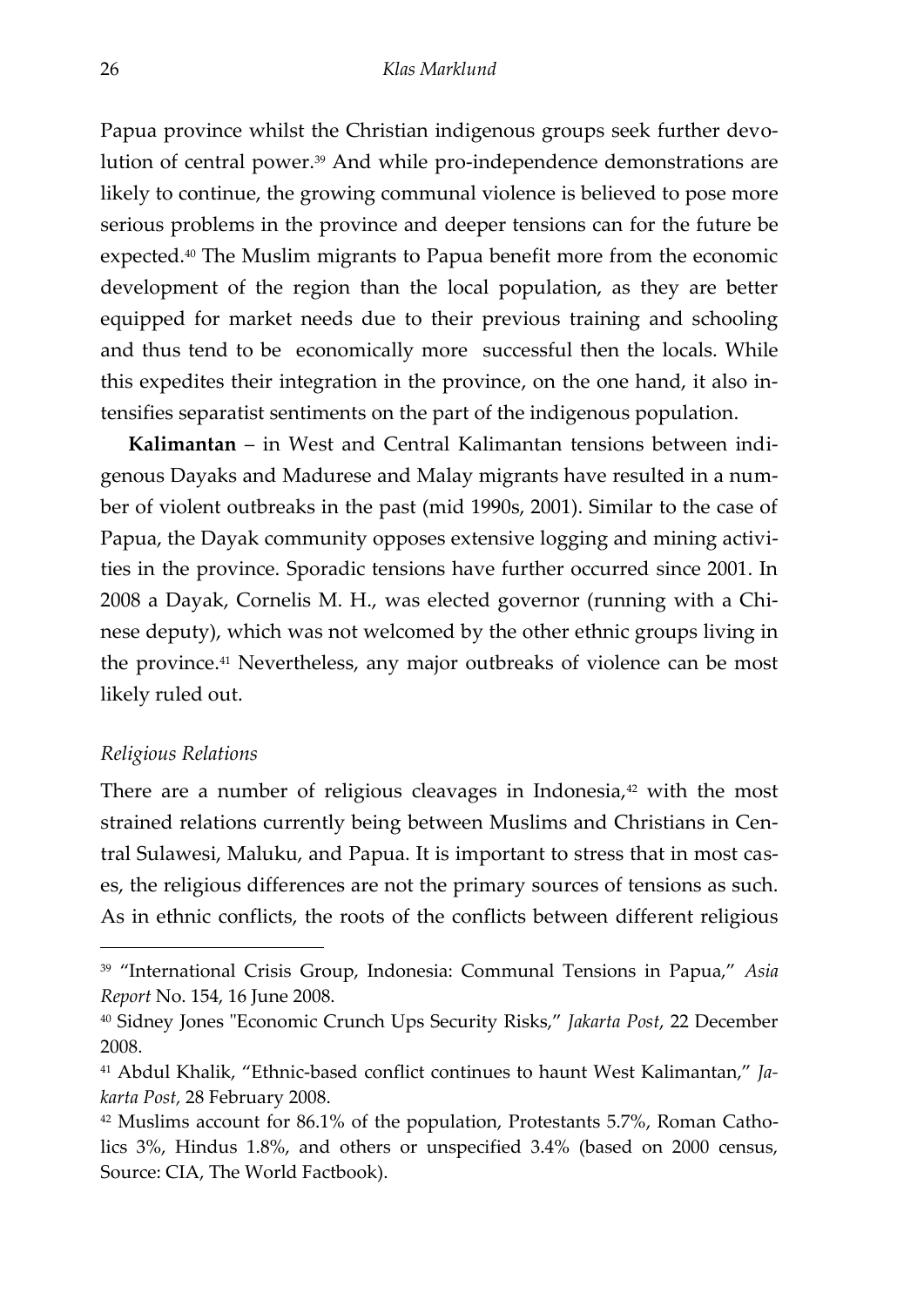<span id="page-28-0"></span>groups can be located in land ownership disputes as well as in competition for resources and political power.

<span id="page-28-1"></span>Indonesia is the world's largest Muslim country and potential signs of rising Islamic fundamentalism, radicalization, and possible connections of radical groups to Al- Qaeda terrorist networks need to be monitored. There are some signs of strengthening fundamentalism and also of the growing influence of Muslim political parties. In 2006 the Islamic Defenders' Front (FPI) and other Muslim groups, fighting against Western values penetrating Indonesia, pushed for the adoption of an 'anti-pornography law.' <sup>43</sup> A further example was in 2008, when the government outlawed the Ahmadiyah sect (a controversial Muslim movement founded in the end of the 19<sup>th</sup> century) after religious conservatives put pressure on the government, an act which was welcomed by Muslim conservatives but criticized by some human rights groups.<sup>44</sup>

There are other indicators of further radicalization of some civil society Islamic groups who fear increasing Christianization of Indonesia and feel an amplified need for defending Muslim identity. One of the main concerns of the international community and the Indonesian government is the potential linkage of such groups to international terrorist networks. However, in the aftermath of the Bali (2002) incident there are indications that radical groups gain their local support base for their struggle in defending communal values rather than for a more generally declared war against the West.

<sup>43</sup> Sometimes also referred to as the 'Decency law' it outlaws pornographic acts and dissemination of sexual images under heavy punishment (12 years sentence), objections have been raised that the law victimizes women who dress in a 'Western' style and many other groups. On the other hand it was argued that the law protects the youth and is raising moral standards in Indonesia. The law was passed in October 2008. Nancy-Amelia Collins, 'Indonesia Approves Controversial Anti-Pornography Law,' *Voice of America*, 30 October 2008.

<sup>&</sup>lt;sup>44</sup> The Ahmandiyah sect believes that Mohammed was not the last Muslim prophet, and therefore some Muslim groups consider them as heretics. The decision to issue the ban was criticized by human rights groups (Human Rights Watch) for restricting religious freedom. Sporadic violent clashes occurred in Indonesia between the Ahmandiyah supporters and radical Islamist groups.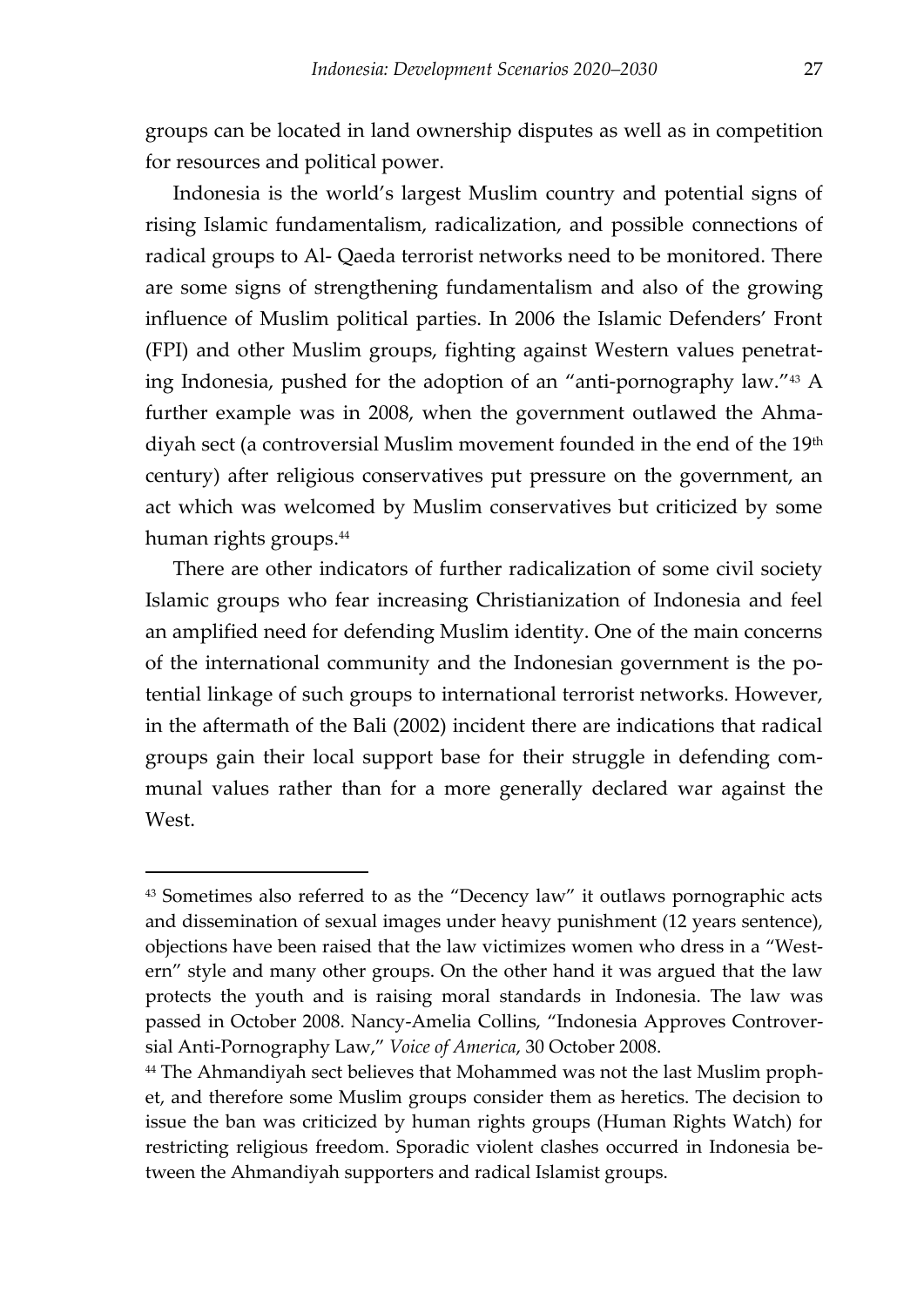Nevertheless, un-accommodated grievances create a favorable recruitment environment for external radical groups (i.e., the Al-Qaeda network) who will continue to seize the opportunity and establish/deepen connections with leaders in the radical Islamic groups in Indonesia.<sup>45</sup>

<span id="page-29-0"></span>Regions suffering most from religious clashes and sectarian violence are South Sumatra Palembang, Central Sulawesi (Poso district), and Maluku. **Central Sulawesi**, especially Poso district, remains an unstable region, with clashes between local Christian groups and Muslims and also Hindu settlers occurring despite peace agreements from 2001 and 2005. Violence has re-appeared since new attacks in 2007; however it is not likely that the clashes would spill-over to areas where Muslim-Christian tensions do not exist. The root of the conflict stems from the unsettled issue of land rights and competition for resources. **Maluku** experienced violent outbreaks between Christian and Muslim groups in 1999-2003; Laskar Jihad, a Jihadist movement was outlawed in North Maluku in 2002. Meanwhile in **South Sumatra**, there exist tensions between the local communities opposed to land confiscation and environmental damage caused by heavy industry. In addition, troublesome relations exist between the indigenous Christian communities and migrant Muslim population.

In conclusion, ethnic and religious tensions do not stem solely from ethnic and religious differences, but socio-economic factors and the level of inclusion of minorities are important indicators of the future development in conflict-ridden provinces. Another important indicator of future developments in Indonesia is whether any of the radical Islamic groups will gain wider public support. It remains to be seen whether the government will succeed in establishing functioning dialogue mechanisms, both at grassroots levels and between the central government and the representatives of minorities.

<sup>45</sup> International Crisis Group, 'Indonesia: Radicalization of the 'Palembang Group,'' *Asia Briefing* No. 92, 20 May 2009.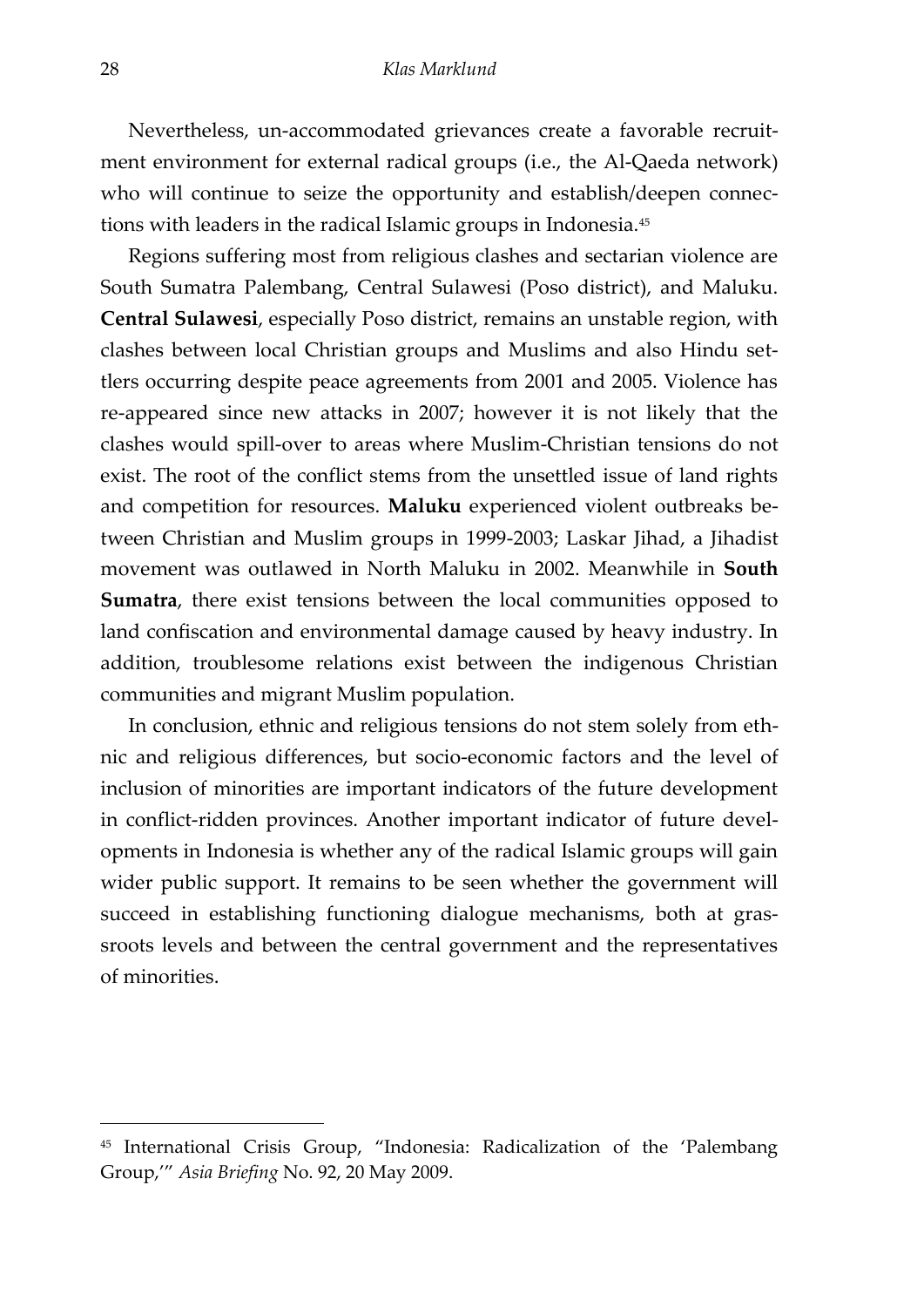## **3. Rise of Non-Traditional Security Issues**

#### **Terrorism**

 $\overline{a}$ 

The most prominent terrorist organization in Indonesia is Jemaah Islamiyah (JI), responsible for the devastating 2002 Bali bombing and several more attacks since, including the August 2003 and the July 2009 bombings of the Marriott Hotel in Jakarta, the bombing outside the Australian embassy in Jakarta in September 2004, and another bombing in Bali in October 2005. A main feature of JI is its ability to spread its activities over several countries in the region, making it difficult for any single country to effectively combat the network. After the 2002 Bali bombing, Indonesian authorities aggressively stepped up efforts<sup>46</sup> and have since successfully arrested over 400 suspected terrorists,<sup>47</sup> and in doing so, drew on support from the U.S., Australia, and Japan.<sup>48</sup> Furthermore, a number of high ranking members have been arrested and the lack of any major attack since 2005 would seem to indicate that the Indonesian counterterrorism efforts have been quite successful.<sup>49</sup> However, according to a 2007 report there is a possibility that JI has been in a phase of building and consolidating, which, for some time, would have dampened their willingness to engage in large and expensive attacks.<sup>50</sup> Still, in the light of the July 2009 bombing of the Marriott Hotel, the JI remains a security threat to Indonesia and Southeast Asia. The

<sup>46</sup> Council on Foreign Relations, 'Jemaah Islamiyah Backgrounder,' http://www. cfr.org/publication/8948; Bruce Vaughn, *Indonesia: Domestic Politics, Strategic Dynamics, and American Interests,* CSR Report for Congress, 2007.

<sup>47</sup> '436 terror arrests in Indonesia since 2002,' *The Australian*, 3 March 2009, http://www.theaustralian.news.com.au/story/0,25197,25133160-5018491,00.html

<sup>48</sup> U.S. Department of State, *Country Reports on Terrorism 2008*, *2009*; Australian Department of Foreign Affairs and Trade, *Transnational Terrorism: The Threat to Australia*, 2004; ESC/APEC Working Group Coordination Meeting 'Japan's Counter-Terrorism Assistance,' Santiago, Chile, 29 February - 1 March 2004.

<sup>49</sup> U.S. Department of State, *Country Reports on Terrorism 2008, 2009.*

<sup>50</sup> International Crisis Group, "Indonesia: Jemaah Islamiyah's Current Status," *Asia Briefing* No. 63, 2007.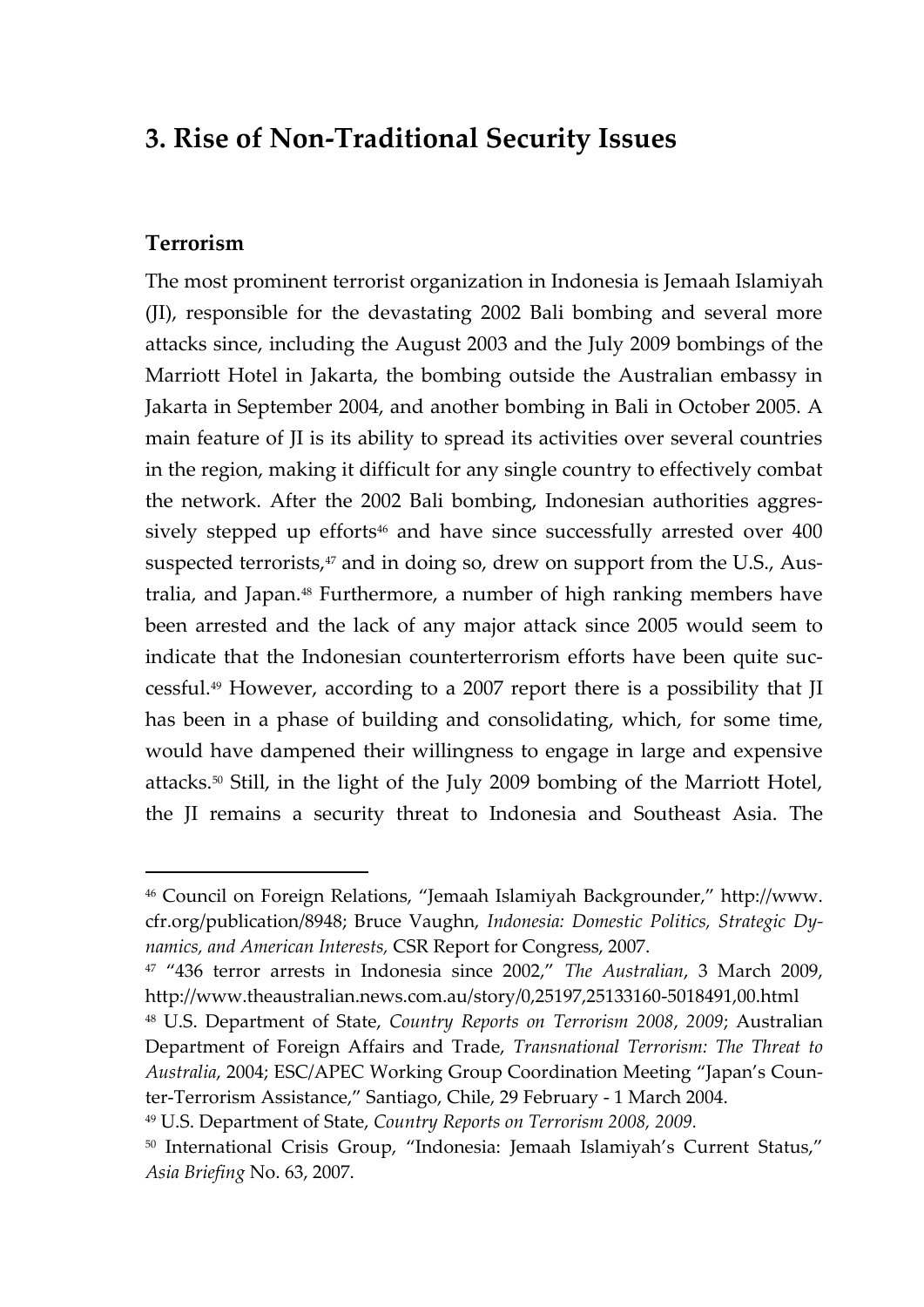strength of JI is currently unknown, with estimates ranging from a couple of hundred to one thousand persons.<sup>51</sup> Reports indicate that the organization is divided due to different views and opinions regarding the operational focus. There appears therefore to be a conflict of interest within JI on whether to focus on Western targets or to concentrate on the creation of an Islamic Caliphate in Southeast Asia.<sup>52</sup> Even though Indonesia has the world's largest Muslim population with more than 14,000 *pesantrens* (religious schools), only a small number among those were allegedly related to JI.<sup>53</sup> The organization has received financial, ideological, and logistical help from abroad but appears also to be fully capable of its own fundraising.<sup>54</sup>

#### **Piracy**

-

<span id="page-31-0"></span>The threat of piracy has been present in Southeast Asian waters throughout history and for a long period – until the escalation of pirate activities on the coast of Somalia in 2008 – Southeast Asia was considered to harbor the world's most notorious pirate infested waters. In 2003 Indonesia as a whole experienced 121 actual or attempted pirate attacks while the Malaccan Straits had 28 actual or attempted attacks. However, the improved cooperation and capacity of littoral states has reduced the number of attacks in the waters around the Malaccan Straits, and in 2008 the number of attacks was only two. While for the whole of Indonesia the number was 28 actual or attempted attacks.<sup>55</sup> Nevertheless, though reports of attacks show a decrease – particularly in the Malaccan Straits – over the last few years, the Indonesian archipelago is still one of the most pirate-ridden regions in the world.<sup>56</sup> However, the attacks in the straits follow a pattern where it is obvious that

<sup>51</sup> U.S. Department of State, *Country Reports on Terrorism 2008, 2009.*

<sup>52</sup> Bruce Vaughn, *Indonesia: Domestic Politics, Strategic Dynamics, and American Interests.*

<sup>53</sup> Sharif Shuja 'Gauging Jemaah Islamiyah's Threat in Southeast Asia,' *Terrorism Monitor,* Volume 3, Issue 8, 5 May 2005.

<sup>54</sup> U.S. Department of State, *Country Reports on Terrorism 2008*, *2009.*

<sup>55</sup> ICC International Maritime Bureau Piracy and Armed Robbery Against Ships Report – Annual Report 2008, p . 5.

<sup>56</sup> Martin N. Murphy 'Contemporary Piracy and Maritime Terrorism- The threat to international security,' *Adelphi Paper* 338*,* IISS, UK 2007, p. 43.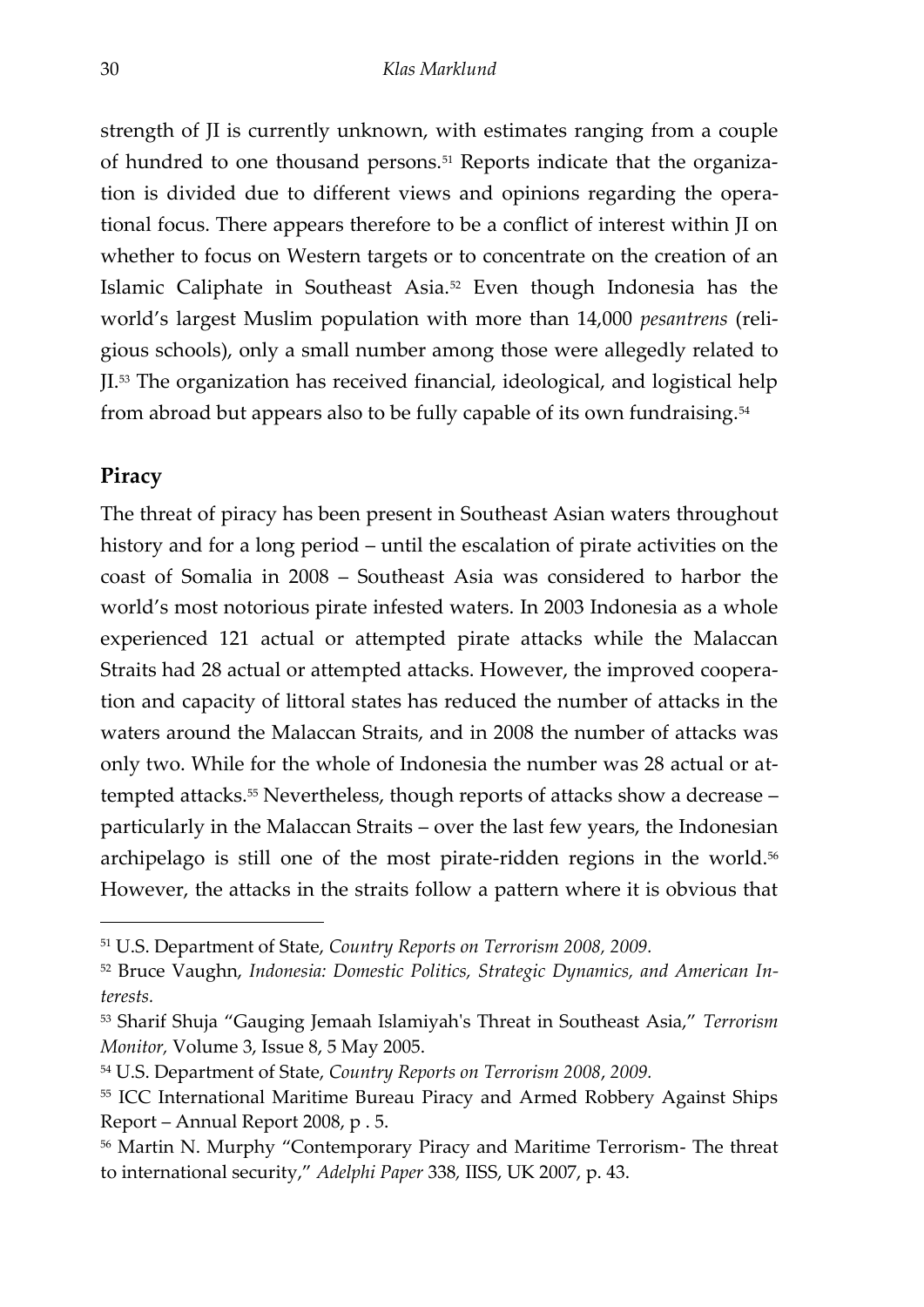larger ships such as oil tankers due to size and speed are not the prime target for pirates. Accordingly, the most vulnerable vessels are smaller and which ply closer to the coast. Also, anchored ships are more exposed to attacks.<sup>57</sup>

The fall in the number of attacks over the last couple of years would seem to stem from increased security cooperation among actors in the region. The success in combating piracy should not only be attributed to the littoral states, but also other actors, such as the U.S. and Japan, which have invested efforts into increasing the littoral states' maritime security capacity.<sup>58</sup> Although Thailand has joined the patrolling of the Straits, the littoral states, due to issues of sovereignty, still display limits in security cooperation and are reluctant to host the naval operations of other actors in the straits.

Furthermore, the high number of attacks points toward piracy as an auxiliary source of income and as a "semi-profession" for parts of the population in coastal areas, besides being an occupation of professional criminals. Therefore, pirate activities should be viewed as a regional problem with a maritime dimension, and not exclusively as a maritime problem. There are also suggestions that piracy could be adopted by terrorists in order to secure revenues or gain control over vessels with the purpose of using them as "weapons"<sup>59</sup>. However, a trend for the future and a lesson to be learned from Somalia is the increase in piracy among 'semi-professionals,' as a supplementary income, due to the diminishing of their primary income. $^{60}$ 

<sup>57</sup> Sam Bateman, Joshua Ho, Mathew Mathai, 'Shipping patterns in the Malacca and Singapore Straits: an assessment of the risks to different types of vessel,' *Contemporary Southeast Asia,* 1 August 2007.

<sup>58</sup> ESC/APEC Working Group Coordination Meeting, 'Japan's Counter-Terrorism Assistance,' Santiago, Chile, 29 February - 1 March, 2004; Ian Storey, 'What's behind dramatic drop in S-E Asian piracy,' *Straits Times,* 19 January 2009.

<sup>59</sup> Rommel C. Banlaoi "Maritime terrorism in Southeast Asia: the Abu Sayyaf threat" *Naval War College Review*, autumn 2005.

<sup>&</sup>lt;sup>60</sup> Arthur Brice, "Somali piracy threatens trade, boosts terrorists, analysts say," *CNN.com*, 1 October 2008, http://edition.cnn.com/2008/WORLD/africa/10/01/ piracy.terror/index.html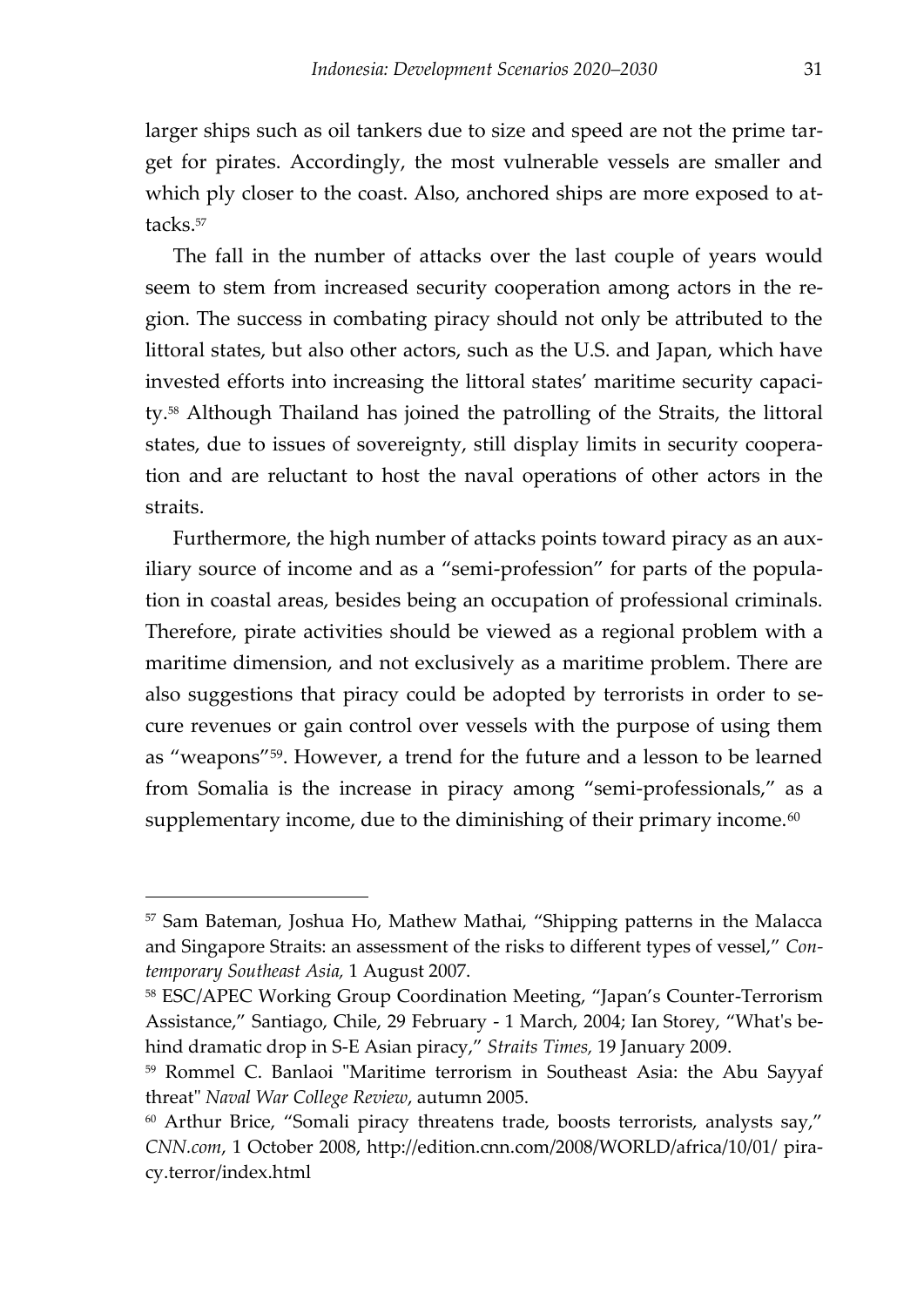The possibility of attacks on the narrow straits by politically or religiously motivated terrorists has become a regional concern. In case of an attack, using suicide tactics with smaller vessels against larger ships would have a high probability due to earlier experience and simplicity. Additional modus are the use of larger ships as weapons to create devastation on the maritime infrastructure, <sup>61</sup> or the deployment of Weapons of Mass Destruction (WMD) or dirty bombs in order to shut down transport in the narrow straits.

The possibility of successful and sensational attacks as well as securing revenue advances the incentive for terrorist groups to indulge in maritime operations and piracy. Among the consequences of the merging of terrorism and organized crime is enhanced self-sustainability of terrorist groups as well as the terrorists groups developing characteristics of criminal organizations and even altered priorities, due to overlapping interests.<sup>62</sup> Moreover, in addition to profiting from piracy or carrying out politically motivated attacks, the capture from maritime operations could also provide terrorists with vessels and harmful material, such as nuclear waste material, to be used in future attacks.<sup>63</sup>

#### **Climate Change**

Global climate change will affect Indonesia in a number of ways. The rainy season is expected to be shorter but with more intense rainfalls, carrying with it a significantly increased risk of flooding. Food security is perhaps one of the graver threats as changes in precipitation, evaporation, run-off, water and soil moisture will affect agriculture, a sector that employs about 42 percent of the working force and accounts for 13.5 percent of GDP. If negatively impacted, this could potentially lead to widespread social unrest. In addition, important non-food cash crops such as coffee, cocoa, and rub-

<sup>61</sup> Ibid, pp. 57-58.

<sup>62</sup> Tamara Makarenko, 'Terrorism and Transnational Organized Crime: Tracing the Crime-Terror Nexus in Southeast Asia," in ed., Paul Smith, *Terrorism and Violence in Southeast Asia: Transnational Challenges to States and Regional Stability* (New York: M.E. Sharpe, 2004).

<sup>63</sup> Bjørn Møller, 'Piracy, Maritime Terrorism and Naval strategy,' *DIIS Report* 2009: 02, pp. 23-27.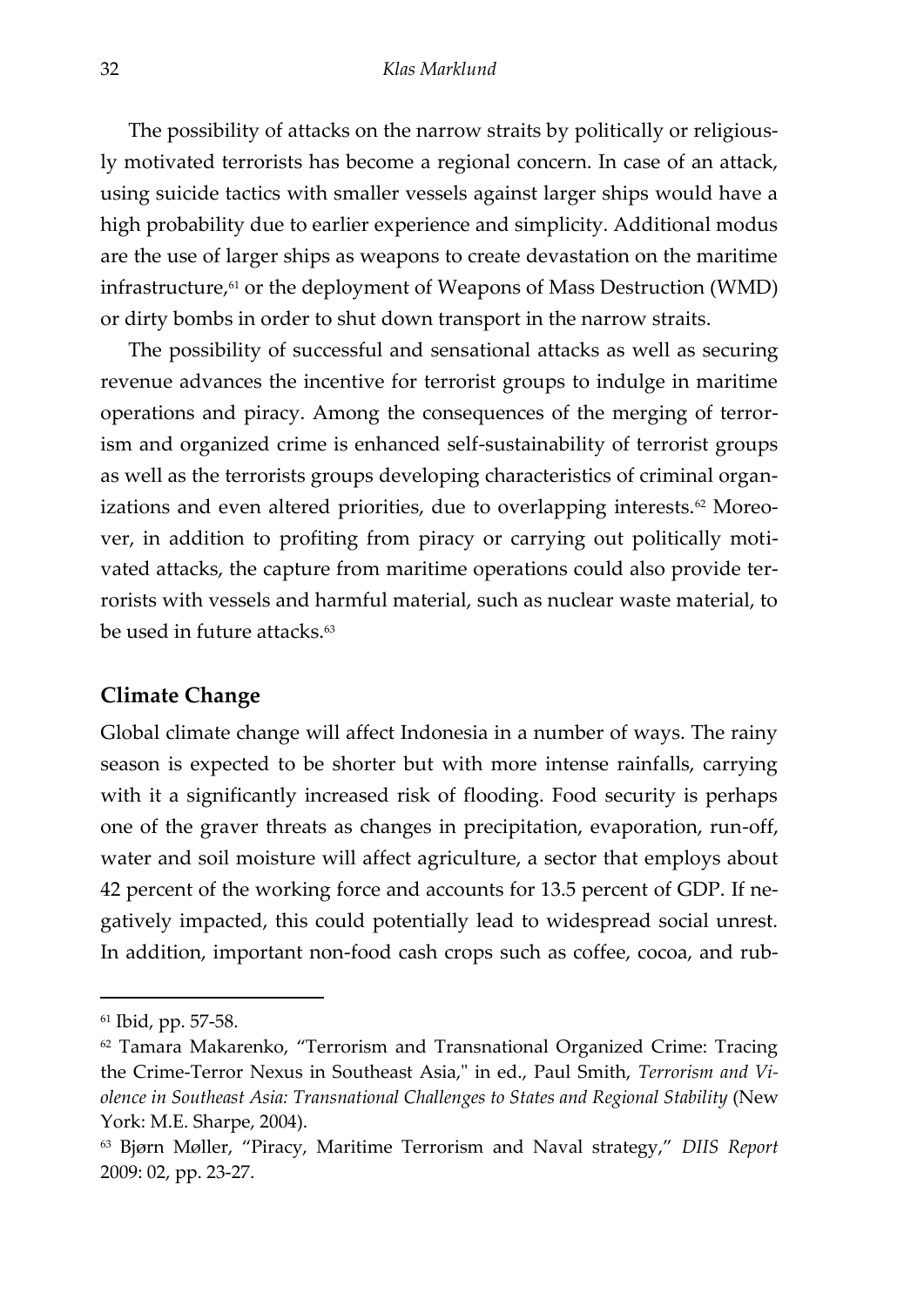ber will also be affected. Rising sea levels are likely to result in the inundation of coastal zones, impacting upon both agriculture and infrastructure, potentially reducing the average income.<sup>64</sup> According to the Indonesian Minister of Environment Rachmat Witoelar, Indonesia could possibly stand to lose 2,000 small islands by 2030.<sup>65</sup> Additionally, climate change is affecting both water temperatures as well as ocean acidity, both of which are major causes of coral bleaching.<sup>66</sup> Coral reefs are not only important for fishery but also serve to protect coastlines from storm damage, erosion, and flooding.<sup>67</sup> According to a recent report by the World Wildlife Fund, in a worstcase scenario, the feeding capacity of the coastal environment in the South Asian coral triangle could decline by as much as 80 percent by 2100, representing a loss of possible livelihood for about 100 million people.<sup>68</sup>

#### *Unsustainable Development*

 $\overline{a}$ 

Many of the environmental issues in Indonesia are caused by growing populations and the expansion of the agriculture areal and settlements. Since the mid-1990s, deforestation in Indonesia has accelerated to about 2 million hectares per year, mainly because of extensive logging, legal and illegal, and the use of slash and burn practices in order to clear land. As deforested areas are much more prone to fire than natural forests, the ongoing

<span id="page-34-0"></span><sup>64</sup> The World Bank & Department for International Development, *Indonesia and climate Change: Current Status and Policies,* 2009; CIA World Fact Book (data cited for 2005).

<sup>&</sup>lt;sup>65</sup> Forbes, "Indonesia threatened by global warming, rising sea levels," http://www.forbes.com/feeds/afx/2007/06/04/afx3783709.html

<sup>66</sup> 'Global Warming Has Devastating Effect on Coral Reefs, Study Shows,' *National Geographic,* 16 May 2006, http://news.nationalgeographic.com/news/2006/05/ warming-coral.html; The ARC Centre of Excellence for Coral Reef Studies, 'Reef 'At Risk In Climate Change,'' 10 April 2007, http://www.coralcoe.org.au/news\_ stories/climate change.html

<sup>67</sup> Ove Hoegh-Guldberg, *Climate Change, Coral Bleaching and the Future of the World's Coral Reefs*, 1 June 1999, available at: http://www.greenpeace.org/australia/ resources/reports/climate-change/climate-change-coral-bleachin

<sup>68</sup> World Wildlife Fund, *The Coral Triangle and Climate Change: Ecosystems, People And Societies At Risk*, 2009, http://www.worldwildlife.org/what/wherewework/ coraltriangle/WWFBinaryitem12250.pdf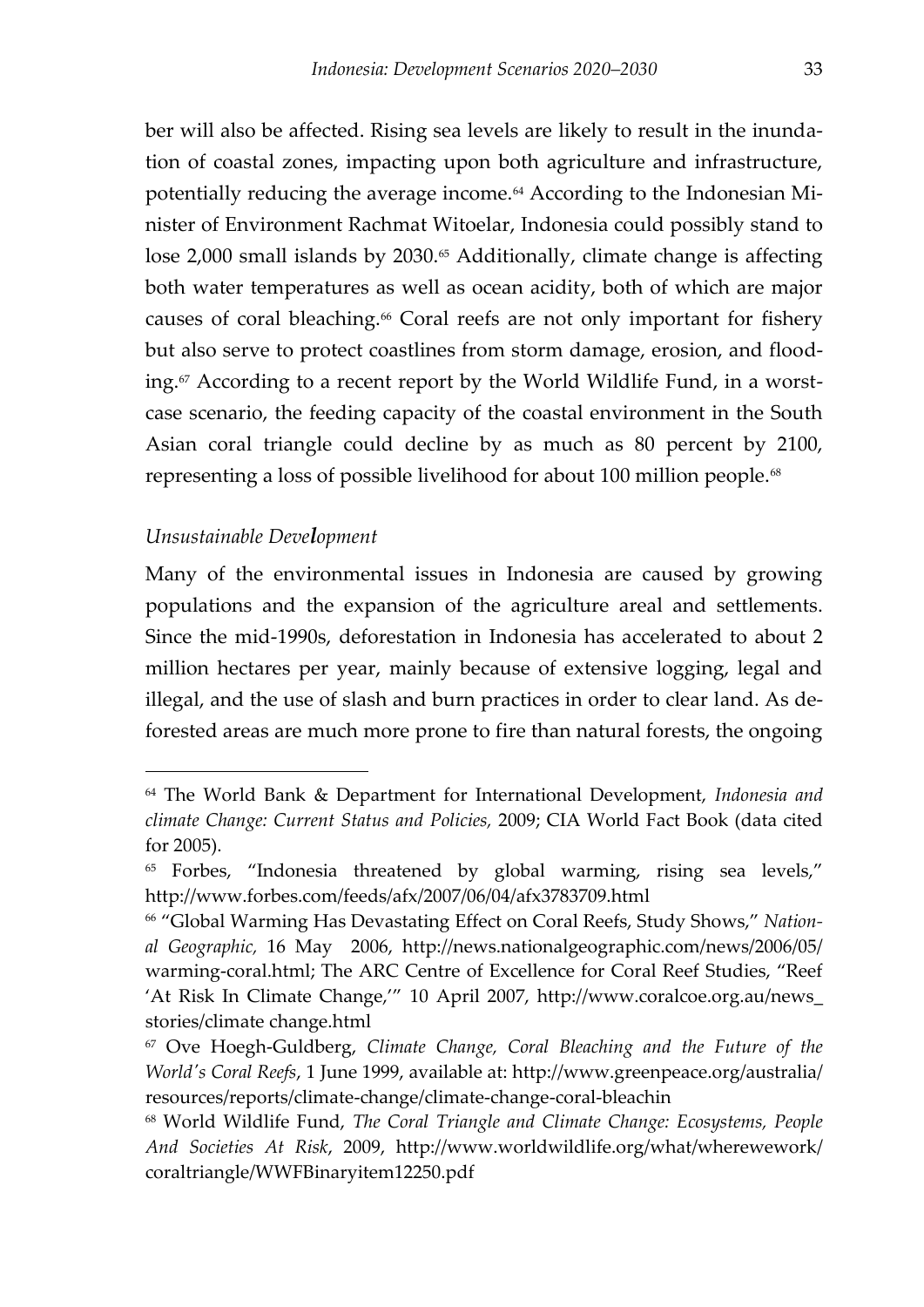forest mismanagement has led to an increase in both the frequency and the intensity of forest and land fires. $\theta$  It is not only deforestation itself that has a serious impact on fragile ecosystems. Much of the clearing of natural forests has given way to large-scale palm oil plantations that further reduces biodiversity. It is also a cause of soil erosion and desertification.<sup>70</sup> This trend is likely to continue as oil prices rise and biofuels gain momentum.<sup>71</sup> In fact, Indonesia aims to more than double palm oil production to 40 million tons by 2020.<sup>72</sup> Largely because of deforestation and land conversion, Indonesia is currently among the top three largest emitters of greenhouse gases in the world, with about 75 percent of its total carbon dioxide emissions originating from these practices.<sup>73</sup>

The haze problem isn't limited to Indonesia but has large-scale regional consequences as well, affecting Malaysia and Singapore. In 2002 all ASEAN members signed the ASEAN Agreement on Transboundary Haze Pollution, but Indonesia has yet to ratify the agreement.<sup>74</sup> Furthermore, as the hazeproblem persists, related health issues among the population are likely to increase. <sup>75</sup>

<sup>69</sup> World Resources Institute, *The State of the Forest: Indonesia*, 2002, available at: http://www.wri.org/publication/state-forest-indonesia

<sup>70</sup> UNESCAP*, State of the Environment in Asia and the Pacific 2005 -Economic Growth and Sustainability,* United Nations publication, 2006, pp. 289-292, http://www.unes cap.org/esd/environment/soe/2005/mainpub/documents/Part4\_10.pdf

<sup>71</sup> Patrick Barter, Jane Spencer, 'Alternative-energy boom roils Asian environments,' *Post-gazette.com,* 5 December 2006.

<sup>72</sup> 'Indonesia to double palm oil production by 2020,' *Khaleej Times Online*, 27 May 2009, http://www.khaleejtimes.com/biz/inside.asp?xfile=/data/commodities/2009/ May/commodities\_May47.xml&section=commodities

<sup>73</sup> The World Bank & Department for International Development, *Indonesia and Climate Change: Current Status and Policies*, pp. 1-3, http://siteresources.worldbank. org/INTINDONESIA/Resources/Environment/ClimateChange\_Full\_EN.pdf

<sup>74</sup> Gerald Giam,'Haze problem: Bilateral pressure on Indonesia works best,' *Singapore Angle,* 13 October 2006, http://www.singaporeangle.com/2006/10/haze-prob lem-bilateral-pressure-on.html

<sup>75</sup> Rhett A. Butler, 'Haze in Malaysia worsens, may last until October,' *Mongabay.com,* 11 August 2005, http://news.mongabay.com/2005/0811-haze.html ; Singapore Ministry of Health, 'Health Effects Of Haze,' September 24, 1997, http:// www.moh.gov.sg/mohcorp/pressreleases.aspx?id=662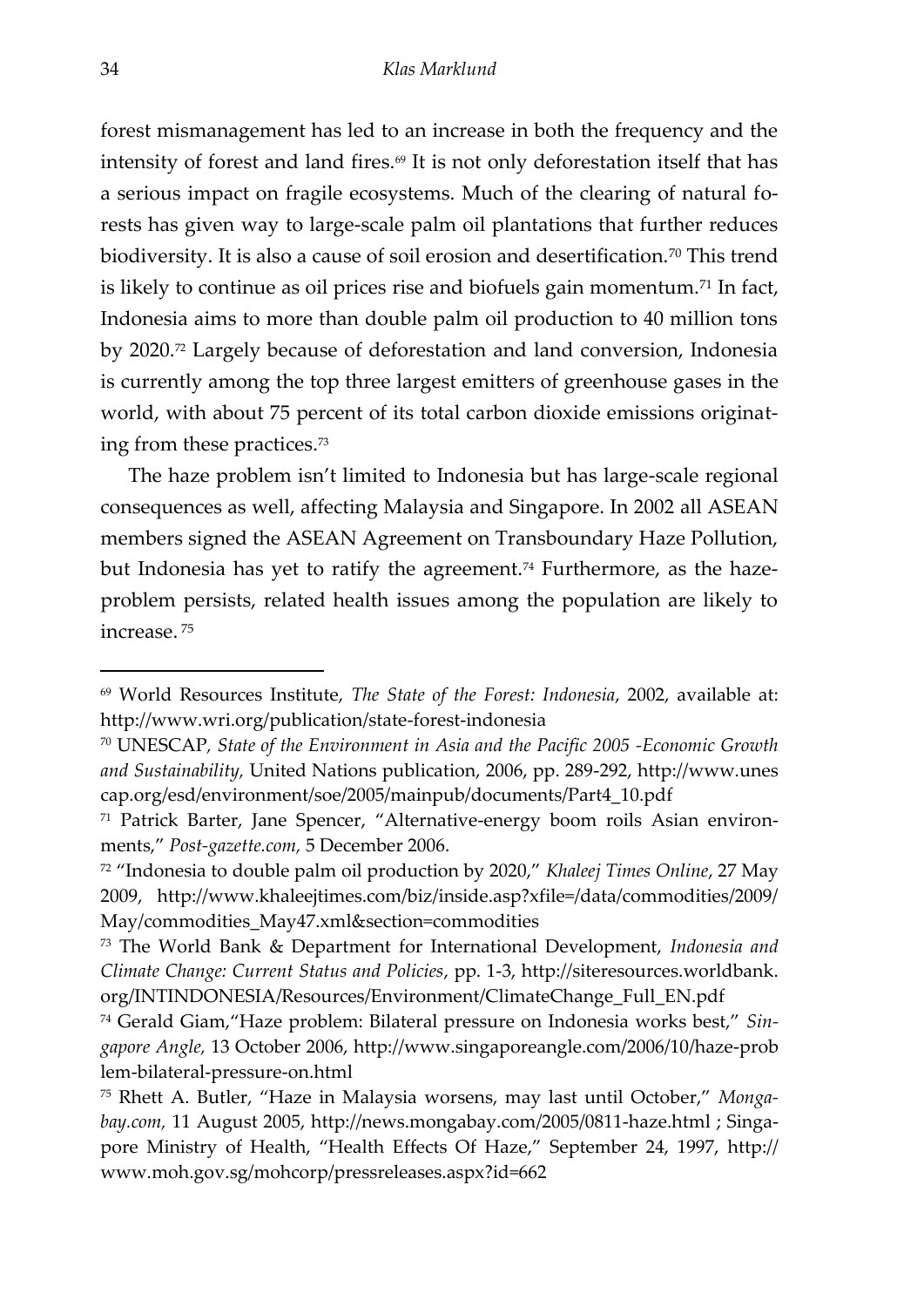<span id="page-36-0"></span>Another major environmental issue concerns marine resources and unsustainable fishery, including overfishing and the use of harmful practices such as poison and blast fishing. Growing populations and exports of fish products have increased the intensity of fishing resulting in decimated fish stocks. According to a report from UNESCAP, some parts of Southeast Asia have experienced a decline in fish stocks of 40 percent in five years. To compensate for declining catches and to meet a higher global demand for fish, aquaculture in Indonesia has accelerated over the past decade. This development carries with it negative effects as well, however, such as soil erosion and salt water intrusion. In conjunction with negative effects due to climate change, unsustainable fishery threatens both the food security and possible livelihoods for the Indonesian population.<sup>76</sup> Most of the marine produce is consumed domestically and constitutes an important source of animal protein, especially for the poor as it is relatively inexpensive.<sup>77</sup> Part of the problem is the extensive and widespread illegal, unreported, and unregulated fishing which is undermining efforts to develop a more sustainable fishing industry. Currently, the Indonesian government has committed neither enough personnel nor resources to combat the problem.<sup>78</sup> A further concern for the maritime environment is the intensified traffic in Indonesian waters. As these transports are projected to increase, so does the risk of environmental disasters such as oil spills.

#### **Natural Disasters**

 $\overline{a}$ 

Indonesia has throughout history continuously been exposed to natural disasters caused by seismic activities in the region. However, the devastating tsunami 2004, which claimed more than 130,000 lives in Indonesia and

<sup>76</sup> UNESCACP, *State of the Environment in Asia and the Pacific 2005.*

<sup>77</sup> Food and Agriculture Organization of the United Nations, see 'Fishery and Aquaculture Country Profiles: Indonesia,' http://www.fao.org/fishery/country sector/FI-CP\_ID/en

<sup>78</sup> 'How to eliminate illegal fishing in Indonesia,' *Jakarta Post,* 22 May 2009, http:// www.thejakartapost.com/news/2009/05/22/how-eliminate-illegal-fishingindonesia.html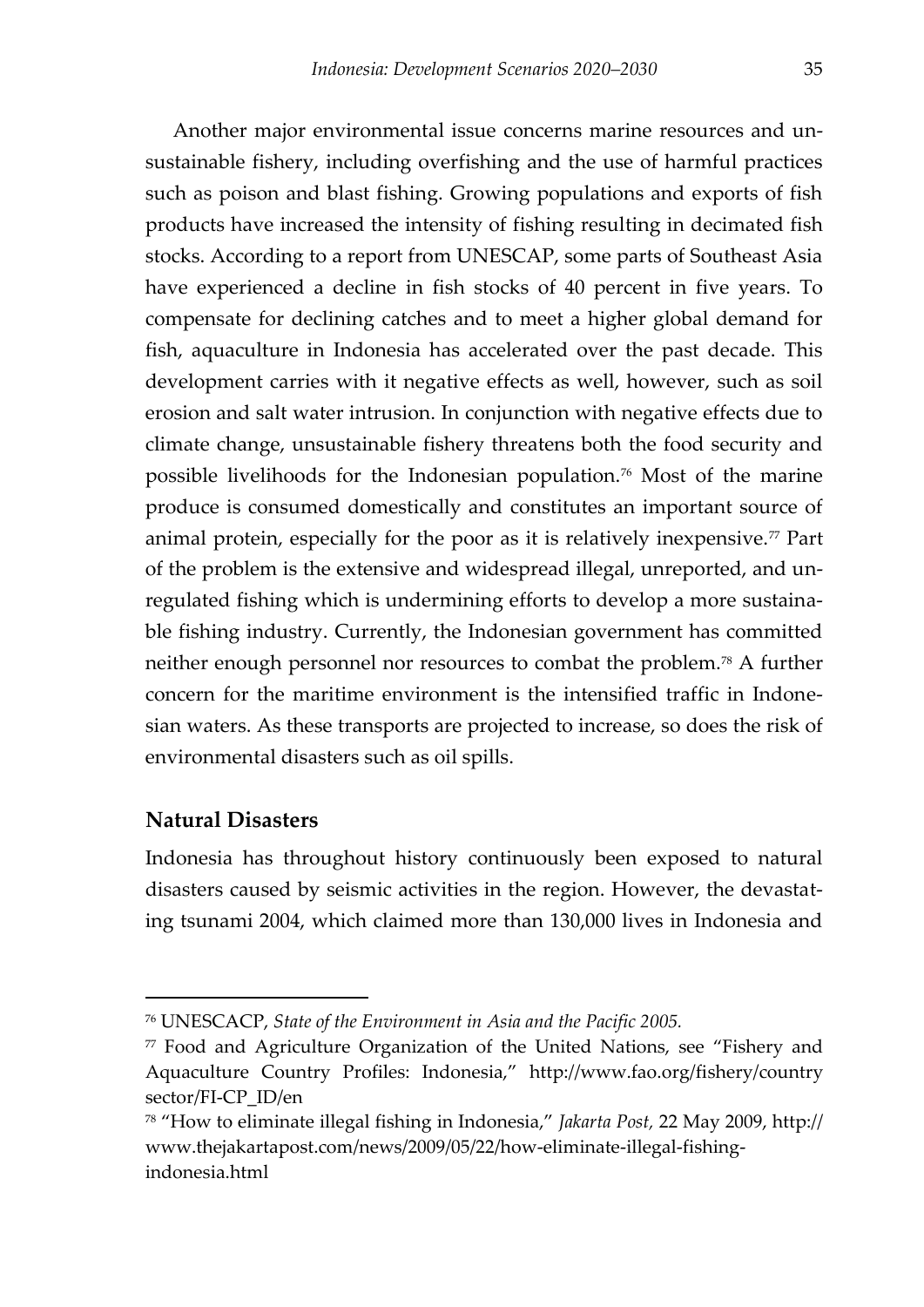left half a million without a home,<sup>79</sup> brought a new focus to *preventive* measures instead of responsive disaster management. In the long term implementation of technology and increased coordination will improve reaction capacity.<sup>80</sup>

<sup>79</sup> 'At-a-glance: Countries hit,' *BBC News,* 22 December 2005, http://news.bbc.co.uk/ 2/hi/asia-pacific/4126019.stm (accessed May 27, 2009); United Nations Development Programme (UNDP), *National Action Plan for Disaster Reduction 2006 - 2009*, http://www.preventionweb.net/files/2557\_NAPDR Ren.pdf; 'Summary of situation in tsunami-hit region one year on,'*ReliefWeb,* 24 December 2005, http://www.reliefweb.int/rw/rwb.nsf/db900sid/JFUA-6KFBCJ?Op enDocument&RSS20&RSS20=FS

<sup>80</sup> USAID, *Review of Policies and Institutional Capacity for Early Warning and Disaster Management in Indonesia*, 2007.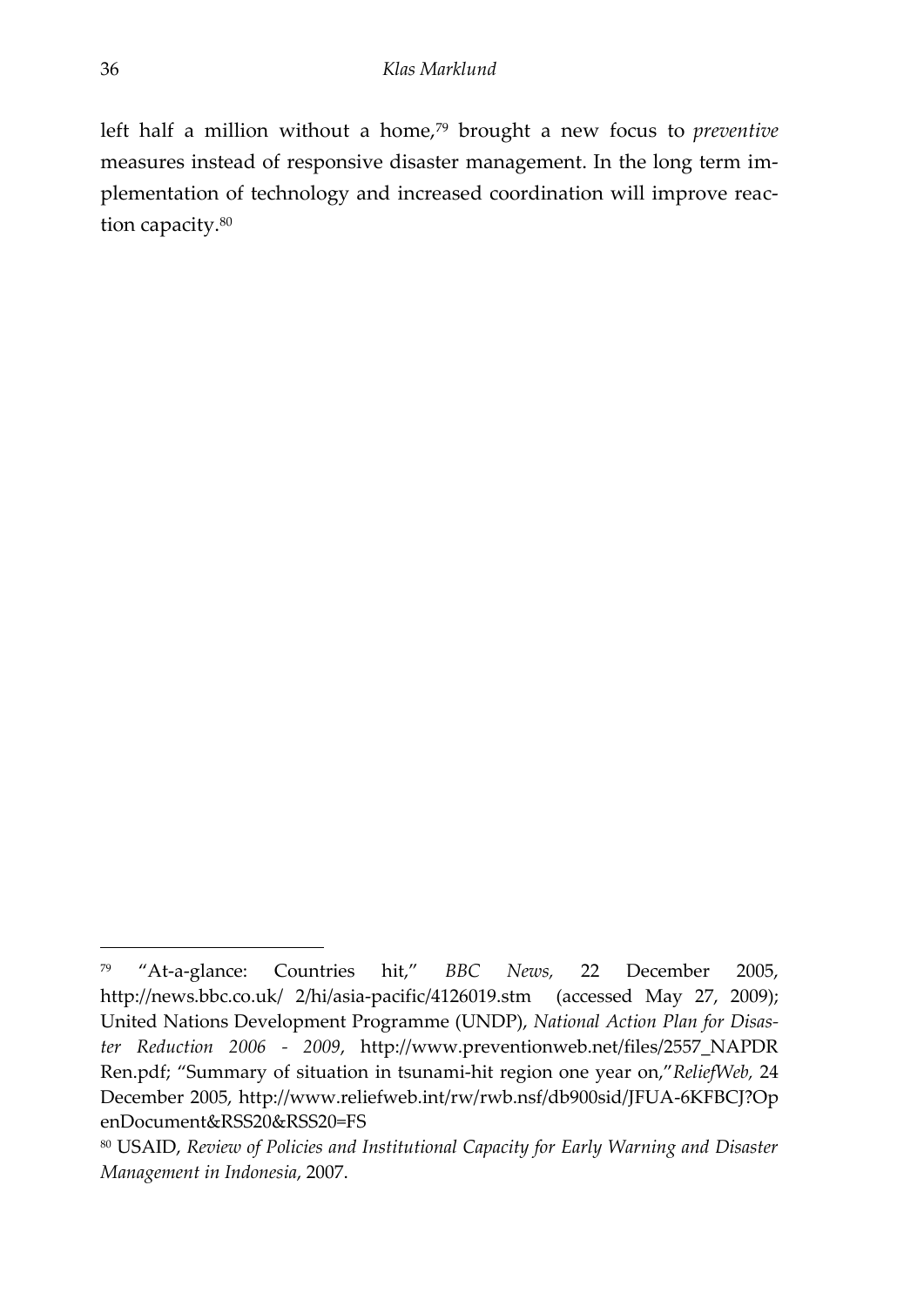## **4. National Security: Trends and Prospects**

## **Energy Security and Sea Lanes of Communication (SLOCS)**

Indonesia has proven oil reserves of 4.4 billion barrels. Yet the country with the largest proven oil reserves in Southeast Asia has, since 2004, been a net importer of oil. Furthermore, in 2008 Indonesia left OPEC as it was unable to meet the organization's production quota. There are several reasons for the absence of an oil-boom according to analysts. The oil industry has suffered from corruption, smuggling, unclear regulations, and unfavorable revenue-sharing with the state. Furthermore, the majority of the Indonesian oil production comes from declining oil-fields, which in combination with a lack of new larger findings points toward a bleak future for oil production in Indonesia. However, the country will still be a significant energy producer – not only to the region – as it possesses large natural-gas reserves as well as being the world's prime exporter of coal.<sup>81</sup>

<span id="page-38-0"></span>Population growth and economic development should be viewed as precipitating increased energy demand in Indonesia as well as for its neighbors with the growing economies and growing populations of China, India, and Vietnam. However, present or future demand for oil cannot be met by the proven reserves in Southeast Asia. The shortage of oil in Southeast Asia and China is predicted to be covered by producers in the Middle East.<sup>82</sup> Furthermore, according to the IEA, the increased demand for Middle East oil in Southeast and East Asia will primarily be met by the use of oil tankers.<sup>83</sup> In a long-term perspective of twenty years the importance of the sea-lanes controlled by Indonesia and its closest neighbors will increase since the main quantity of oil and LNG (Liquefied Natural Gas) for the East Asian economies for the period to 2030 is expected to be transported by sea.

<sup>81</sup> Simon Montlake, *"*Indonesia struggles to capitalize on its oil,' *The Christian Science Monitor*, 16 July 2008, http://www.csmonitor.com/2008/0716/p07s01 woap.html

<sup>82</sup> BP Statistical Review of World Energy 2008, pp. 6-12.

<sup>83</sup> IEA World Energy Outlook 2004, p. 72.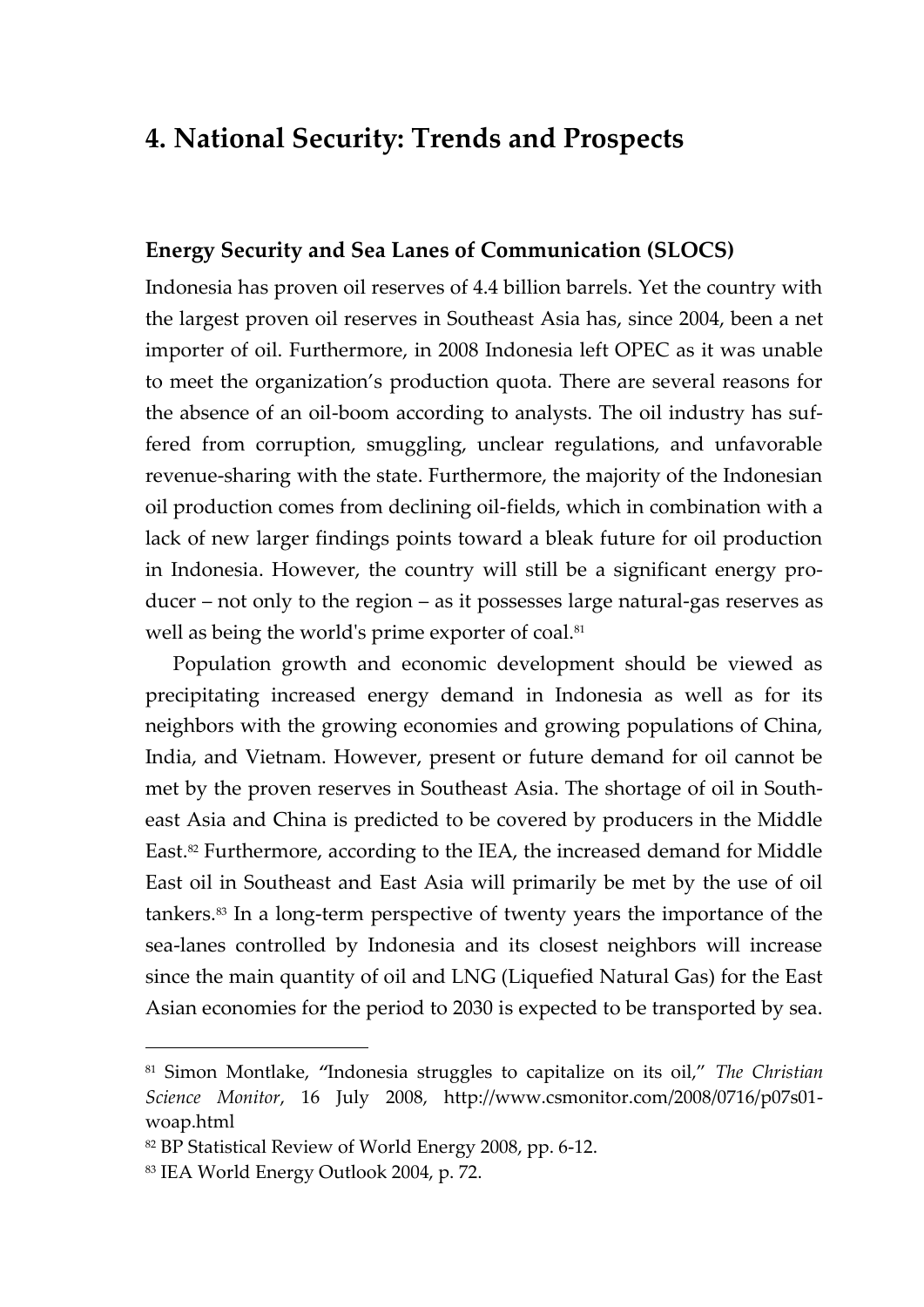In addition, the increase in regional trade will also add to the importance of sea transports.<sup>84</sup>

The Indonesian archipelago with its narrow straits divides the Pacific Ocean and the Indian Ocean, and represents one of the world's most significant regions concerning maritime security. The resources carried through the Malaccan Straits, alone, amount to a total of US\$ 390 billion annually.

The high traffic in the Malacca Straits makes it constitute the second largest chokepoint regarding oil-transports; only the Strait of Hormuz is bigger. Estimations put forward by the IEA point toward an increase in the oil-flow from 16mb/d in 2006 to approximately 15-20mb/d in 2030 $^{85}$  and almost a doubling of LNG (Liquefied Natural Gas) carried through the Malaccan Straits during the same period, from 40 bcm to 94 bcm in 2030.<sup>86</sup>

There are also additional passages used by oil transports linking the Indian Ocean and the Pacific Ocean such as the Lombok Strait, between the islands of Bali and Lombok, and the Sunda Strait between Java and Sumatra, which is unsuitable for the majority of large ships due to its shallowness, narrowness, and difficult navigability. Both are located in Indonesian territorial waters, thereby under Indonesian control. Lombok Strait has a width of 18km at its narrowest point; however, with a depth of 250m it is deeper than the Malaccan Straits and suitable for ships in need of deeper waters. The use of Lombok Strait provides an alternative route for passing ships; but since it is narrower than the Malaccan Straits it would not be able to pose as a suitable alternative in case the Malaccan Straits were blocked.

However, the expected rise in maritime oil transport to Northeast Asia over the next 20 years will increase traffic through the Lombok Strait for larger oil tankers. Hence, energy transports to Northeast Asia would increasingly be under Indonesian control, a possible cause of friction if Indonesian control over energy transports was viewed as a potential threat to the region's energy security.

<sup>&</sup>lt;sup>84</sup> Sam Bateman, Joshua Ho & Mathew Mathai, "Shipping patterns in the Malacca and Singapore Straits: an assessment of the risks to different types of vessel.'

<sup>85</sup> IEA World Energy Outlook 2008, pp. 169-170.

<sup>86</sup> IEA World Energy Outlook 2004, p. 117.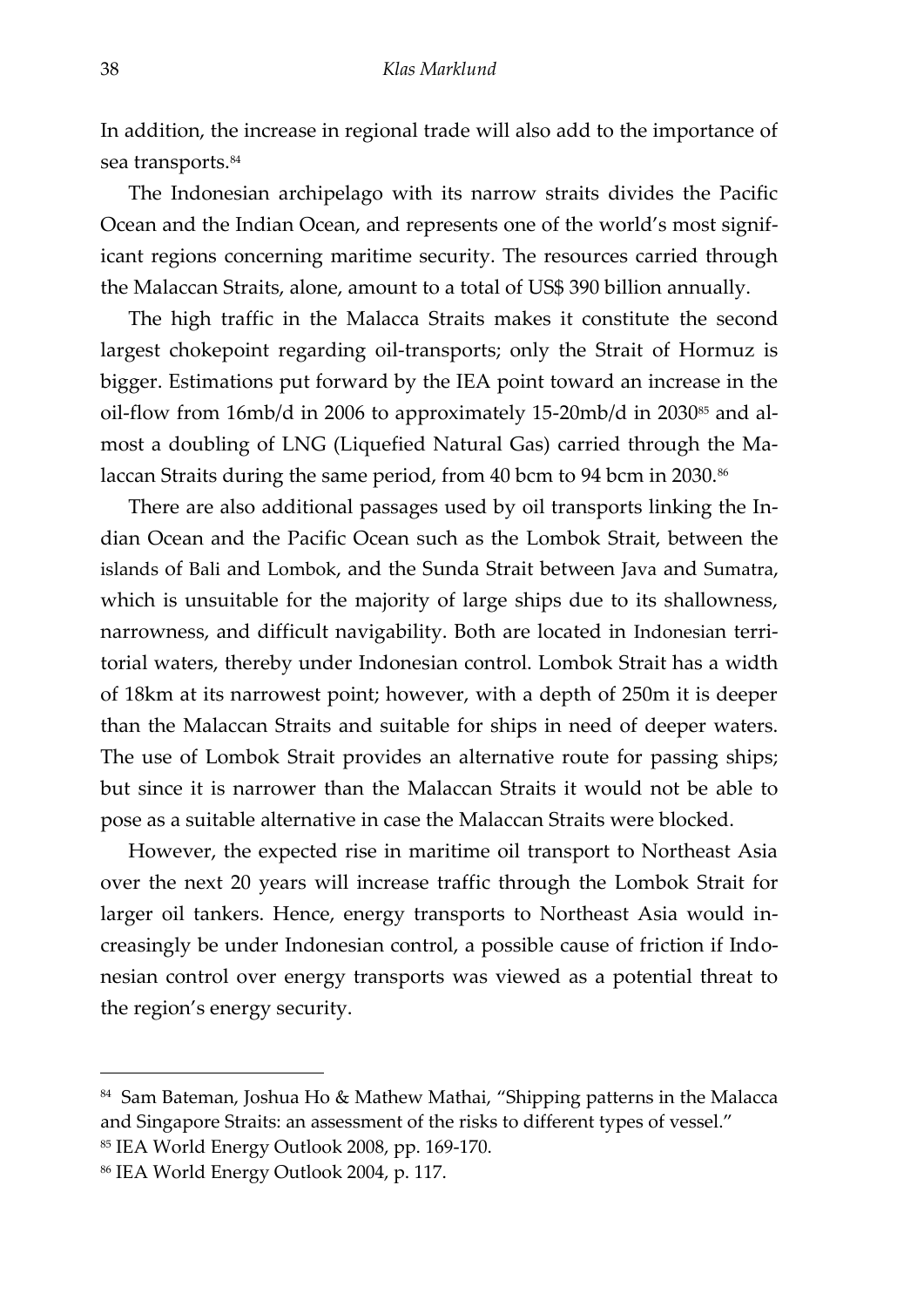The economic development and growing populations of Asia raise concerns over disruptions in the energy supply, particularly the flow of oil and LNG, as well as the east-west movement of goods between the Indian Ocean and the South China Sea. Since 50,000 vessels per year are estimated to pass through the Malaccan Straits and the narrowest point, at Phillips Channel in the Singapore Strait, is only 2.5 km wide, the Malaccan Straits are considered to be a highly vulnerable key chokepoint.<sup>87</sup> The consequences of a scenario in which the strait was blocked would immediately raise freight rates worldwide, disrupt trade, and be harmful to economic development in the region. With the predicted rise in traffic on sea-lanes in the region the strategic importance of the Southeast Asian straits will increase during the period until 2030.<sup>88</sup>

Moreover, due to the strategic location of the straits controlled or partly controlled by Indonesia they are interesting not only for the littoral states and Thailand but also for China, Japan, the U.S., and India. Besides the economic dimension, the Indonesian waterways also have a military value as they are the fastest way to deploy navy units from the Indian Ocean and Arabic Sea to the Pacific Ocean and vice versa.

#### **Military and Transformation**

#### *Structure: Military in Society*

 $\overline{a}$ 

The role of the military in the struggle for independence from Dutch rule assisted in the development of the armed forces into a leading institution in domestic policy making. The duality of the armed forces role, as the protector of the nation and socio-political force in society, was stated through the policy of *dwifungsi* (dual function).

<sup>87</sup> Jonathan Howland, 'Recent Attacks Prompt International Pressure to Secure Malacca Straits,' JINSA, July 15, 2005.

<sup>88</sup> IEA World Energy Outlook 2004, p. 118.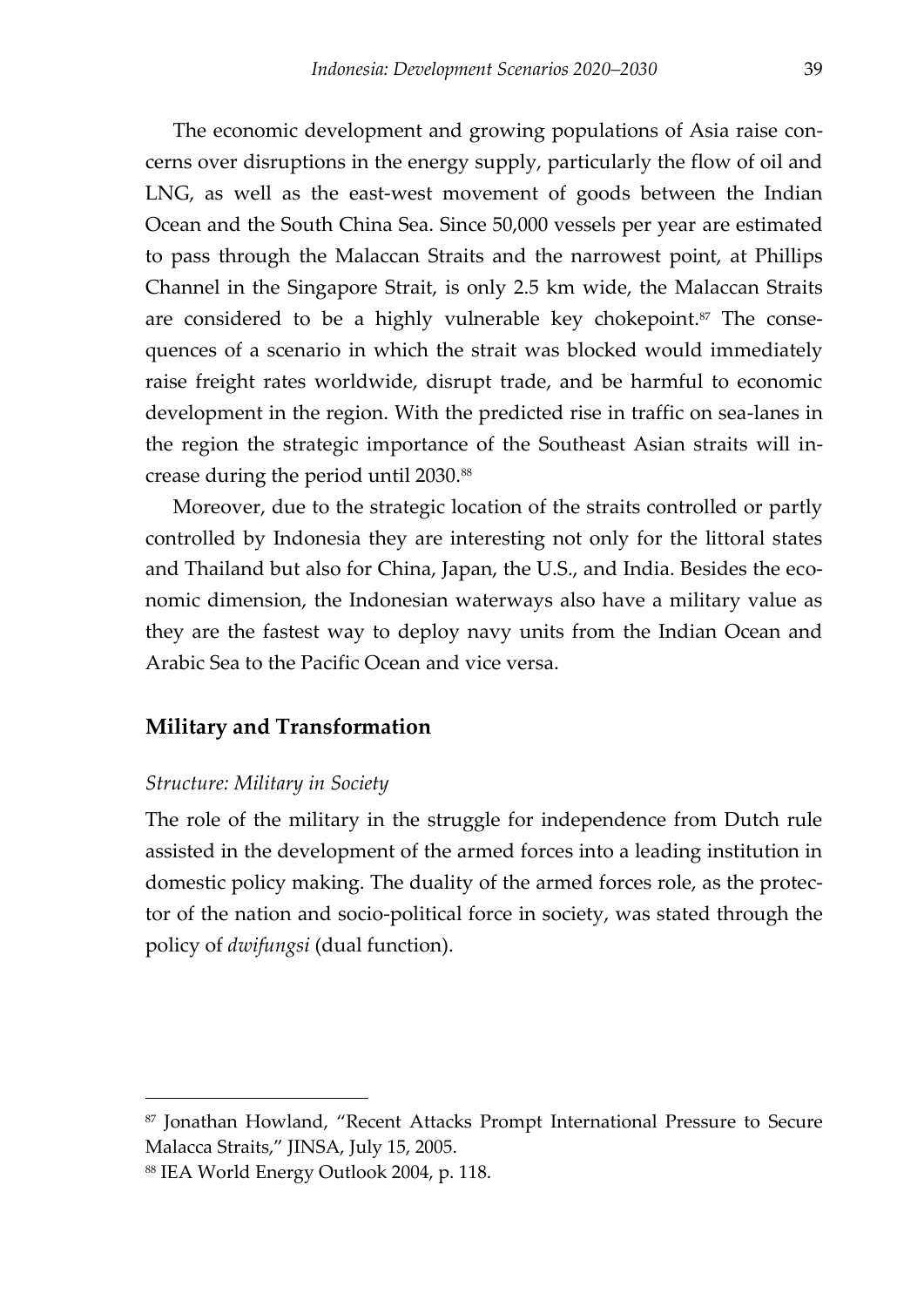#### *Ground Strategy of TNI*

Since 1957-58, the Indonesian armed forces have been structured according to a territorial command, which has served a number of purposes. The strategy in the event of an attempted invasion was to adopt guerilla warfare, whereby the strong local ties and knowledge of the conditions and terrain are of the essence. This would give advantage in intelligence collection, territorial knowledge, as well as increased possibility to mobilize the population. Geographic, financial, and demographic conditions of Indonesia were the motives for employing the territorial command structure. Further reasons for the organizational orientation of the TNI have been ideologically propelled by its self-proclaimed core role in the nation building project. The importance of being present in the day to day life has been a logical conclusion from the perspective of *dwifungsi*. <sup>89</sup> Nevertheless, the groundwork of the military ideology based on a territorial based structure of the armed forces points towards a threat assessment in which the internal stability and preservation of the nation have had priority over external threats.<sup>90</sup>

#### *Developments and Reformation*

-

Extra-budgetary sources for the military serve to limit the possibility for the civil administration to have oversight of the armed forces, both in the aspect of transparency and actual control of the military. Furthermore, the military's involvement in legal and illegal businesses caused corruption and the enrichment of senior officers as well as influenced the agenda and priorities of the armed forces.<sup>91</sup> The costs attached to involvement in domes-

<sup>89</sup> Marcus Mietzner, 'Military Politics, Islam and the State in Indonesia - From Turbulent Transition to Democratic Consolidation,' (Singapore: ISEAS, 2009), pp. 46-48.

<sup>90</sup> Karabekir Akkoyunlu, 'Military Reform and Democratisation - Turkish and Indonesian Experiences at the Turn of the Millennium,' IISS, *Adelphi Paper* 392 (New York: Routledge, 2007), p. 60.

<sup>&</sup>lt;sup>91</sup> "Indonesia's army Going out of business - And, with luck, retreating from politics,' *The Economist*, 2 October 2008, http://www.economist.com/world/asia/dis play story.cfm?story\_id=12341681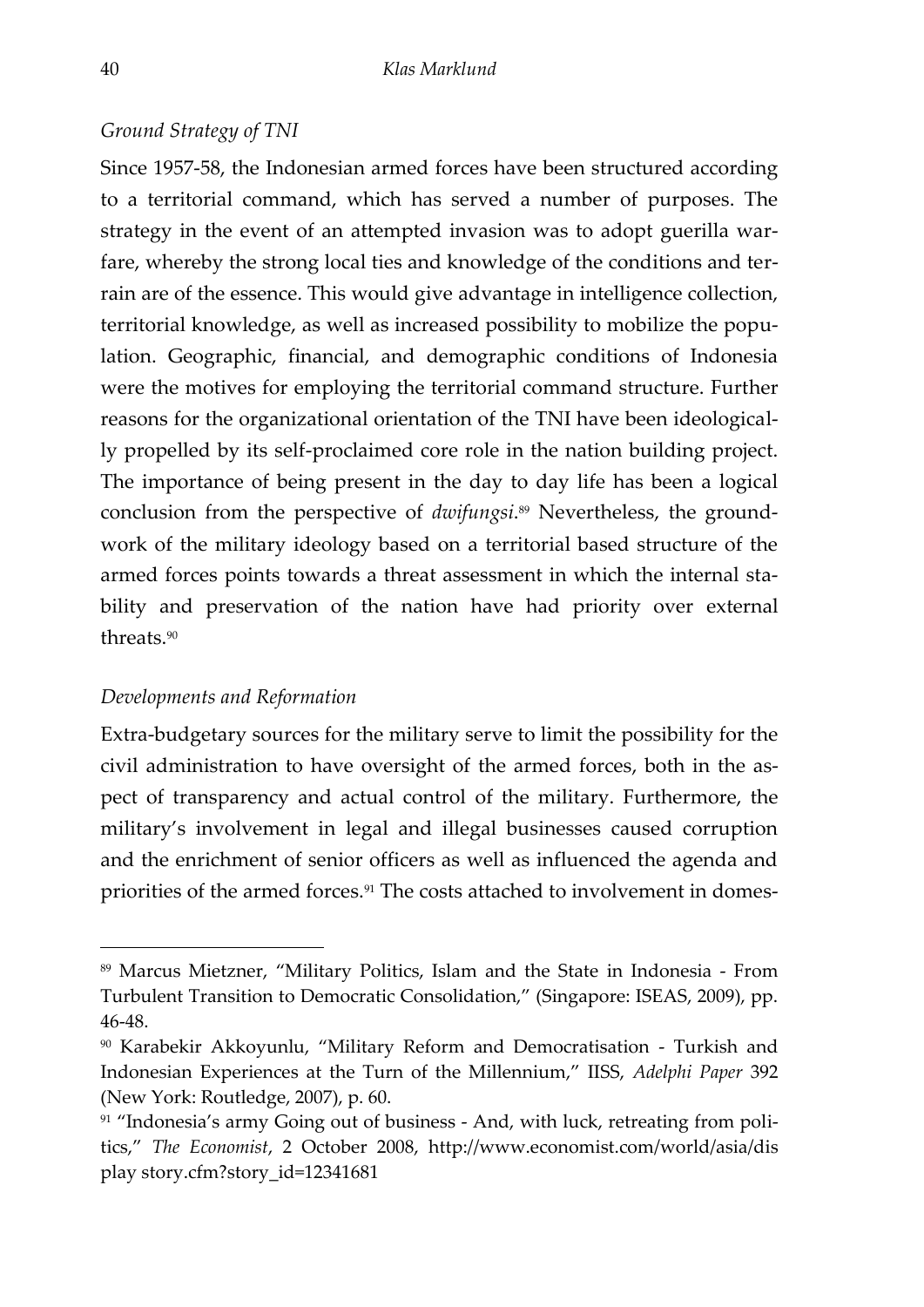tic conflicts as well as to its organizational form and political ambitions were motivators behind the extensive military involvement in the business sector. The economic wealth to consolidate the political influence of the military was the product of a dynamic relationship where political power created the opportunity to develop the military business, thus forming the Indonesian political economy.

The reformation of the armed forces and their role in society started on a small scale in the first year after Suharto's fall in 1998. However, with the election of reform-friendly President Yudhoyono in 2004, the process seems to be on a steady course. Through placing the armed forces' economic business under the control of a state agency the reformation has heralded a landmark change in civil-military relations. Moreover, reform has also addressed the presence of military personnel in the civil administration and government.<sup>92</sup> However, despite the financial and political reforms during the post-Suharto period, the armed forces of Indonesia seem to be able to prevail without losing too much of their structural backbone and influence. Even though the formal political power in parliament and civilian offices is gone, the ground structure of the armed forces has prevailed, leaving the organization with a large amount of informal political power.<sup>93</sup> Moreover, the military withdrawal from the official political arena has improved its public image, while the reputation of the police has worsened due to the latter's display of conduct previously linked to the military.<sup>94</sup>

Regarding the reformation and transformation of the TNI, it is not only a matter of rolling back military influence in the political and economic sphere, but also to develop it into a modern security force able to answer to the future needs of Indonesia. Hence, the outdated territorial command structure with an undersized and inadequately equipped navy appears ill-

<sup>&</sup>lt;sup>92</sup> John B. Haseman, "Indonesian Military Reform: More Than a Human Rights Issue,' Daljit Dingh and Lorraine C. Salazar (Eds.) '*Southeast Asian Affairs 2006*' (2006) ISAS Publication, Singapore, pp. 111-118.

<sup>93</sup> Bruce Vaughn, 'Indonesia: Domestic Politics, Strategic Dynamics, and American Interests," CRS report for Congress, 20 June 2007, pp. 8-9.

<sup>&</sup>lt;sup>94</sup> "Indonesia's army Going out of business - And, with luck, retreating from politics," *The Economist*.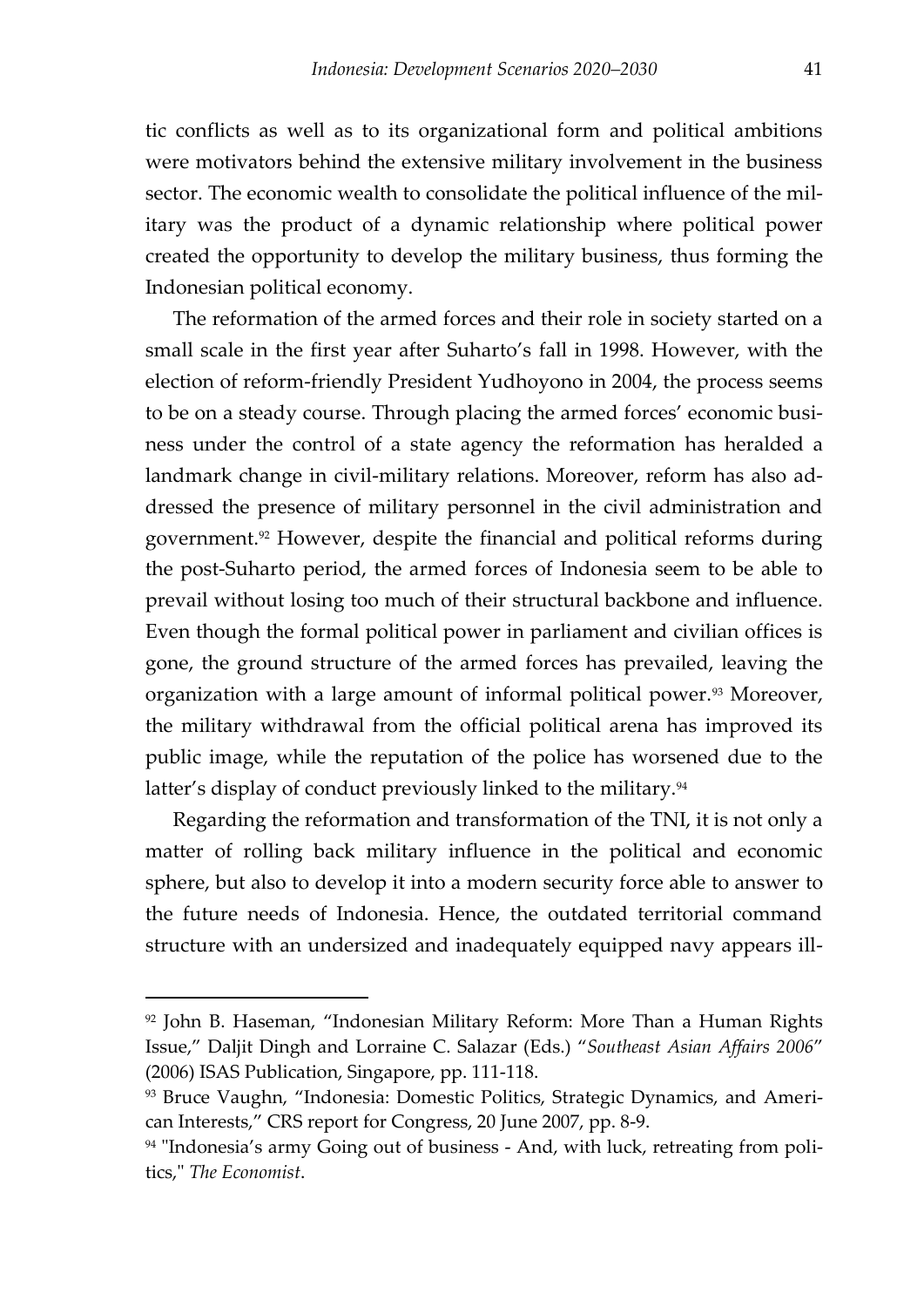<span id="page-43-1"></span><span id="page-43-0"></span>suited for the unique geographic features of Indonesia and its security challenges. With regard to both traditional and non-traditional security threats in the region, and with an archipelago containing over 17,000 islands and for the sake of efficiency in defense spending, developing the Navy would be the most strategic choice for the future.<sup>95</sup> However, Indonesia's insufficient defense budget, (US\$ 3.12 billion, $96$  active military personnel of 302,000) – to be compared with Australia (US\$ 15.7 billion, active military personnel of 54,747) and Singapore (US\$ 7.34 billion, active military personnel of  $72,500$ <sup>97</sup> – is one of several obstacles to the modernization and reformation of the TNI. Additionally, elements within the armed forces have opposed reforming the territorial command structure, as it is viewed as a guarantee for maintaining the country's unity. It is also recognized that terminating the territorial command structure would be imperative to complete the abandonment of *dwifungsi*. 98

In recent years, Indonesia has purchased military equipment from a number of countries. The lesson from the U.S. embargo could perhaps be a reason to explain Indonesia's reluctance to rely too much on one supplier of material. The plan to purchase two Kilo-636 submarines from Russia could be seen as a way to address the capacity of the Indonesian navy, $99$  or at least as an answer to China developing its naval capacity in the region.<sup>100</sup> Indonesia's purchase plans, even though two Kilo class submarines do not con-

<sup>95</sup> Dwi Atmantam, 'Modernization of Indonesia's military in question,' *Jakarta Post*, 1 March 2008, http://www.thejakartapost.com/news/2008/02/29/moderniza tion-indonesia039s-military-question.html

<sup>96</sup> Budget number are for 2008 and do not include extra-budgetary funding. The Military Balance 2009, IISS, p. 369.

<sup>97</sup> The Military Balance 2009, IISS, pp. 377, 388, 407.

<sup>98</sup> Karabekir Akkoyunlu, 'Military Reform and Democratisation - Turkish and Indonesian Experiences at the Turn of the Millennium,' p. 60.

<sup>99</sup> The Military Balance 2009, IISS, p. 369.

<sup>100</sup> Ishaan Tharoor, 'China's Navy Grows, and the World Watches Warily,' Time, 13 May 2009, http://www.time.com/time/world/article/0,8599,1897871,00.html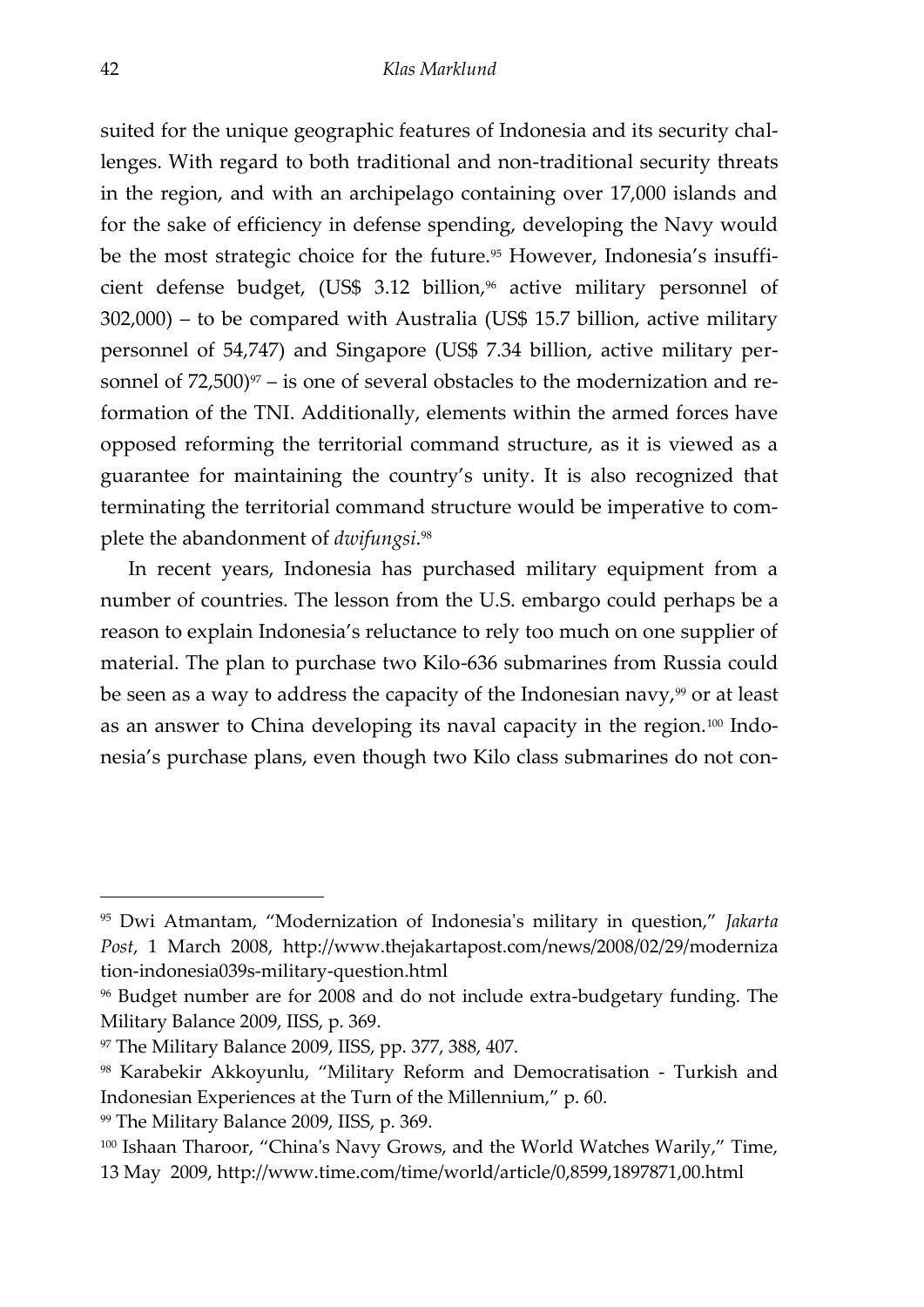stitute a threat to stronger actors, i.e., Australia<sup>101</sup> and China could be an indicator of Indonesia's aspirations to increase its influence in the region.

<span id="page-44-0"></span><sup>101</sup> 'Nothing to fear from Russia-Indonesia arms deal: Downer," *ABC News*, 7 September 2007, http://www.abc.net.au/news/stories/2007/09/07/2027243.htm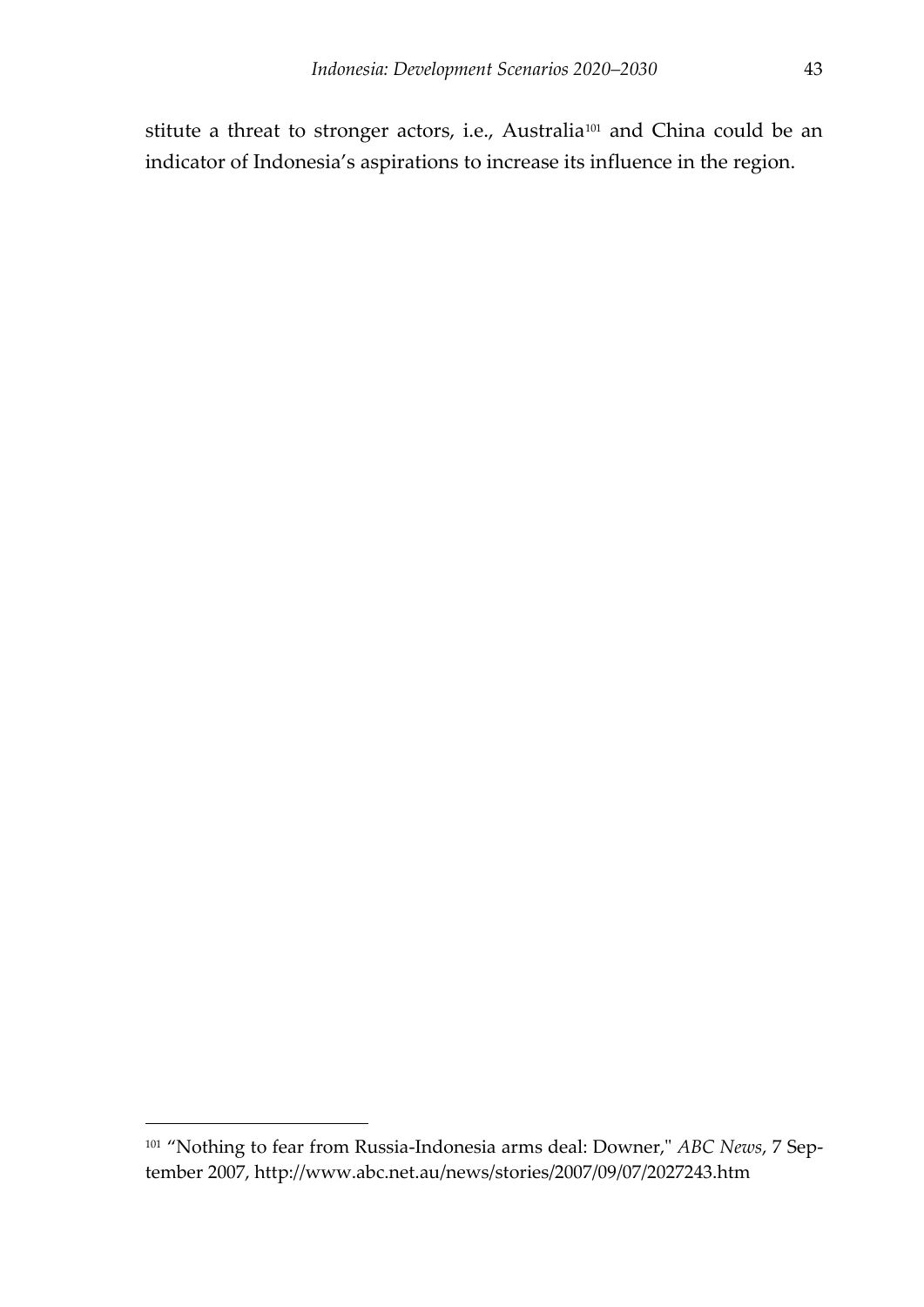## **5. The Changing Geopolitics of Indonesia's Foreign Policy – In Perspective**

#### **Southeast Asia**

-

Indonesia has a central position in greater Asia and particularly in Southeast Asia on account of its geographic location and size as well as its large population. It shares territory on islands with Malaysia, New Guinea, and East Timor. The main interstate organization in the region is ASEAN comprising of the ten Southeast Asian states, of which Indonesia was one of the founders.

ASEAN since its establishment has strictly honored its policy of noninterference in its member states domestic affairs with reference to the principle of sovereignty. Nevertheless, during the latter half of the 2000s, a change has been perceived due to the need for addressing regional issues more forcefully. By the year 2020 ASEAN has set out to create an ASEAN Community – outlined in the ASEAN Vision 2020 – which was further accelerated by the Cebu Declaration on the Acceleration of the Establishment of an ASEAN Community by 2015, which was presented in 2007.<sup>102</sup> It has been established that the ASEAN Community should rest on (1) a Security Community (ASC) meaning political and security cooperation; (2) an ASEAN Economic Community (AEC) which intends to advance economic development and build up the competiveness of the region through harmonizing the markets and standardization. However, this task is problematic as the markets in the region depend on imports from external actors and will continue to do so for some time; and (3) an ASEAN Socio-Cultural Community (ASCC) to enhance socio-cultural cooperation.<sup>103</sup>

<sup>&</sup>lt;sup>102</sup> ASEAN, Cebu Declaration on the Acceleration of the Establishment of an ASEAN

Community by 2015, http://www.aseansec.org/19260.htm

<sup>103</sup> Niklas Swanström, *Regional Cooperation and Conflict Management: Lessons from the Pacific Rim*, (Uppsala: Uppsala University, 2001).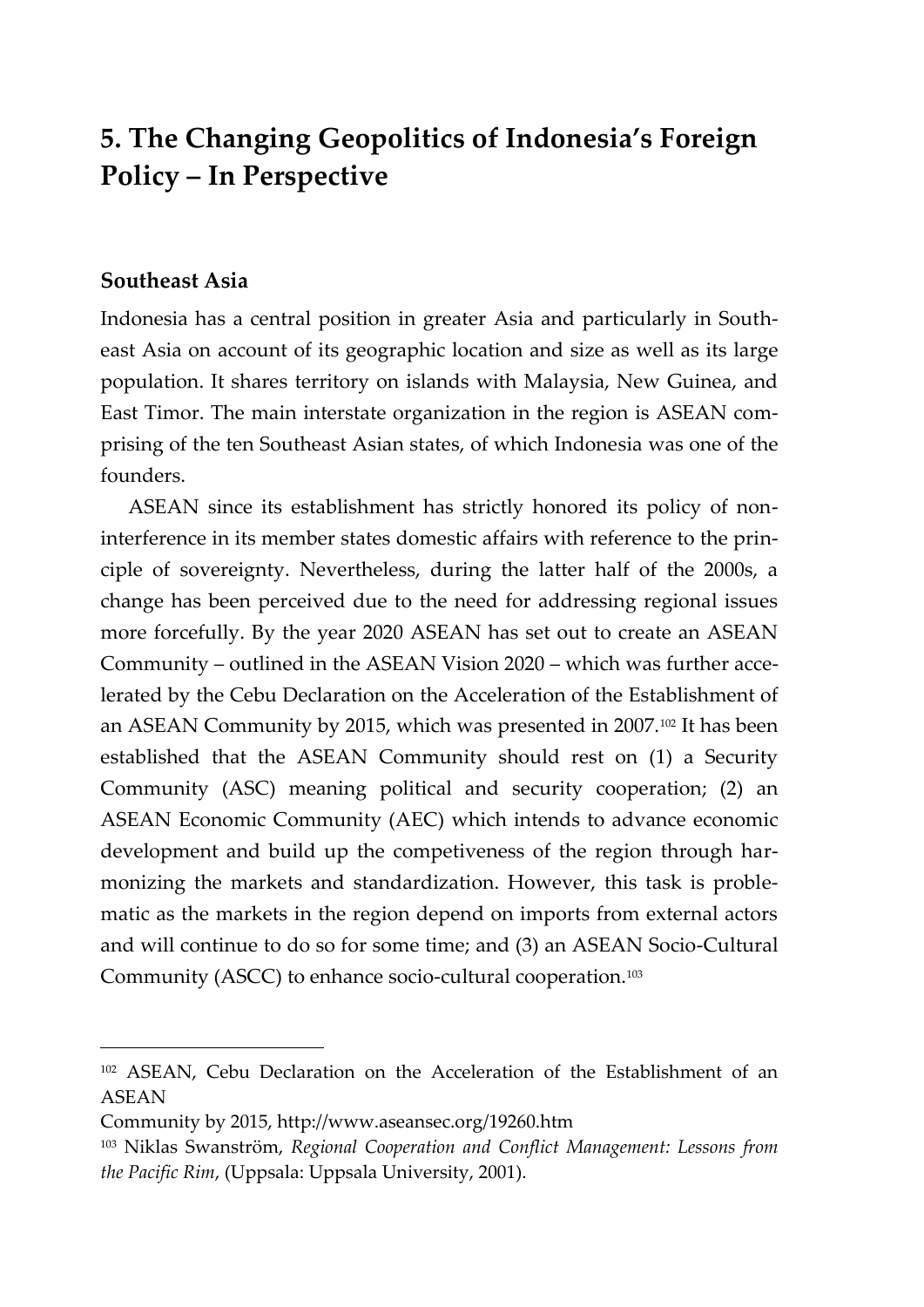Earlier mentioned transnational issues such as piracy and terrorism as well as environmental problems are all present in Indonesia. Indonesia has thus been involved in, or in some cases been the center of, developments that have fostered a new approach for the Southeast Asian countries involved in the ASC, although Singapore, Thailand, and the Philippines have been the main drivers behind such developments. The littoral states have addressed piracy in the Malaccan Straits in a joint effort to increase maritime security – this in spite of the principle of non-interference and the focus on sovereignty which has earlier complicated security cooperation. Moreover, the development of the ASC and improvement in cooperation regarding policing the Straits of Malacca point towards a motivation amongst some members to increasingly address the non-traditional security threats within the ASEAN context.

Terrorism, for example, has been recognized as a transnational problem according to the same criteria as piracy, in other words, a problem in need of a transnational or regional solution. For instance, the Abu Sayyaf Group operates in both the Philippines and Indonesia and has been behind numerous bomb plots uncovered in the region. Furthermore, forest fires in Indonesia have created transboundary haze pollution, which has severely affected neighboring states. All these issues to a large extent revolve around Indonesia as well as showcase the need for improved regional cooperation and measures to address transnational threats.

#### **China**

The two countries have a long history whereby the Chinese immigration to and trade with the Indonesian archipelago since the 16th century has created economic and social ties. However, in 1967 the relationship deteriorated due to the political situation in Indonesia and China's support to communist groups in Southeast Asia. The relations have since normalized with China and Indonesia reconciling in 1990 due to both economic and political reasons in the region. The emerging Chinese economy created pressure on the Indonesian government to reevaluate their position towards China. Not surprisingly, China's importance as a trade partner to Indonesia has been growing and in 2007 China was the third largest trade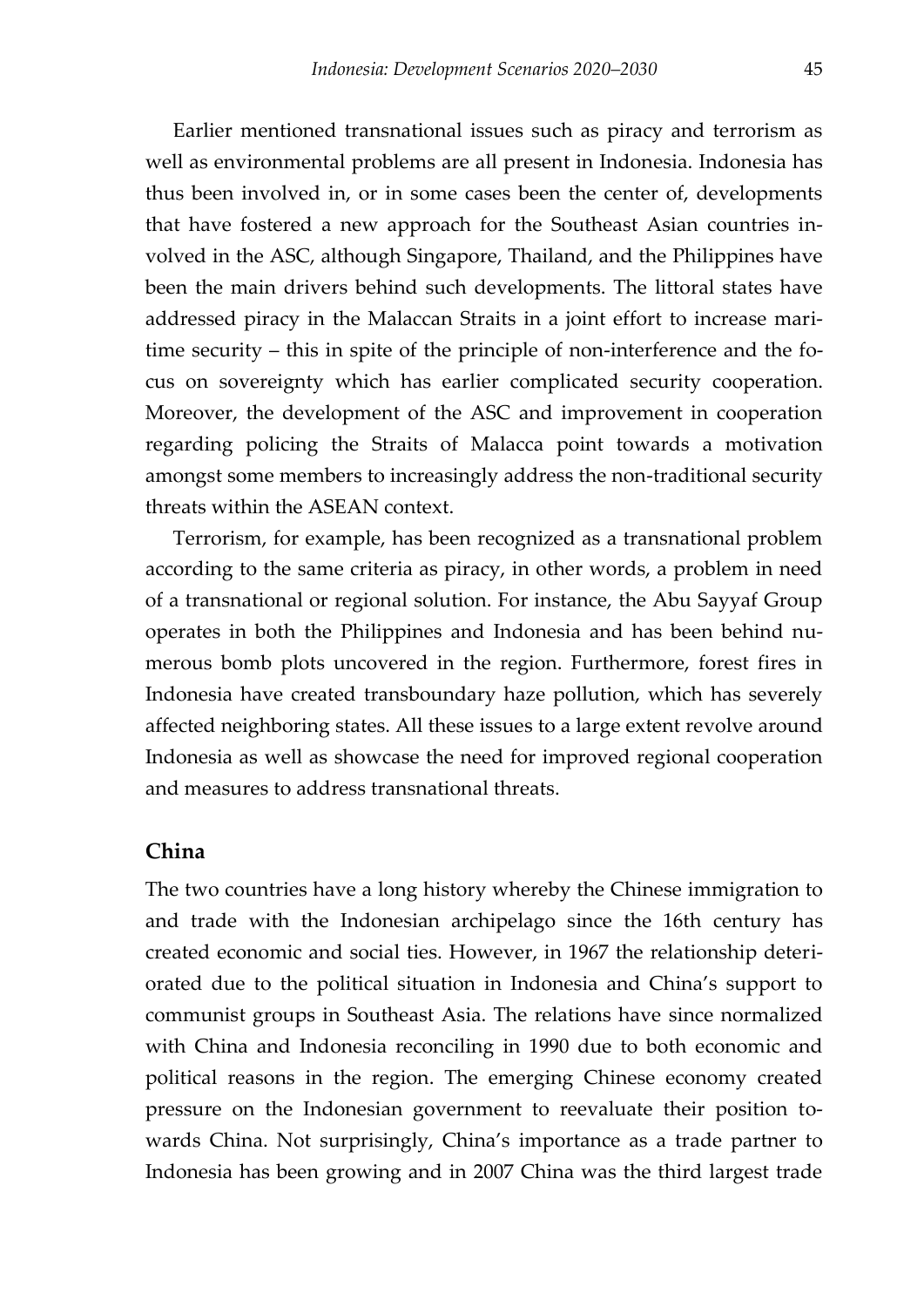<span id="page-47-0"></span>partner to Indonesia; only Singapore and Japan were bigger. The trade volume between the both countries has grown by an average of 23 percent through 2004-2008 albeit the Chinese investments in Indonesia have not increased at the same pace. An explanation for the immature level of Chinese investments in Indonesia is China's primary demand for materials. The Chinese trade with Indonesia has focused on the importing of raw materials and exporting manufactured products. Needless to say, the Indonesian government has tried to change this pattern and to attract foreign investments for increasing the manufacturing of half-made products. In the case of China's import of manufactured gods from Indonesia, this strategy has, to some extent, been fruitful and 20 percent of exports to China consist of machinery.<sup>104</sup>

The main part of Chinese investments in Indonesia is in the oil and gas business, and Indonesia is of crucial strategic importance for China since the country controls important choke-points for energy transports at sea. Hence, China's dependence on oil from the Middle East and Africa also puts the country in a so called 'Malaccan dilemma'<sup>105</sup> Furthermore, in China's attempt to diversify its energy imports, Indonesia's oil and gas findings – such as the Tangguh gas project in Papua, planned to start exporting LNG to China beginning in the summer of 2009 – are strategic resources, as they increase China's energy security by virtue of their relative proximity.<sup>106</sup>

Even if the economic perks of good relations to China played a significant role, the foreign policy of Indonesia has also forced Sino-Indonesian

<sup>104</sup> 'Indonesia, China relations almost in honeymoon state: Sudrajat,' *Jakarta Post*, 14 April 2008, http://www.thejakartapost.com/news/2008/04/14/indonesia-chinarela tions-almost-honeymoon-state-sudrajat.html

<sup>&</sup>lt;sup>105</sup> The Malaccan Dilemma refers to the vulnerability to energy supply disruption due to the strategic significance of the straits. [Ian Storey](http://www.jamestown.org/articles-by-author/?no_cache=1&tx_cablanttnewsstaffrelation_pi1%5Bauthor%5D=286), 'China's, 'Malacca Dilemma,'' *China Brief*, Volume 6, Issue 8, The Jamestown Foundation, 12 April 2006,

http://www.jamestown.org/programs/chinabrief/single/?tx\_ttnews%5Btt\_news%5 D=31575&tx\_ttnews%5BbackPid%5D=196&no\_cache=1

<sup>106</sup> Alfian Idrisahmad, 'Indonesia to begin exporting Tangguh LNG to China in June,' *Jakarta Post*, 14 May 2009, http://www.thejakartapost.com/news/2009/05/14/ indonesia-begin-exporting-tangguh-lng-china-june.html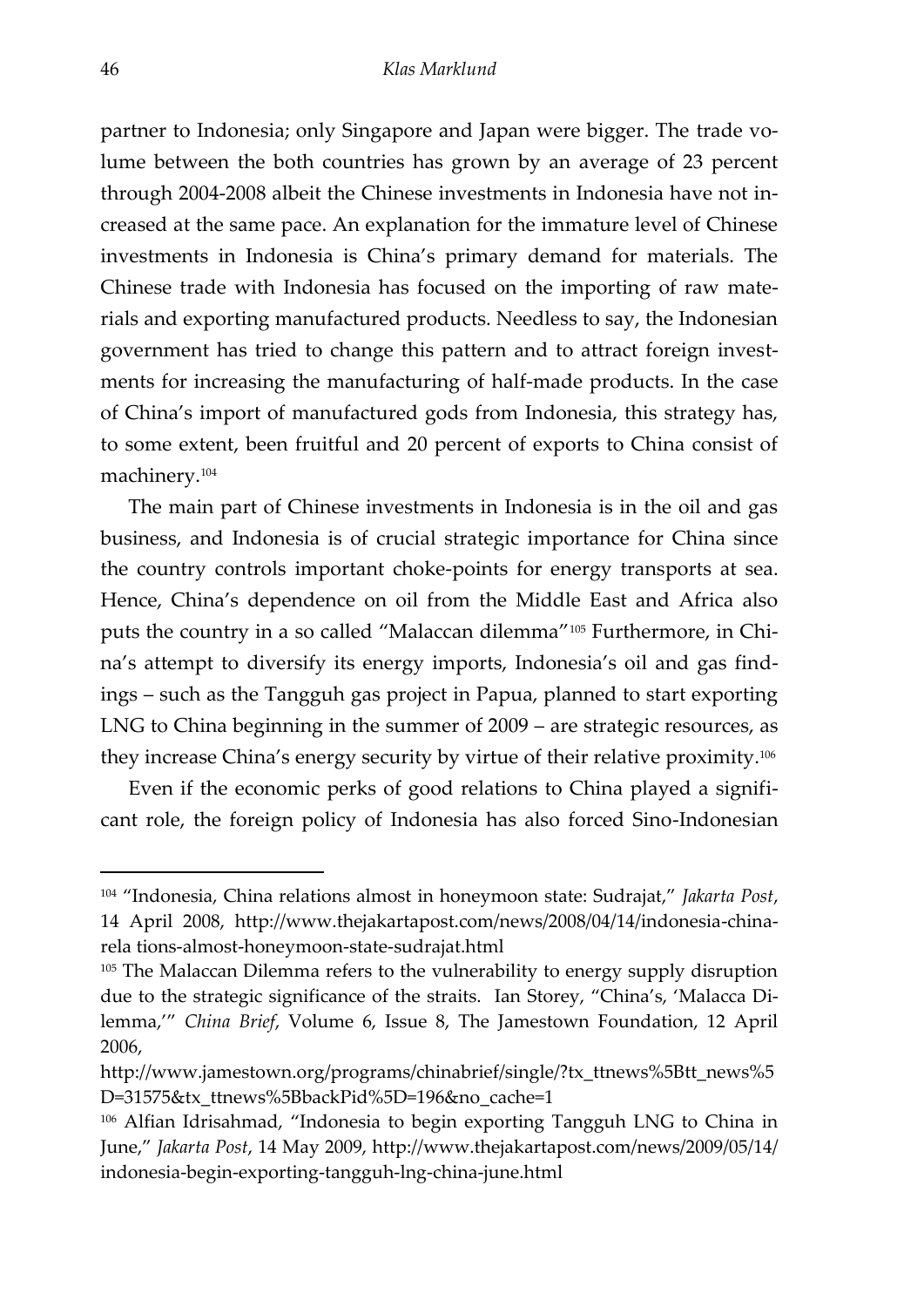relations to normalize. The main issues revolved around the need for Indonesia to have good relations with China in order to play a leading role in protecting the economic and strategic interests of the ASEAN region. Moreover, Indonesia's aspirations to play a part in the territorial disputes in the South China Sea would be impossible to realize without good relations with China.<sup>107</sup>

Since 2005, when China and Indonesia became strategic partners, significant mutual engagements in a number of fields have developed, according to Indonesian sources. The partnership includes cooperation in the fields of politics and economics,<sup>108</sup> and particularly plans of closer cooperation in security issues.<sup>109</sup> Further, both countries have agreed to cooperate in military production. Since Indonesia has aging military equipment and budget restrictions on military expenditure, a deal where Indonesian companies would produce parts of the new military material in cooperation with China could lower the costs for the modernization of the TNI.<sup>110</sup>

Despite the statement from officials in Indonesia, some observers point to the failure to follow through with the security aspects of the partnership. There are questions of the scale of the partnership and in which capacity the partners are contributing. The critics regard the slow and inactive cooperation so far as a sign of declining interest from both countries. It is possible that the U.S. arms embargo, competition from other arms producers, and lingering mistrust of the PLA among the TNI as well as possible future con-

<span id="page-48-0"></span><sup>&</sup>lt;sup>107</sup> William H. Frederick & Robert L. Worden, eds., "Indonesia: A Country Study," (Washington: GPO for the Library of Congress, 1993), http://countrystudies.us/ indonesia/104.htm

<sup>&</sup>lt;sup>108</sup> China and ASEAN have signed a Free Trade Agreement due to be completed in 2010, and which will serve to boost Indonesian exports to China.

<sup>109</sup> National Portal Republic of Indonesia, 'Indonesia-China ties in various fields growing continuously,' 21 July 2008, http://www.indonesia.go.id/en/index.php? option=com\_content&task=view&id=7656&Itemid=701

<sup>110</sup>Abdul Khalik, 'China, Indonesia start joint military productions,' *Jakarta Post*, 13 February 2008, http://www.indonesia.go.id/en/index.php?option=com\_content &task=view&id=7521&Itemid=701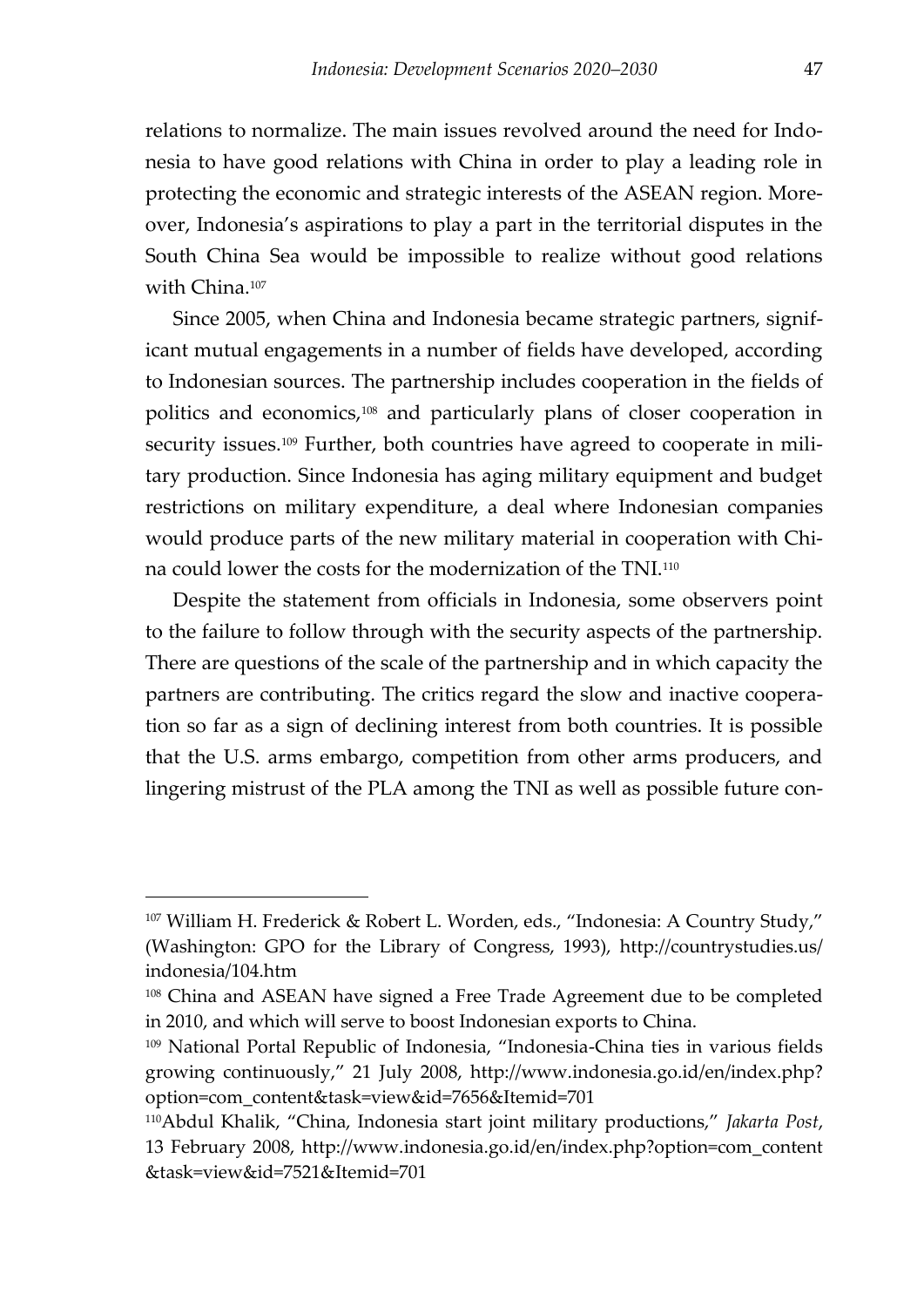flict-scenarios in the South China Sea are reasons which could explain the hitherto only incremental steps in the strategic partnership.<sup>111</sup>

#### **USA**

-

During the Cold War, Indonesia was an important partner to the U.S. in Southeast Asia. However, human rights violations and the conflict in East Timor have in more recent times served to strain U.S.-Indonesian relations. It was argued that the behavior of Indonesia in some issues became a political burden to the U.S. and since the end of the Cold War the strategic importance of Indonesia to the U.S. has lessened. During the 1990s the U.S. started to impose a ban on military-to-military ties culminating in 1999 with the Clinton administration severing all military ties. The reason behind the decision was to put pressure on Indonesia to admit UN troops and deescalate violence in East Timor following a UN organized independence referendum.<sup>112</sup> <sup>113</sup>

Although the relations during the 1990s and beginning of the 2000s were problematic, Indonesia became after 9/11 an important partner to the U.S regarding maritime security and counter-terrorism due to the reported cooperation between Islamic radical groups in Southeast Asia and Al-Qaeda.<sup>114</sup>

Thus, in 2005, the U.S. launched its International Military and Education and Training (IMET), Foreign Military Financing (FMF), and Foreign Military Sales (FMS) programs for Indonesia. After the policy shift, the U.S. started to train Indonesian security forces as well as funded a US\$ 47.1 million maritime surveillance system on the Indonesian side of the Malaccan Straits. In addition to the coastal radars for control of several straits in In-

<sup>111</sup> [Ian Storey,](http://www.jamestown.org/articles-by-author/?no_cache=1&tx_cablanttnewsstaffrelation_pi1%5Bauthor%5D=286) 'China and Indonesia: Military-security Ties Fail to Gain Momentum,' *China Brief,* Volume 9, Issue 4, 20 February 2009.

<sup>112</sup> William H. Frederick & Robert L. Worden, 'Indonesia: A Country Study,*"* Chapter on United States.

<sup>113</sup> Stephen Sackur, 'US military cuts Indonesian ties,' *BBC News,* 9 September 1999, http://news.bbc.co.uk/2/hi/americas/443347.stm

<sup>114</sup> U.S. Department of the Treasury, 'Treasury Designates Three Key Terrorist Financiers,' 10 October 2007, http://www.ustreas.gov/press/releases/hp598.htm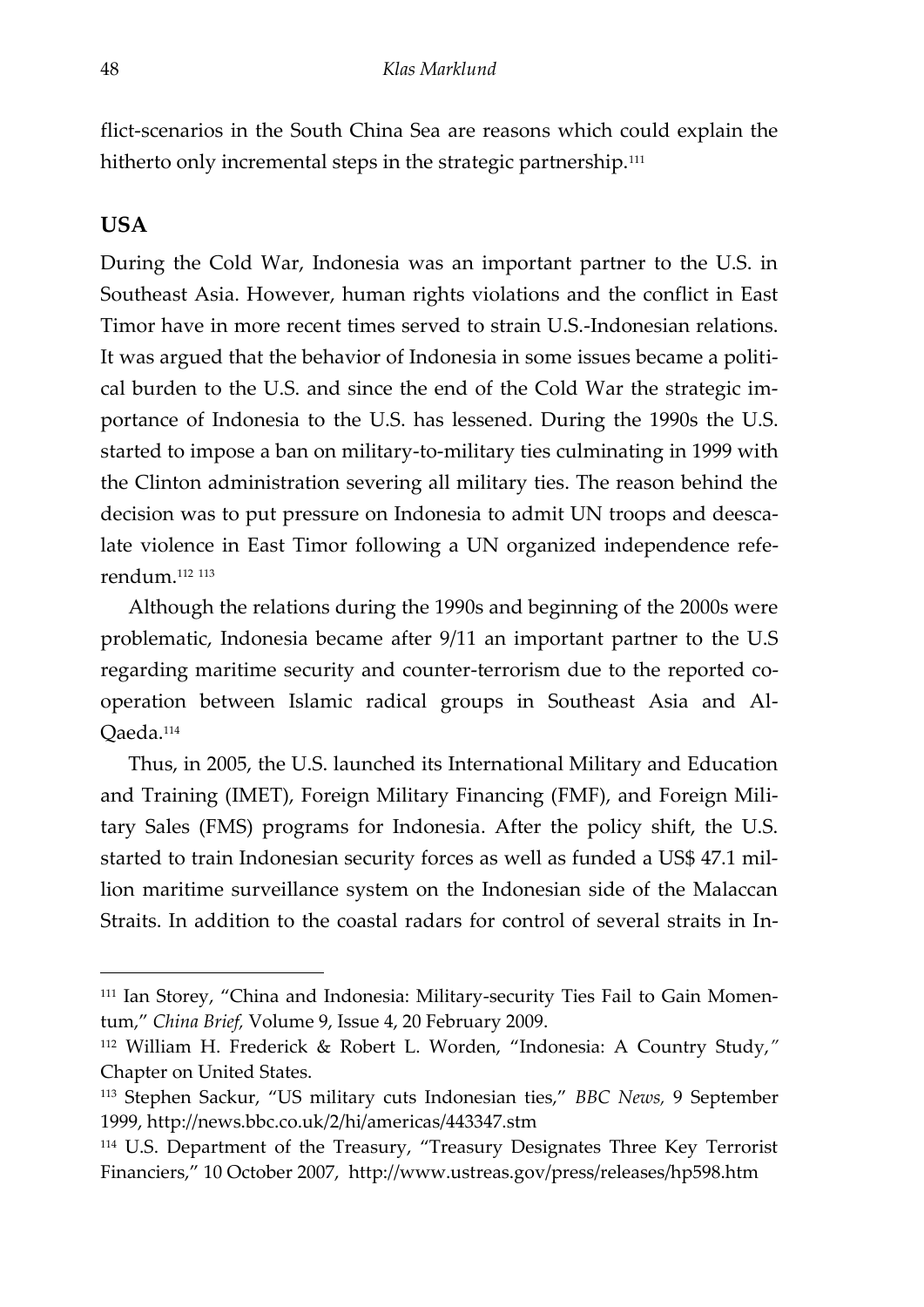donesian waters, the U.S. has also provided Indonesia with equipment to increase its maritime security and counter-terrorist capability.<sup>115</sup>

The U.S. has during the last five years changed its policy towards Indonesia due to an increased appreciation of the importance of the country in several aspects. The main rationales for changing policy towards are Indonesia's increasing value as a partner in the war against militant Islamist and terrorists as well as Indonesia's leading role in regional organizations, and, arguably, most crucially, because of its geopolitical position located astride the Pacific and Indian Oceans with its implications for maritime security, military movement, economy, as well as energy. Also, the country's democratic development since 1998, along with the election of the reformoriented President Yudhoyono in 2004, has convinced the U.S. to increase its engagement in Indonesia. Moreover, the development towards peace and stability in Aceh and the tsunami in 2004 have also been argued as motives for the normalization of relations.<sup>116</sup>

Even though the U.S. engagement in and relation to Indonesia has improved over the last few years, there are still concerns. Popular resentment against the U.S. presence in the Middle East or involvement in conflicts in other predominantly Muslim regions could, in the long run, serve to create tensions in U.S.-Indonesian relations.<sup>117</sup> This notwithstanding, it is interesting to note that Indonesia was U.S. Secretary of State Hillary Clinton's first official visit to a Muslim country, and her second stop in Asia after Japan.

#### **Japan, India, Australia & Russia**

 $\overline{a}$ 

After the occupation in the Second World War and atrocities committed by the Japanese military in the Indonesian archipelago, relations between the

<sup>115</sup> Ian Storey, 'What's behind dramatic drop in S-E Asian piracy,' *Straits Times,* 19 January 2009.

<sup>116</sup> Bruce Vaughn, 'Indonesia: Domestic Politics, Strategic Dynamics, and American Interests," CRS report for Congress, 20 June 2007, p. 3, http://www.fas.org/ sgp/crs/ row/RL32394.pdf

<sup>117</sup> Protest against U.S. foreign policy with direct relation to Islam has occurred during the 2000s. See: http://www.msnbc.msn.com/id/10362963/; http://news.bbc. co.uk/2/hi/asia-pacific/1588205.stm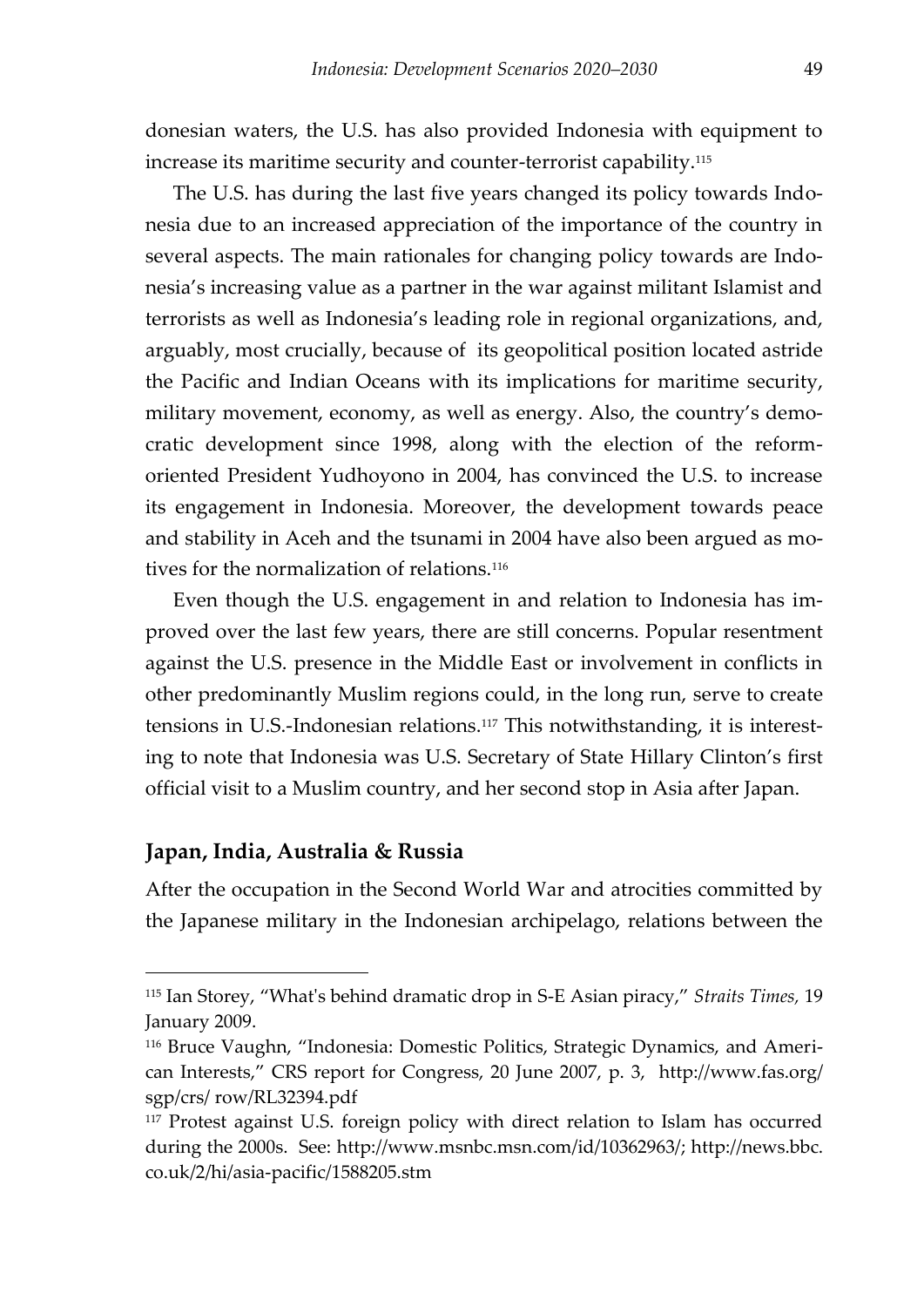countries were subdued until 1958. However, during the Suharto-era **Japan** and Indonesia fostered good relations. Japan and Indonesia have historically had a strong gas trade – Japan is the world's largest importer of LNG – which continues to the present day with further LNG projects projected to come online by 2015 with Japan heavily investing in Indonesia's resource sector.<sup>118</sup> Indeed, Japan is Indonesia's largest trading partner as well as its biggest investor.<sup>119</sup> In 2007 they agreed on a free trade pact, and import tariffs were eliminated on more than 90 percent of goods traded between Japan and Indonesia. <sup>120</sup> Nevertheless, due to its location, Japan, just like China, is caught in the 'Malaccan dilemma.' The vast majority of crude oil consumed in East Asia is transported through the Malaccan straits from the Middle East, and 60 percent of Japan's energy supplies are transported through the region. <sup>121</sup> Accordingly, Japan has been involved in improving maritime security in the straits as well as supporting Indonesia in the 'War on Terror.' Namely, it has focused assistance on capacity building for combating terrorism in areas such as aviation security, customs cooperation, export control law-enforcement and cooperation in anti-terrorist financing.<sup>122</sup>

Over the years, **India** and Indonesia have moved closer to each other on a range of issues, including trade and security. Indonesia is India's second largest trade partner among the ASEAN countries<sup>123</sup> whereas India is an

<sup>118</sup> David A. Stott, 'China, Japan and Indonesia's LNG Ploys,' *The Asia-Pacific Journal,* Vol. 5-2-09, 28 January 2009.

<sup>119</sup> Indonesia Minister of The State Secretary, 'Indonesia, Japan kick off new relations,' 22 January 2008, http://www.indonesia.go.id/en/index.php?option= com\_content&task=view&id=7387&Itemid=701

<sup>120</sup> 'A free-trade pact between Indonesia and Japan,' *The Economist,* 23 August 2007, http://www.economist.com/displayStory.cfm?Story\_ID=E1\_JGRSVVR

<sup>121</sup> 'Japan invites Indonesia for security talks,' *Jakarta Post,* 9 February 2009, http://www.thejakartapost.com/news/2009/02/09/japan-invites-indonesia-securitytalks.html

<sup>122</sup> ESC/APEC Working Group Coordination Meeting, 'Japan's Counter-Terrorism Assistance.'

<sup>123</sup> Federation of Indian Chambers of Commerce and Industry (FICCI), 'India - Indonesia Economic and Commercial Relations,' http://www.ficci.com/interna tional/countries/indonesia/Indonesiacommercialrelation.htm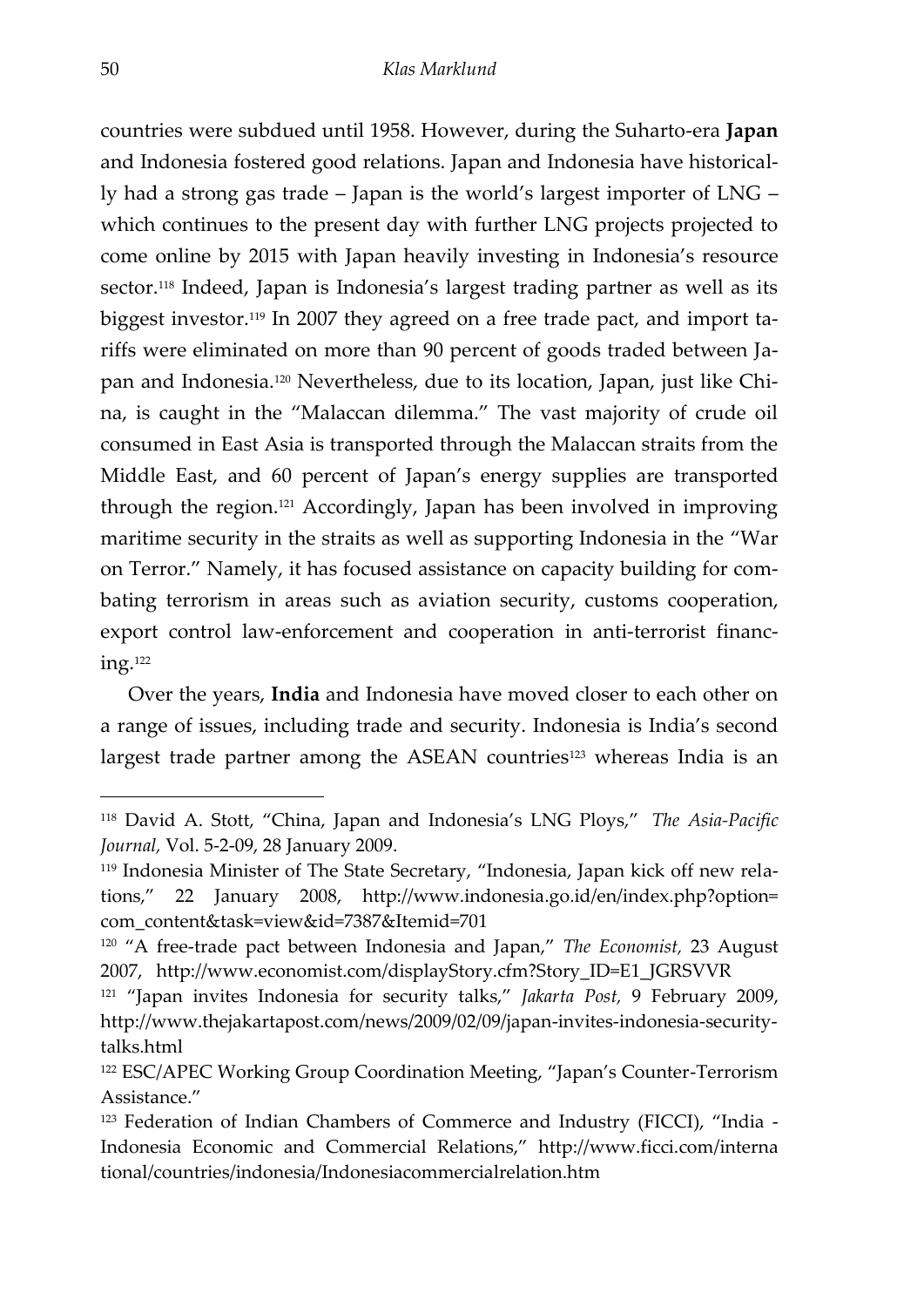<span id="page-52-0"></span>important market for Indonesian palm oil.<sup>124</sup> Both countries are intent on moving towards a free trade agreement and are taking steps to further bilateral trade.<sup>125</sup> Relations have also benefited from India's desire to improve its standing with ASEAN. Indonesian–Indian relations have been further strengthened by the common desire to balance against China and build up regional peace and security. India has been supplying Indonesia with defense equipment as well providing training to Indonesian military officers. Bilateral security cooperation has also addressed more non-traditional issues such as combating maritime terrorism and piracy in and around the Malaccan Straits. 126

Since the tensions between **Australia** and Indonesia due to the East Timor issue in 1999, bilateral relations have been steadily improving, although being quite volatile at times. After hitting another low in 2006,<sup>127</sup> relations have since recovered to unprecedented levels.<sup>128</sup> Indonesia and Australia have initiated cooperation on a number of issues of shared interest such as climate change, illegal fishing, and trafficking. In 2006 the Lombok treaty was signed, establishing a framework for security cooperation, including law enforcement, maritime and aviation security, counterterrorism, and emergency management and response.<sup>129</sup> In February 2009, a free trade agreement was signed between ASEAN, Australia, and New Zealand, effectively opening up trade between Indonesia and Australia.<sup>130</sup> Bilateral trade between the two countries has increased substantially in the past

<sup>124</sup> Shekhar, Vibhanshy, 'India–Indonesia Relations: An Overview,' *IPCS Special Report* No. 38, Institute of Peace and Conflict Studies, March 2007.

<sup>125</sup> Federation of Indian Chambers of Commerce and Industry (FICCI), "India -Indonesia Economic and Commercial Relations.'

<sup>126</sup> Shekhar, Vibhanshy, 'India–Indonesia Relations: An Overview.'

<sup>127</sup> 'A new low for Indonesia, Australia ties,' *Jakarta Post,* 18 April 2006, http://www. thejakartapost.com/news/2006/04/18/new-low-indonesia-australiaties.html

<sup>128</sup> 'Australian-Indonesian relationship at 'historic high' in 2008,' *Jakarta Post*, 30 December 2008, http://www.thejakartapost.com/news/2008/12/30/Australianindo nesian-relationship-039historic-high039-2008.html

<sup>129</sup> Department of Foreign Affairs and Trade, *Indonesia Country Brief,* 2008, http://www.dfat.gov.au/geo/indonesia/indonesia\_brief.html

<sup>130</sup> ASEAN Website, 'Joint Media Statement,' http://www.aseansec.org/22255.htm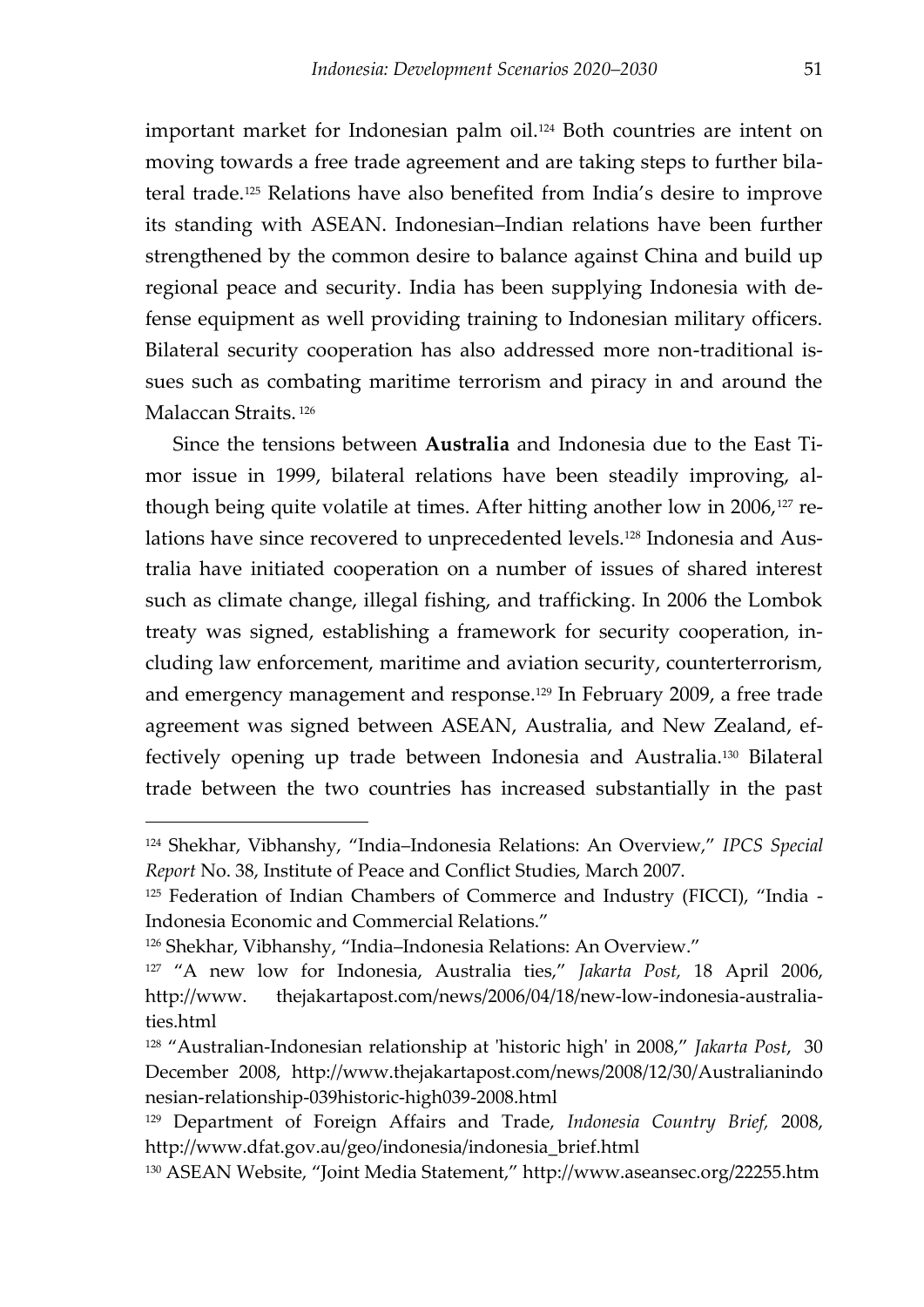years, growing by 65 percent from 2003 to 2008.<sup>131</sup> Indonesia is currently also the largest recipient of Australian foreign aid, receiving a projected AU\$ 452.5 million in 2009–10.<sup>132</sup>

**Russia** has become a main supplier of military equipment to Indonesia in the first decade of the 21st century. Besides energy and natural resources, Russia also has an interest in the strategic importance of Indonesia and is trying through military, economic, and diplomatic means to increase its influence in the region.<sup>133</sup> In the attempt to modernize the armed forces of Indonesia, the country has turned to Russia both to decrease its reliance on the U.S. as a military supplier, and because the Russian produced armaments are less expensive than American ones. Furthermore, Russia's assurance of a non-interference policy also is significant to Indonesia after the EU and U.S. arms embargo in the 1990s and beginning of the 2000s.<sup>134</sup> In the agreement between Russia and Indonesia are included helicopters, amphibious tanks, and submarines as well as a loan for further purchases. <sup>135</sup> It has been argued that with new and improved relations to Indonesia, Russia attempts to compete with China and the U.S. for regional influence in Southeast Asia.<sup>136</sup>

<sup>131</sup> 'Australian-Indonesian relationship at 'historic high' in 2008,' *Jakarta Post.*

<sup>&</sup>lt;sup>132</sup> "About AusAID in Indonesia," see http://www.indo.ausaid.gov.au/aboutaus aid.html

<sup>&</sup>lt;sup>133</sup> Peter Finn, "Russia, Indonesia Set \$1 Billion Arms Deal - Moscow Seen Trying to Boost Clout in Asia,' *Washington Post,* 7 September 2007, p. A14.

<sup>134</sup> Alexey Muraviev & Colin Brown 'Strategic Realignment or Déjà vu? - Russia-Indonesia Defence Cooperation in the Twenty-First Century,' SDSC , The Australian National University, Canberra, December 2008.

<sup>135</sup> The Military Balance 2009, IISS, .p. 369.

<sup>136</sup> Bill Guerin, 'Indonesia-Russia: Arms, atoms and oil,' *Asia Times Online,* 12 December 2006, http://www.atimes.com/atimes/Southeast\_Asia/HL12Ae02.html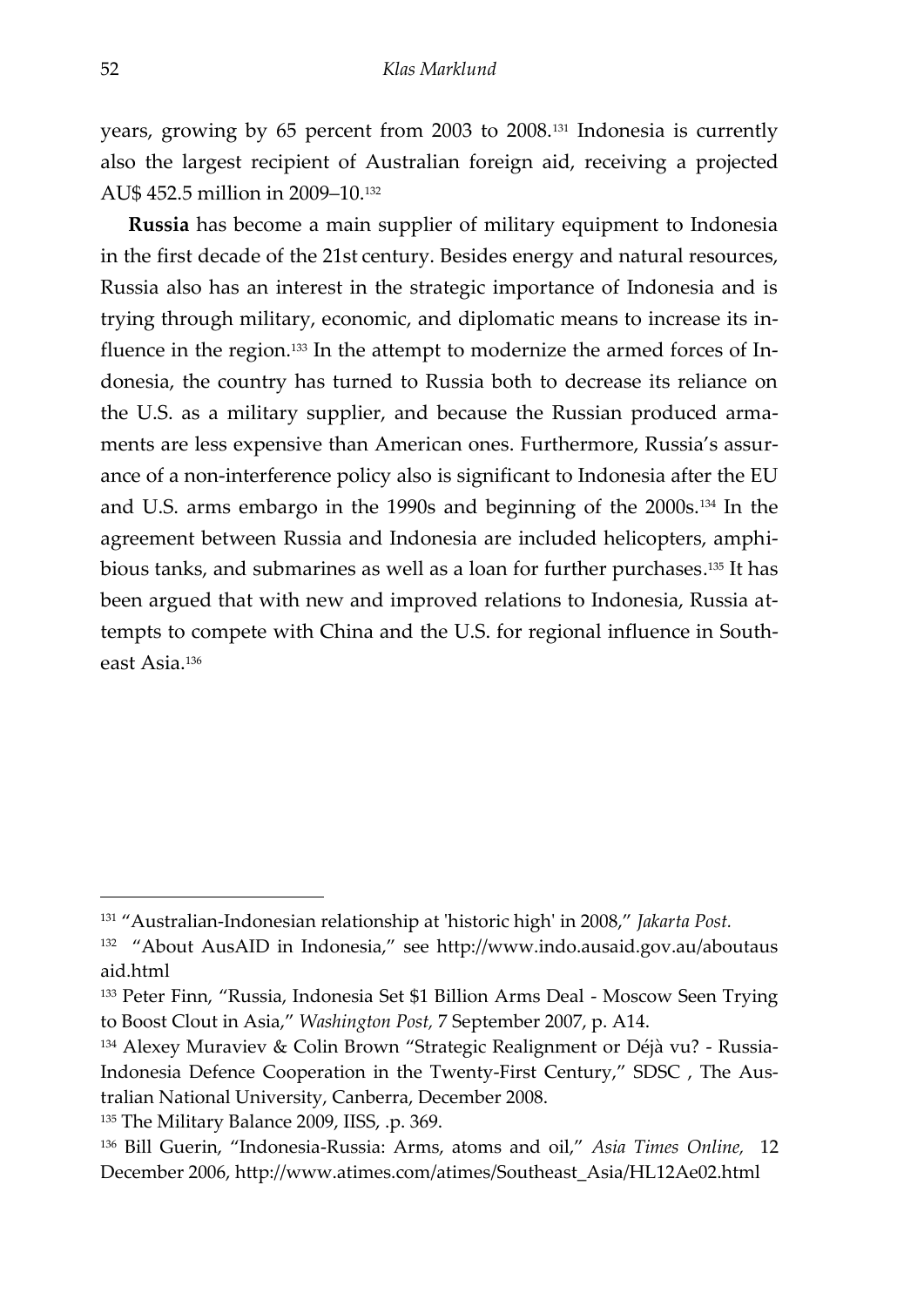## **Three Scenarios: 2020–2030**

#### **Probable:**

*Domestic Developments and Trends***:** The government increasingly focuses on economic reform picking up the pace of important legislation and the results of increased investments in critical infrastructure and education start to be more widely felt. The business sector will also be more vibrant buoying growth and fuelling job creation, and GDP growth will have finally neared if not surpassed pre-crisis levels. In addition, regional disparities in economic development remain, but increased resource allocation to the periphery will help more people to be lifted out of poverty. Drives against corruption aimed at individuals will continue and Indonesia will make modest improvements in this respect, but without an overhaul of the system with institutional reform, corruption will remain an everyday reality of life and economic efficiency will continue to be hampered.

The staging of large-scale, free and fair national elections has become the norm with the main political parties having developed greater national bases of support. While this marks an era of democratic consolidation, the governance challenges of cohesively managing center-periphery relations, forming ruling coalitions, and impediments to taking effective steps towards further reform ensure that political developments remain far from smooth. Furthermore, parties (and by extension the electorate) excluded from parliamentary representation due to the electoral threshold will debate their tactics and in some cases fan social unrest, especially among groups where the government fails to deliver economic prosperity.

None of the separatist movements will have achieved their goals of independence, with the territorial integrity of Indonesia remaining intact. The situation in Aceh will have consolidated; but Partei Aceh remains a strong local party with a solid local support base. Former GAM combatants have been slowly reintegrated into society, nevertheless a low level of trust will remain between them and the TNI, the latter maintaining its limited presence in the province. Economic downturn and the ongoing global quest for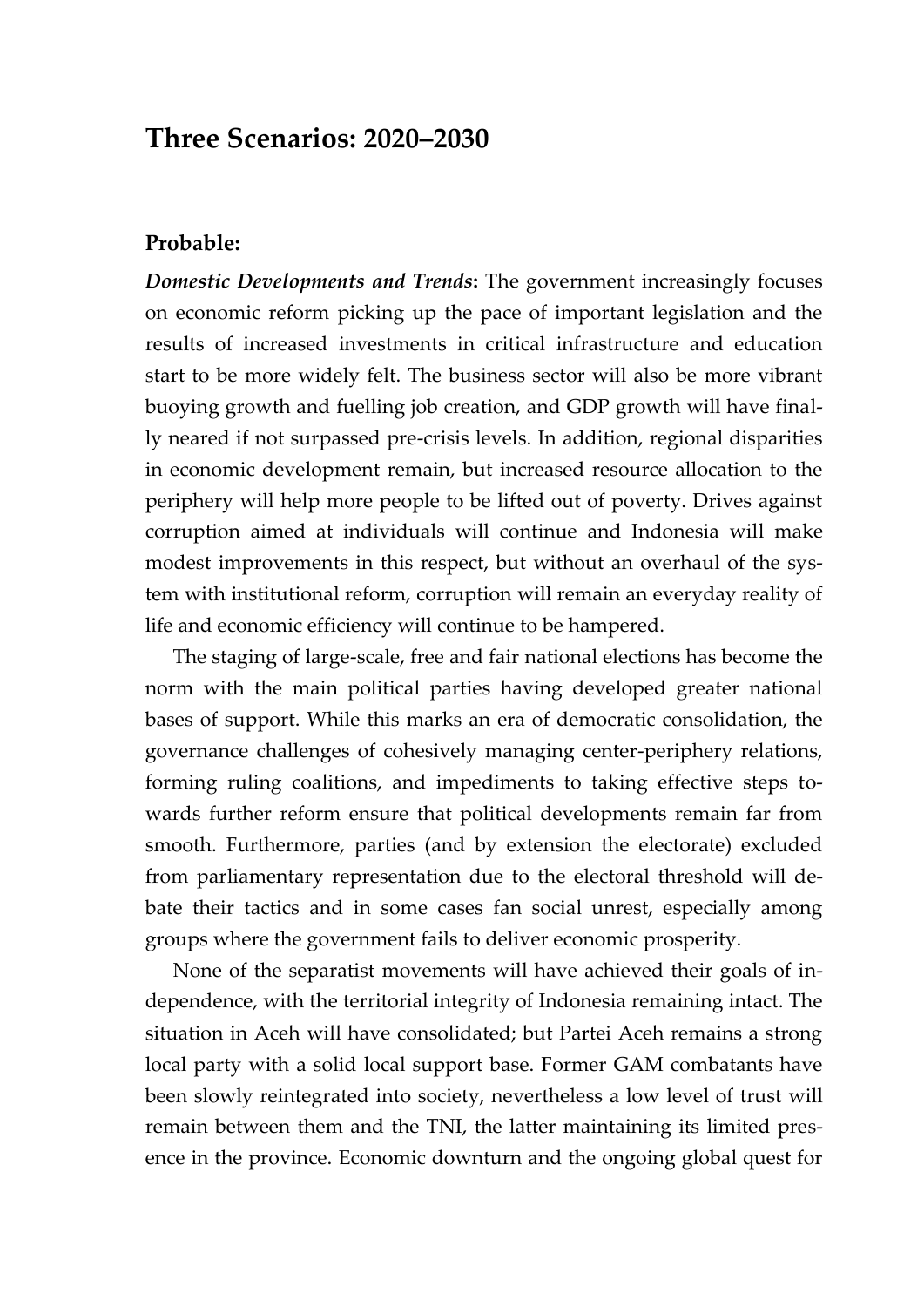<span id="page-55-0"></span>resources has increased the number of large-scale development projects in resource rich provinces (namely Papua) further intensifying the influx of Muslim migrants into the area, outnumbering the local population. Radical Islamic political groups will have only a limited impact on the government.

*Non-traditional Security Issues:* Natural disasters will continue to test the capacity of the Indonesian government. Environmental and disaster management will be slightly improved with better practices and technologies, and as the impact of unsustainable development and climate change becomes clearer. Economic priorities will still take precedence, however, and enforcement of measures will thus remain weak. Deforestation is likely to continue unabated, leading to tensions with political ramifications as it reaches critical levels. Unsustainable fishery will become more acute with a continuing decline in fish stocks, affecting the coastal population and their livelihood. The effects of climate change will be more noticeable leading to increased divisions between those able to adapt and those predominantly rural, indigenous, and poor sectors of society most vulnerable to environmental degradation.

The Straits of Malacca and other important waterways will be largely free from piracy. The maritime security situation in these parts will be considerably enhanced by substantial cooperation between Southeast Asian states and the support from external actors.

Increased capability to coordinate anti-terrorism policies among Southeast Asian countries, furthermore, will lead to the successful suppression of groups such as JI. Further support from Japan, USA, and Australia will enhance the counterterrorism capabilities of Indonesia. However, smaller groups with similar agendas to JI will still remain at large and constitute a security threat.

*National Security:* The strategic importance of Indonesia and its waterways increases further with growing traffic and threats of disruptions of considerable importance to China and Japan – both in terms of energy transit and production. Indonesia will increasingly support security cooperation and the joint policing of the Malaccan Straits as well other possible shared 'hot-spots' as a means to enhance maritime security. However, it is unlikely that foreign patrols will be allowed in straits controlled by Indone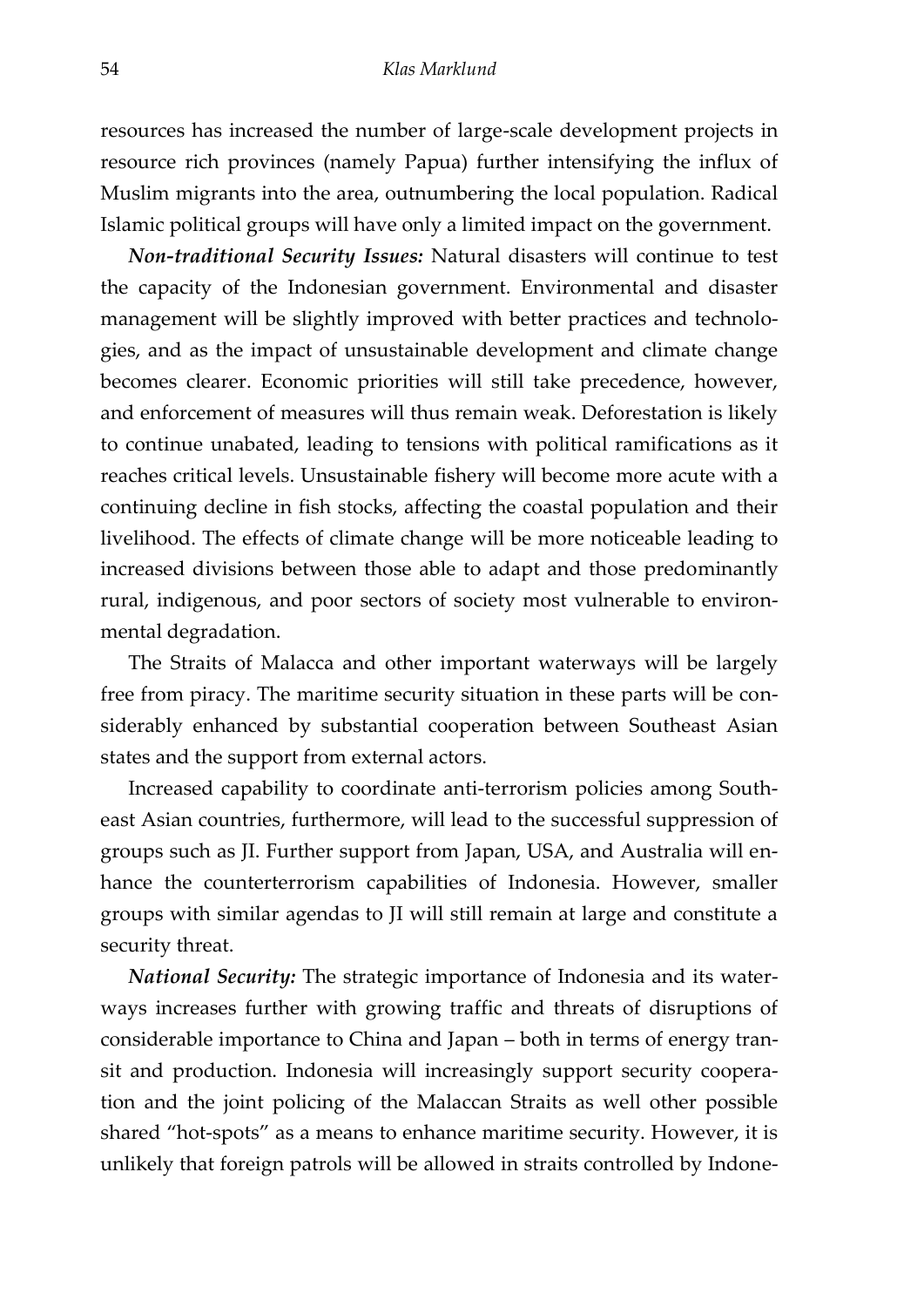sia, since sovereignty will remain a sensitive issue. Rising energy demand in the region as well as in Northeast Asia will stimulate the development of gas and coal production in Indonesia. However, Indonesia's oil production will display weak development.

Indonesia will continue its reformation and disband its territorial command structure in favor of a smaller but more mobile army with enhanced rapid response capacity. The military will still have a large informal influence on the political development in the country. The development of the navy will accelerate in order to both enhance maritime security and to uphold Indonesia's interests. The Indonesian air force will, due to the costs involved, continue to lag behind the army and navy. Moreover, Indonesia will probably continue to modernize through arms deals and strategic cooperation with different actors in order to avoid dependence on a single supplier. However, Indonesia will probably strengthen its military ties with the U.S. and Japan in particular to counter the increased influence of China in the region.

<span id="page-56-0"></span>*Geopolitical Developments:* Indonesia and its neighbors increase their cooperation in order to better enhance political and economic strength as well as to promote stability, security, and to more efficiently address transnational issues. Nevertheless, economic cooperation will develop more successfully than security cooperation due to the policy of non-interference in the domestic affairs of ASEAN member states.

With a large population, possessing rich natural resources, and occupying a vital strategic location, Indonesia will continue to have a significant role regarding region's security and economy. However, the Northeast Asian economies will still be the most important economic partners to Indonesia, considering the economic weight of China, Japan, and South Korea. Nonetheless, Indonesia through its role in ASEAN and its strategic location will still be considered as vitally important among the various external actors. The U.S. will continue to remain the de facto strongest external partner regarding security. Japan will still retain its importance to Indonesia for investments, trade, and also in security assistance. China will increase its economic influence, and Indonesia will develop a number of multilateral security cooperation arrangements to balance external actors.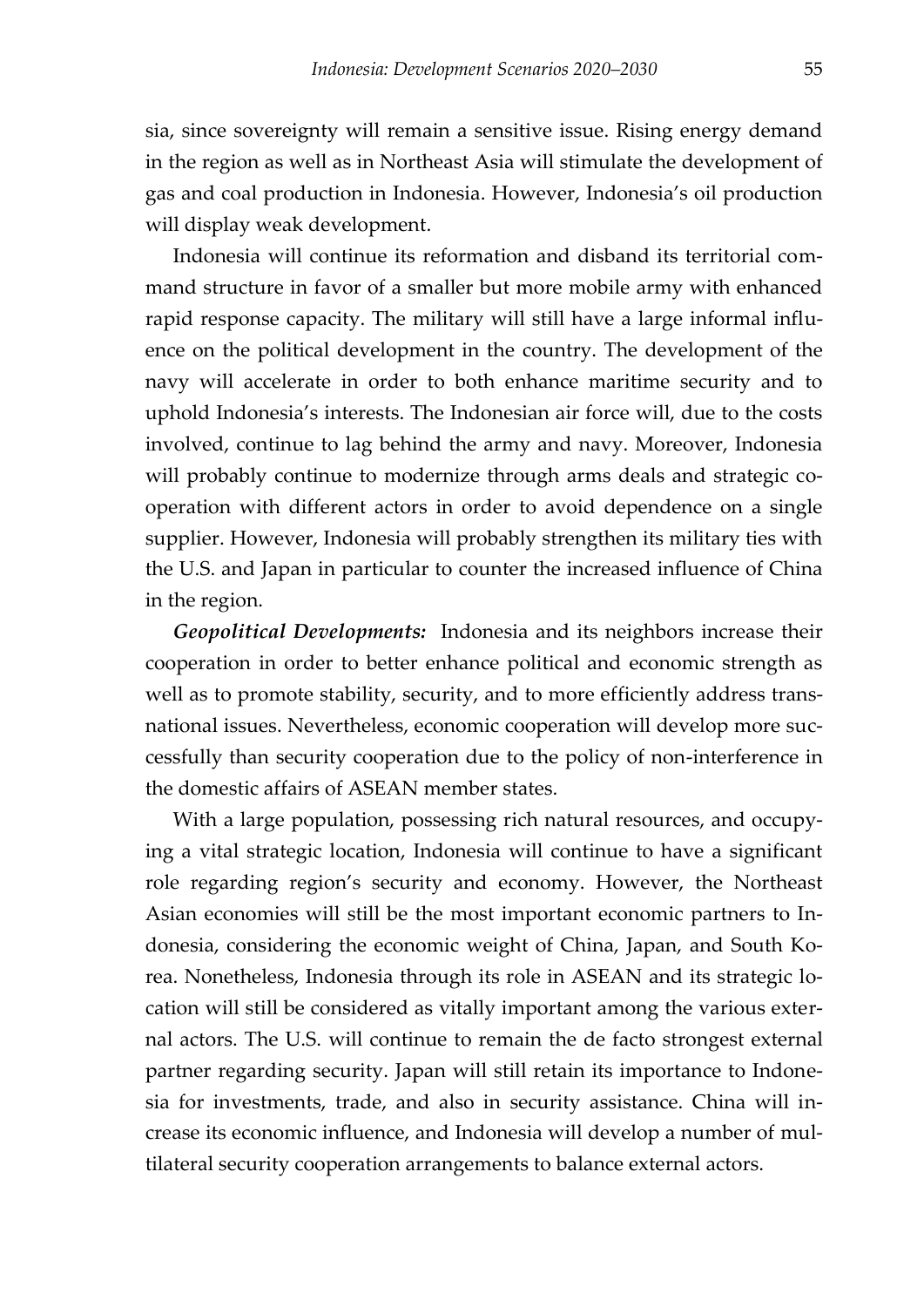#### **Plausible:**

*Domestic Developments and Trends:* Indonesia enjoys a largely unimpeded period of democratic consolidation, and institutional reform serves to enhance governance and ease decision-making. Military interference in political affairs – let alone a coup – becomes largely unthinkable. Economically, Indonesia returns to the high levels of growth before 1997, exceeding and sustaining 7 percent GDP growth annually. Substantial improvements in business regulations and prioritizing institutional reform to combat corruption take gradual effect, and Indonesia fulfills its promise as one of the world's fastest developing economies.

Tensions on a communal level in ethnically and religiously diverse provinces have been largely resolved by government minority policies with the implementation of necessary laws to protect local minorities, granting indigenous groups rights to participate in decision-making processes, and effectively redistributing a significant portion of natural resource revenues back to the provinces. Functioning dialogue between the migrant populations and native groups prevents intensification of major violent outbreaks. In Aceh, peace has been consolidated and the reintegration of former GAM combatants has been nearly completed. On the national level, the government effectively contains the radicalization of Islamic political groups.

*Non-traditional Security Issues:* There will be increased international pressure to cut down emissions of greenhouse gases which in turn will slow down deforestation somewhat. In order to combat regional problems such as haze, transboundary environmental issues will increasingly appear on the agenda of regional bodies like ASEAN, representing not only an increased willingness but also capacity to deal with these issues. Given its importance for the economy and food security, unsustainable fishery is halted through regulation, improved supervision, and better resource allocation.

Stronger naval capacity together with socio-economic improvement will diminish piracy in Indonesian waters. Political and economical developments as well as developments of educational and judicial institutions reduce support for jihadists and manage to quell a large part of the network of militants.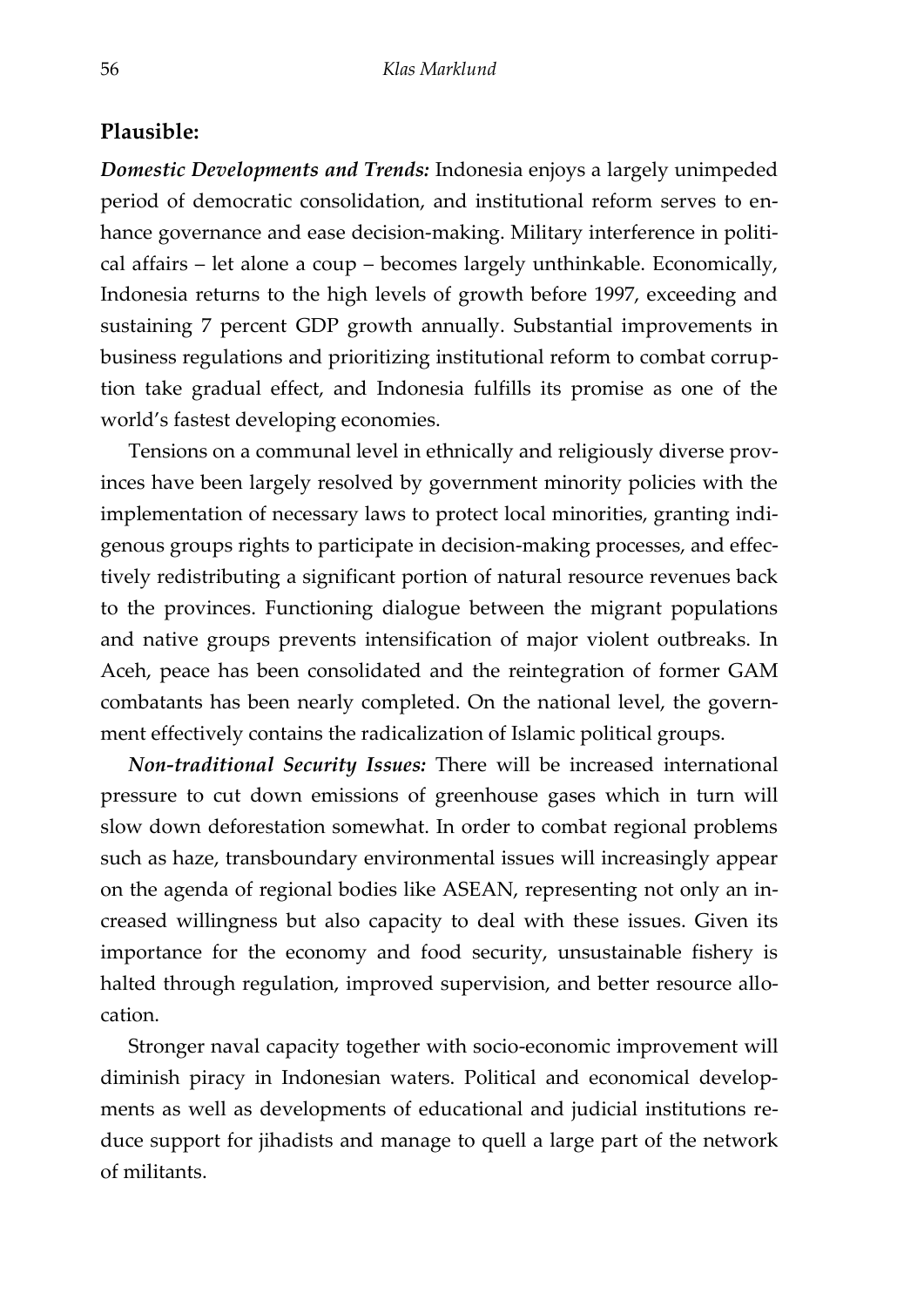*National Security:* Development of Indonesia's naval forces and a closer cooperation with Singapore, Thailand, and Malaysia will discourage extensive cooperation with external actors, such as China, USA, India, and Japan, regarding maritime security. Internal instability, immature infrastructure for investment, along with weak legislation contributes to undeveloped energy production in Indonesia.

*Geo-Political Development:* Indonesia and its neighbors in ASEAN develop the ASEAN Community with strong and regional integrated economy and security cooperation. Furthermore, neighboring countries will develop a greater 'East Asian economic region' (involving ASEAN, Northeast Asia, India, Australia, and the U.S.) However, in security cooperation, there exist regional rivalries which limit its effectiveness.

#### **Possible:**

*Domestic Developments and Trends:* In the light of increasing social unrest and large-scale demonstrations amidst worsening economic conditions and/or the perceived risk of decentralization threatening national unity, the military stages a coup to regain control of the country, thus reversing the country's democratic development and plunging it into political uncertainty.

Corruption worsens affecting the government's ability to carry out reforms and the rule of law is increasingly weakened. The inability to reform and develop the political system as well as the economy; increases the domestic tension and foster resentment on the ground, proving fertile ground for extreme religious groups to gain momentum.

Moreover, the impact of the current financial crisis is more pernicious than thought causing the reversal of economic growth and cause large-scale job losses. Corruption and local bureaucratic regulations remain burdensome, and together with social unrest amidst the government's inability to provide tangible socio-economic benefits and full employment for many of its citizens, serves to drive investors away to Indonesia's competitors – which also have the advantage of being less geologically volatile. Indonesia weathers the crisis but faces the consequences of yet another lost decade of growth.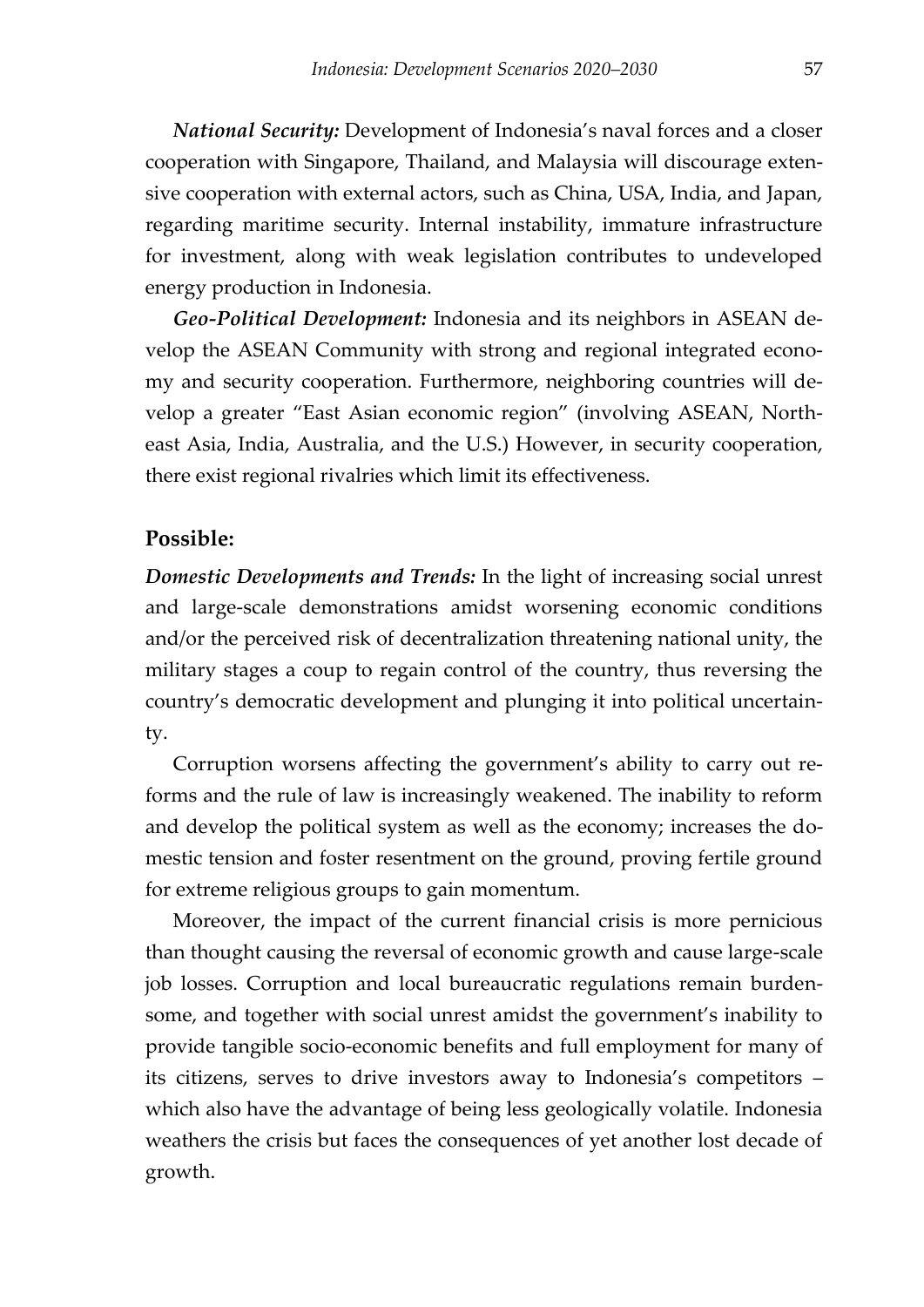Violent tensions on a communal level in provinces with a high number of migrant Muslim workers remain unchecked and further induce hostilities between the migrant and indigenous groups. In light of that, Papua's independence aspirations have intensified, with occasional violent escalations also emerging in Maluku. Further, radical Islamic groups have gained greater influence pushing for further Islamicization of the country and a tougher stance vis-à-vis non-Muslim groups.

*Non-traditional Security Issues:* The effects of climate change will be considerable; rising sea levels will force relocation, cause food insecurity, and possible social unrest. Over-fishing and destruction of conditions for livelihood in coastal areas increase the crime rate and provide incentives for piracy. This will have ramifications for security and stability in the region.

*National Security:* There will be increased tensions in maritime Southeast Asia regarding economic, political, and military interests, destabilizing the region with increased conflicts, piracy, and terrorism as a result. Freight costs and security expenditures will considerably increase. The raised tension due to regional rivalries makes security cooperation and joint operations more difficult. Sovereignty of the countries and national security take priority over transnational issues. Due to the energy prices, social unrests break out as well as hamper economic growth. Indonesia experiences increased domestic terrorism focusing on energy transport and production attacks both for political and economic reasons.

There is a halt and reversal in the reformation of the armed forces due to the military's reluctance to dismantle the territorial command. Also there is slow modernization of the armed forces due to insufficient funding. The military increases its influence over politics due to a weak civilian administration. The main focus of the military will be to reestablish domestic control and prevent internal unrest.

*Geo-political Development:* China as a rising power challenges the U.S. in Asia. The other external actors seek to contain China's influence; the region will increasingly have to choose sides diminishing the political power of ASEAN. Indonesia will increasingly turn to India in order to balance the influence of China in the region. It also increasingly leans towards Russia